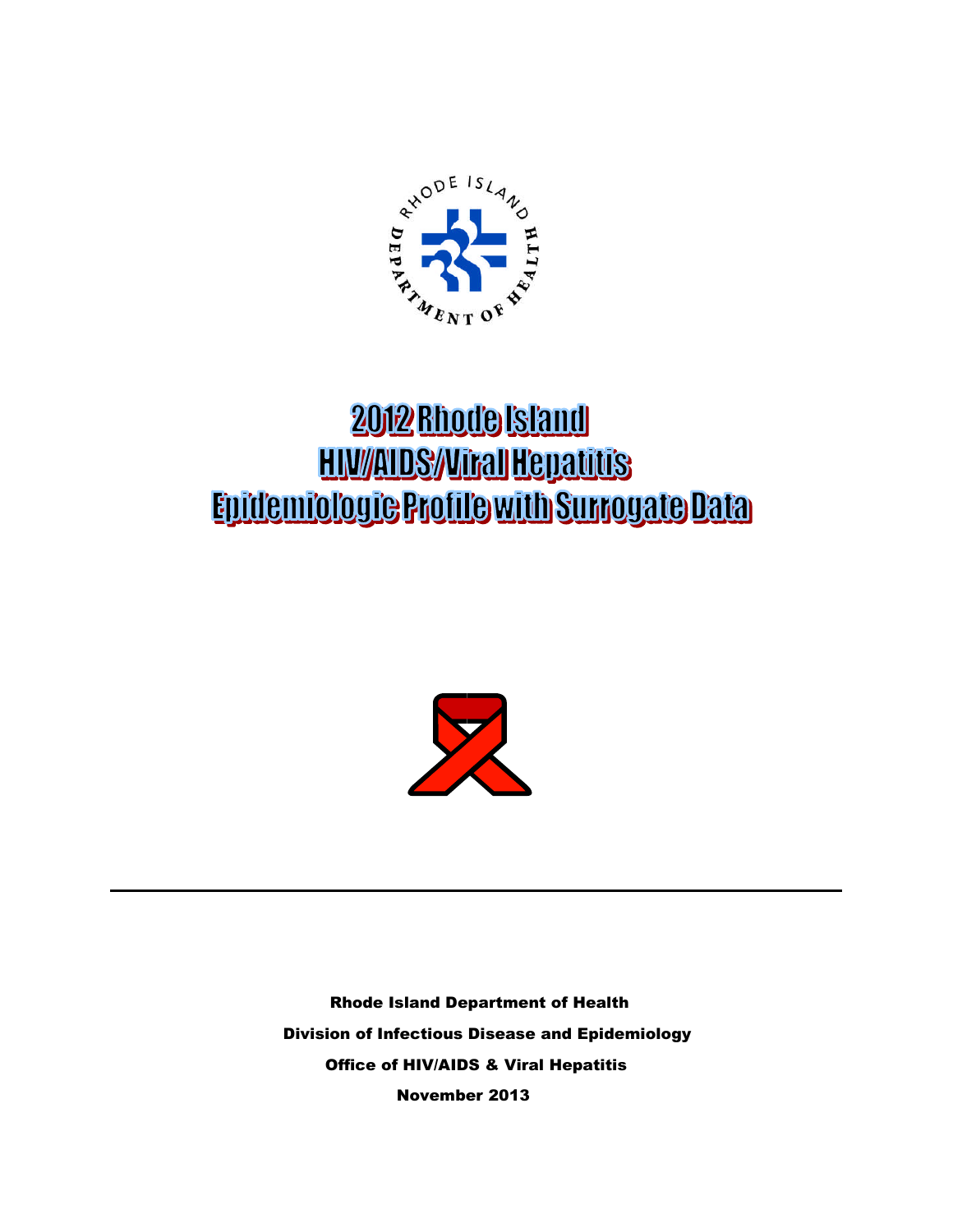# **Table of Contents**

| 1) |                                                                                                                                  |  |
|----|----------------------------------------------------------------------------------------------------------------------------------|--|
| 2) |                                                                                                                                  |  |
|    |                                                                                                                                  |  |
| 3) |                                                                                                                                  |  |
|    | L<br>J.                                                                                                                          |  |
| 4) |                                                                                                                                  |  |
|    | B. Integrated HIV/Viral Hepatitis Counseling, Testing, Referral and<br>C. ENCORE: Rhode Island's Needle Exchange Program40<br>Е. |  |
|    | $F_{\cdot}$                                                                                                                      |  |
|    | 5) Socio-Demographics characteristics of the population of Rhode                                                                 |  |
|    |                                                                                                                                  |  |
| 6  |                                                                                                                                  |  |
| 7) |                                                                                                                                  |  |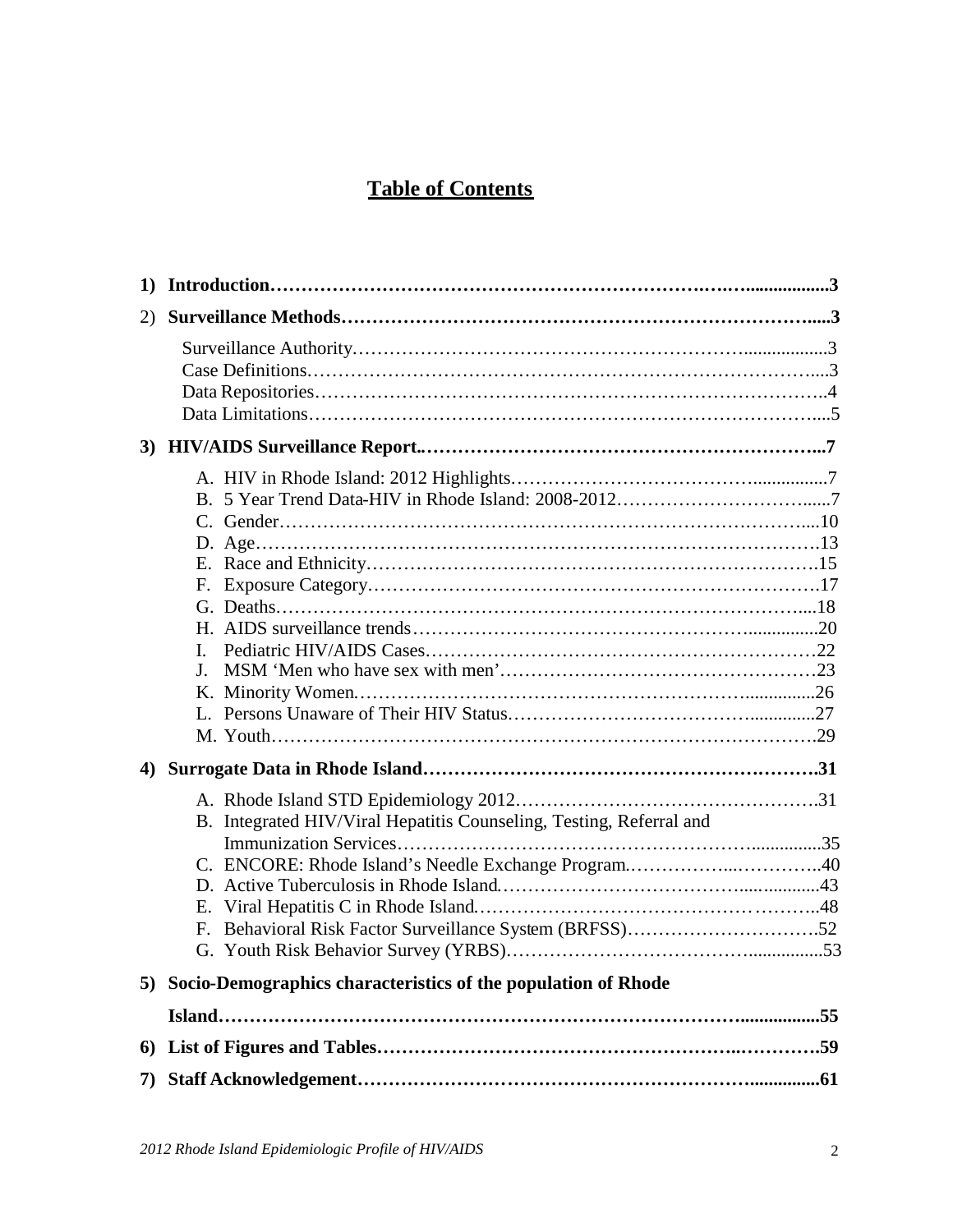# **1) Introduction**

The RI Department of Health's surveillance program has records on the HIV epidemic since it started in 1982. In RI 3,612 cases of HIV and AIDS and 1591 deaths from this virus have been reported in the last 30 years as of 2012. Major strides in prevention and treatment have altered the pace and reach of the epidemic, and after a plateau we are in a phase of decline. However, much work still needs to happen to get us to zero native transmission in RI. One of the major interventions will be to keep the estimated 2500 persons living with HIV and AIDS in RI connected to care and have their viral loads suppressed to prevent transmission. At the same time global and targeted prevention efforts in collaboration with community partners must continue.

This Epidemiologic Profile provides detailed surveillance data about the current status of the HIV/AIDS epidemic, and presents the last 5 years data trends (2008-2012). The profile focuses on data related to persons diagnosed with HIV, persons with HIV who have progressed to AIDS, HIV/AIDS related deaths, and those populations who are experiencing a disproportionate burden of illness from HIV. Included are epidemiologic profiles for Tuberculosis, Sexually Transmitted Diseases, Hepatitis C, behavioral survey data and descriptive data related to the needle exchange/harm reduction program and counseling/testing/referral programs. The last section provides a review of the socio-demographic profile of the population of RI.

# **2.) Surveillance Methods:**

### Surveillance authority:

Reporting is mandated in accordance with Rhode Island's General Laws, Chapter 23 Prevention and Suppression of Contagious Diseases – HIV/AIDS which can be accessed at <http://webserver.rilin.state.ri.us/Statutes/TITLE23/23-6.3/INDEX.HTM> and the "Rules and Regulations Pertaining to HIV Counseling, Testing and Reporting, and Confidentiality" which can be accessed at [http://sos.ri.gov/documents/archives/regdocs/released/pdf/DOH/7132.pdf.](http://sos.ri.gov/documents/archives/regdocs/released/pdf/DOH/7132.pdf)

Name reporting of HIV cases has been required since July 2006.

### Case definitions:

In its collection, assessment, and aggregation of HIV and AIDS reports, the Rhode Island HIV Surveillance Program conforms to surveillance case definitions of HIV and AIDS published by the Centers for Disease Control and Prevention (CDC). Case definitions have been nationally published in 1986, 1987, 1992, 1993, 1999 and most recently in 2008

- CDC. Classification system for human T-lymphotropic virus type III/lymphadenopathyassociated virus infections. MMWR 1986; 35:334. <http://www.cdc.gov/mmwr/preview/mmwrhtml/00033677.htm>
- CDC. Revision of the CDC surveillance case definition for acquired immunodeficiency syndrome. MMWR 1987: 36:1-15S. <http://www.cdc.gov/mmwr/pdf/other/mmsu3601.pdf>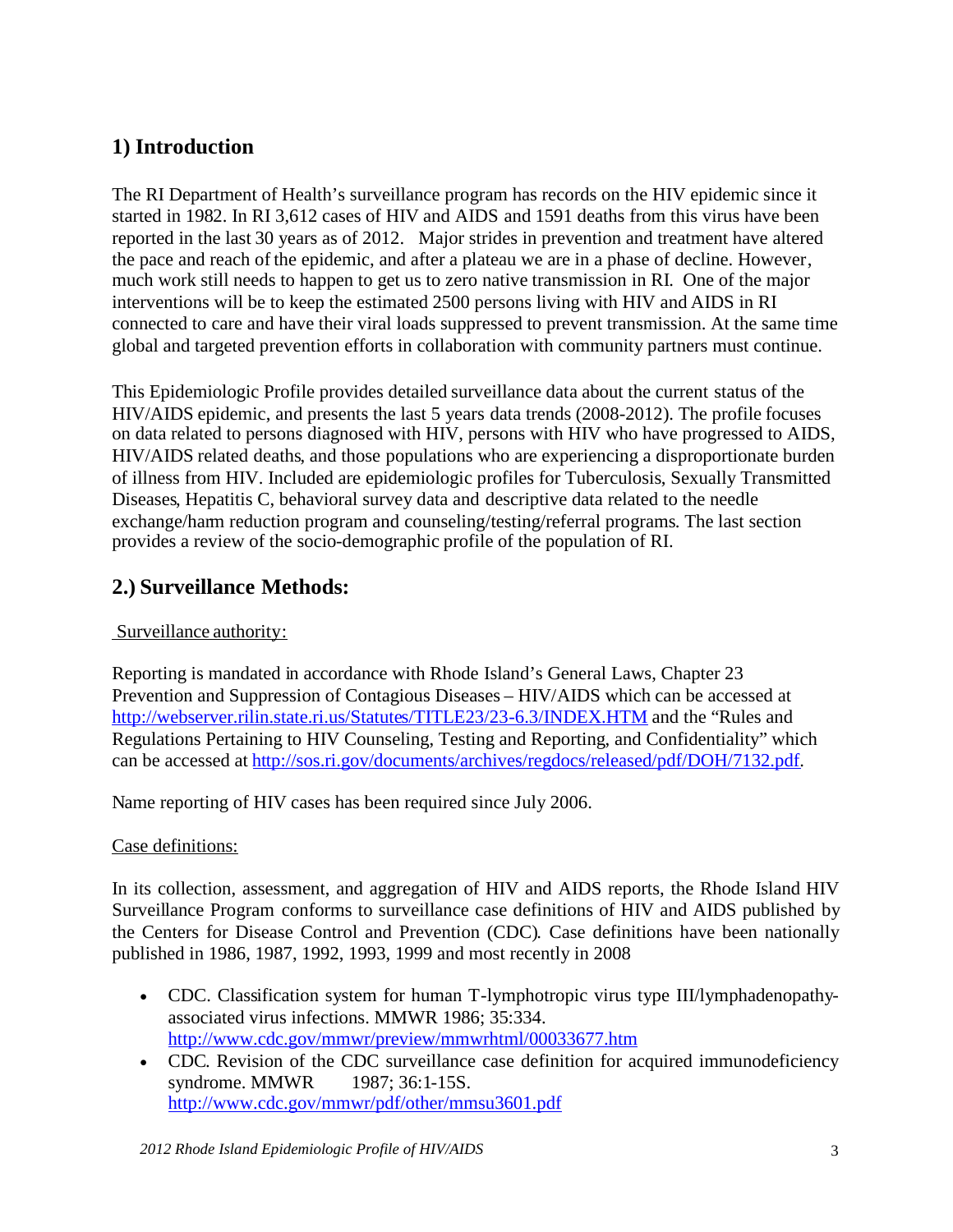- CDC. 1993 Revised Classification System for HIV Infection and Expanded Surveillance Case Definition for AIDS Among Adolescents and Adults. MMWR 1992; 41(RR-17). <http://www.cdc.gov/mmwr/preview/mmwrhtml/00018871.htm>
- CDC. Appendix: Revised Surveillance Case Definition for HIV Infection. MMWR 1999; 48(RR13); 29-31.
	- <http://www.cdc.gov/mmwr/preview/mmwrhtml/rr4813a2.htm>
- CDC. Revised Surveillance Case Definitions for HIV Infection Among Adults, Adolescents, and Children Aged <18 Months and for HIV Infection and AIDS Among Children Aged 18 Months to <13 Years — United States, 2008. MMWR 2008; 57(RR 10); 1-12.

<http://www.cdc.gov/mmwr/preview/mmwrhtml/rr5710a1.htm>

It is important to note that revisions in the CDC surveillance definitions of HIV and AIDS may cause discontinuities in trend data. For example, between 1992 and 1993, the number of AIDS cases in Rhode Island and in the United States as a whole increased dramatically because of CDC's expanded surveillance case definition for AIDS.

### Data Repositories

Case surveillance of AIDS was initiated in Rhode Island in 1983, and HIV surveillance began in 2000. These surveillance systems provide information on risk factors, patient demographics, laboratory tests, and the clinical manifestations of disease over time. The present Epidemiologic Profile relies primarily on these case surveillance data. However, the program utilizes an array of data sources to establish the most complete and accurate picture of HIV and AIDS in Rhode Island and the populations at highest risk for infection. The list below identifies many of the sources of information used.

*HARS***:** Implemented in 1983 this was a repository of all AIDS cases by name (from 1983) and in addition, HIV cases were first added to this system starting in 2000. HARS data was synthesized into a composite database called eHARS in 2008

*HIV Unique-Identifier Reporting System***:** Implemented in 2000, providers were required to report all cases of HIV infection with a unique patient identifier and without names until June 2006 and it were stored in the Unique Identifier System Database. This provides an unduplicated count of cases from Jan 2000 to June 2006. Starting July 2006, HIV cases have been reported with names and are stored in the eHARS database described below.

*eHARS (electronic HIV/AIDS Reporting System)***:** Implemented in 2008 as an upgrade of HARS (HIV/AIDS Reporting System), and is a repository of all AIDS cases reported since 1983 and all HIV cases reported by name since 2006. This system has the capacity to store multiple case reports and laboratory reports for each person.

*Cerner***-** State Health Laboratory Information System (Serology Database)**:** Includes all positive and negative HIV test results submitted to the Rhode Island Department of Health State Laboratories.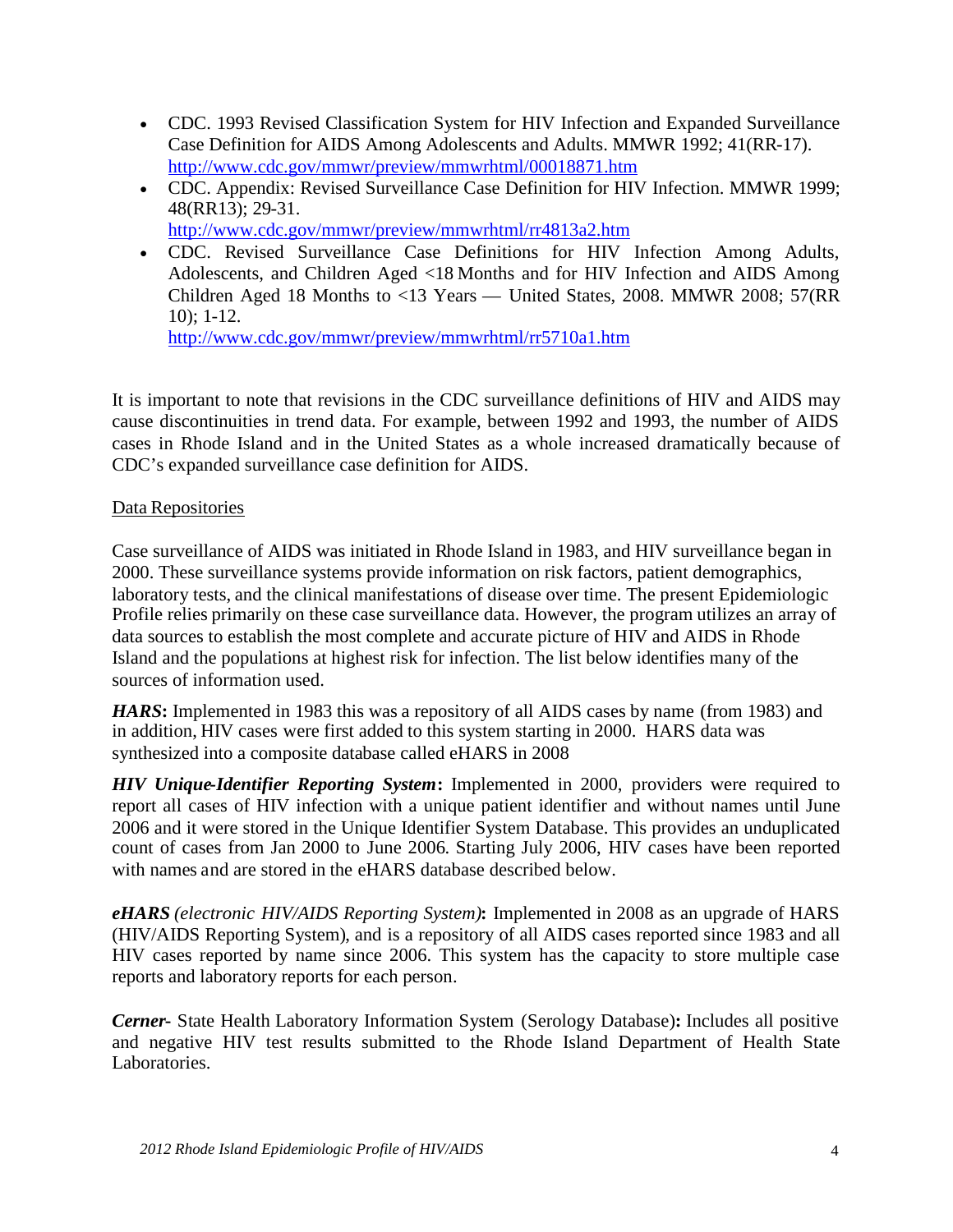*CTR* (Counseling, Testing and Referral Database)**:** Provides information on all HIV tests and services provided at CTR sites funded by the Rhode Island Department of Health.

*BRFSS* (Behavioral Risk Factor Surveillance System)**:** A randomized telephone survey which is conducted annually focusing upon Rhode Islanders selected for the sample.

*YRBSS* (Youth Risk Behavior Survey)**:** Focusing upon adolescent youth, this survey is administered at the school level.

*STD-MIS Database***:** A repository of STD reports of chlamydia, gonorrhea and syphilis reports, from the STD surveillance program.

*NEDSS Tuberculosis Database***:** Reportable disease database of the TB surveillance program.

*Cancer Registry***:** This reportable disease database is used for identifying individuals with AIDSdefining malignancies.

*Hospital Medical Records***:** Patient medical records are utilized in AIDS validation studies and in the follow-up of previously reported cases.

#### Data Limitations

The ideal HIV/AIDS surveillance system should be capable of detecting and accurately detailing all new HIV infections, to serve the purpose of providing information to HIV prevention programs so as to accurately reflect the current factors causing people to be at risk. Since 1983, the Department of Health has required the reporting of all AIDS cases by name and since 1989 has required all HIV positive test results to be reported. This HIV positive test result was collected without names or other identifying information in order to protect the anonymity of patients. However, this "no names/no identifiers" system fostered duplication and incomplete information. As a result, a new HIV reporting system was implemented in 2000 which used an unique identifier code to maintain patient anonymity, but essentially eliminated case duplication and allowed for more complete, accurate and timely reporting and analysis. This new HIV reporting system greatly improved our ability to conduct HIV surveillance. Most recently, in 2006, HIV name reporting became a Federal requirement to obtain funds for prevention. RI therefore adopted name reporting and as a result, the accuracy and quality of our database has been enhanced and reflected from 2006 forward.

An important notation regarding HIV incidence is relevant here, despite the recent changes in the reporting of HIV, it is important to note that a newly reported case of HIV (or in the past an HIV positive test) does not necessarily signify a recent infection with HIV. Many individuals are unaware or are unwilling to be tested for HIV, and therefore may be tested and diagnosed long after the initial infection occurred. Moreover, an individual infected with HIV may not progress to AIDS for many years, thereby making AIDS data potentially unreliable for the purpose of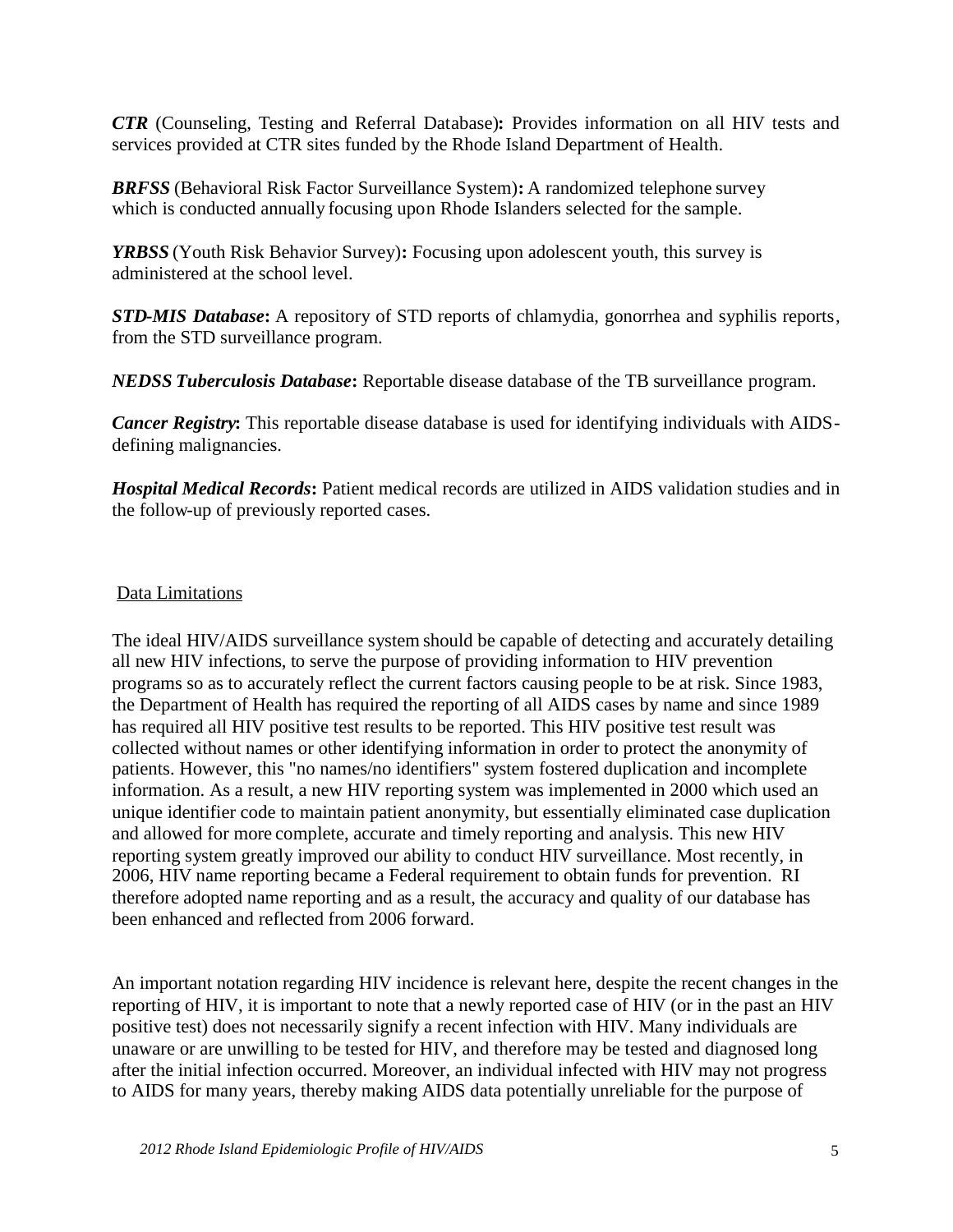detailing current transmission patterns. For more information pertaining to the recently released HIV incidence data report from CDC go to <http://www.cdcnpin.org/scripts/hiv/whatsnew.asp> Since providers may see many cases in a period of time, creating the perception of rapidly increasing case numbers, that necessarily does not translate into a surveillance measure of increasing incident cases, as many of the cases are importations from prior care in other states or abroad, or are returning to care after a period of absence, and are already in our data base from prior years.

Third parties, most frequently health care providers, report much of the data needed by the Office of HIV/ AIDS & Viral Hepatitis. As a result, these reports rely on the patients and providers to accurately and completely disclose relevant information pertaining to risk factors, demographic characteristics and clinical history. Considerable effort is put into de-duplicating cases already in the system, investigating whether the case has been counted as an incident case in another state using CDC's SOUNDEX methodology and also to cross match with the national death index registry to document deaths.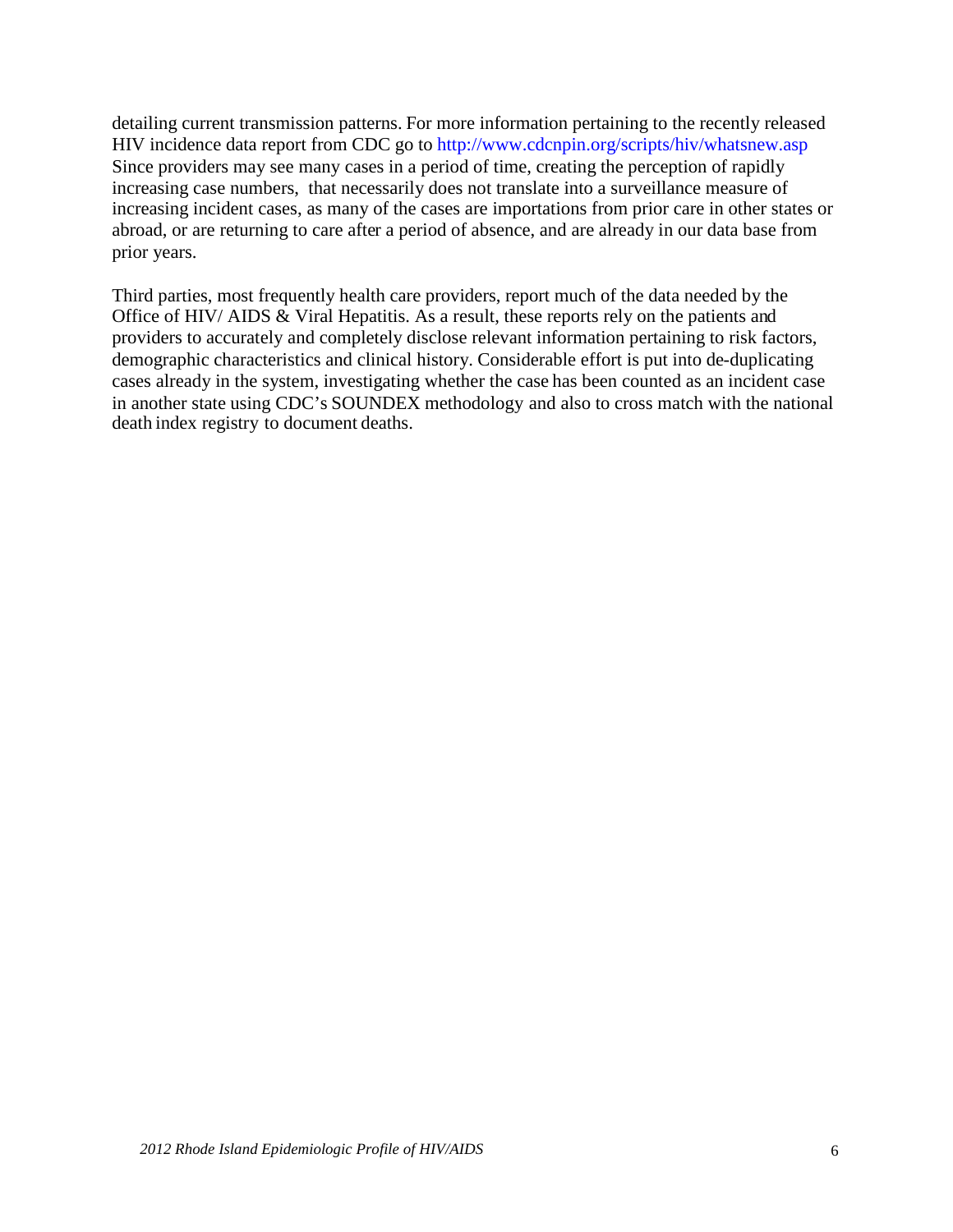# **3) HIV/AIDS Surveillance Report**

# **A) HIV in Rhode Island: 2012 Highlights**

Between January 1, 2012 and December 31, 2012 there were total of 78 Rhode Island residents newly diagnosed with HIV and reported to the surveillance program. This number provides a minimum estimate of HIV infection, as it does not include HIV infected individuals who have not been tested yet and those who get tested anonymously. (Table1).

### **Of the 78 cases diagnosed and reported to HEALTH during this year:**

- $\Box$  Males accounted for 78% (n 61, incidence rate 12 per 100,000) of the cases and females accounted for 22% (n 17, incidence rate 3 cases per 100,000).
- Majority of cases were between the ages of 20-29 (29%, n 24) and 30-39 (27%, n 21).

### **By Race/Ethnicity:**

- Among men, Whites accounted for the majority of cases (57%, n 35, incidence rate 8 cases per 100,000 population), followed by Hispanics (21%, n13, incidence rate 35 cases per 100,000 populations) and African Americans (18%, n11, incidence rate 29 cases per 100,000 population).
- Among Women, African Americans (35%, n 6, incidence rate 15 cases per 100,000 population) and Hispanics (35%, n 6, incidence rate 9 cases per 100,000 population) accounted for the majority of cases, followed by Whites  $(17\% \, \text{n} < 5)$ , incidence rate less than 1 case per 100,000 population).

### **By mode of exposure to HIV:**

- Among men, men who have sex with men (MSM) is the leading mode of exposure (62%, n 38), followed by 'Heterosexual Contact' (23%, n 14).
- Among Women, 'Heterosexual Contact' is the leading mode of exposure (71%, n 12), followed by 'No Risk Reported'  $(18\%, n < 5)$ .

### **By county of residence:**

• The majority of the cases (88%, n 67) were from Providence County.

# **B) 5 Year Trend Data-HIV in Rhode Island: 2008-2012**

Overall numbers of new HIV reports have trended downwards (Fig 1, below). These numbers include RI residents with a first positive test, foreign born nationals with known HIV establishing residency in RI for the first time and also cases of AIDS presenting for the first time in this period. Excluded are cases that were first diagnosed and reported in another state in the US and then moved to reside in RI, and excluded are all previously reported cases.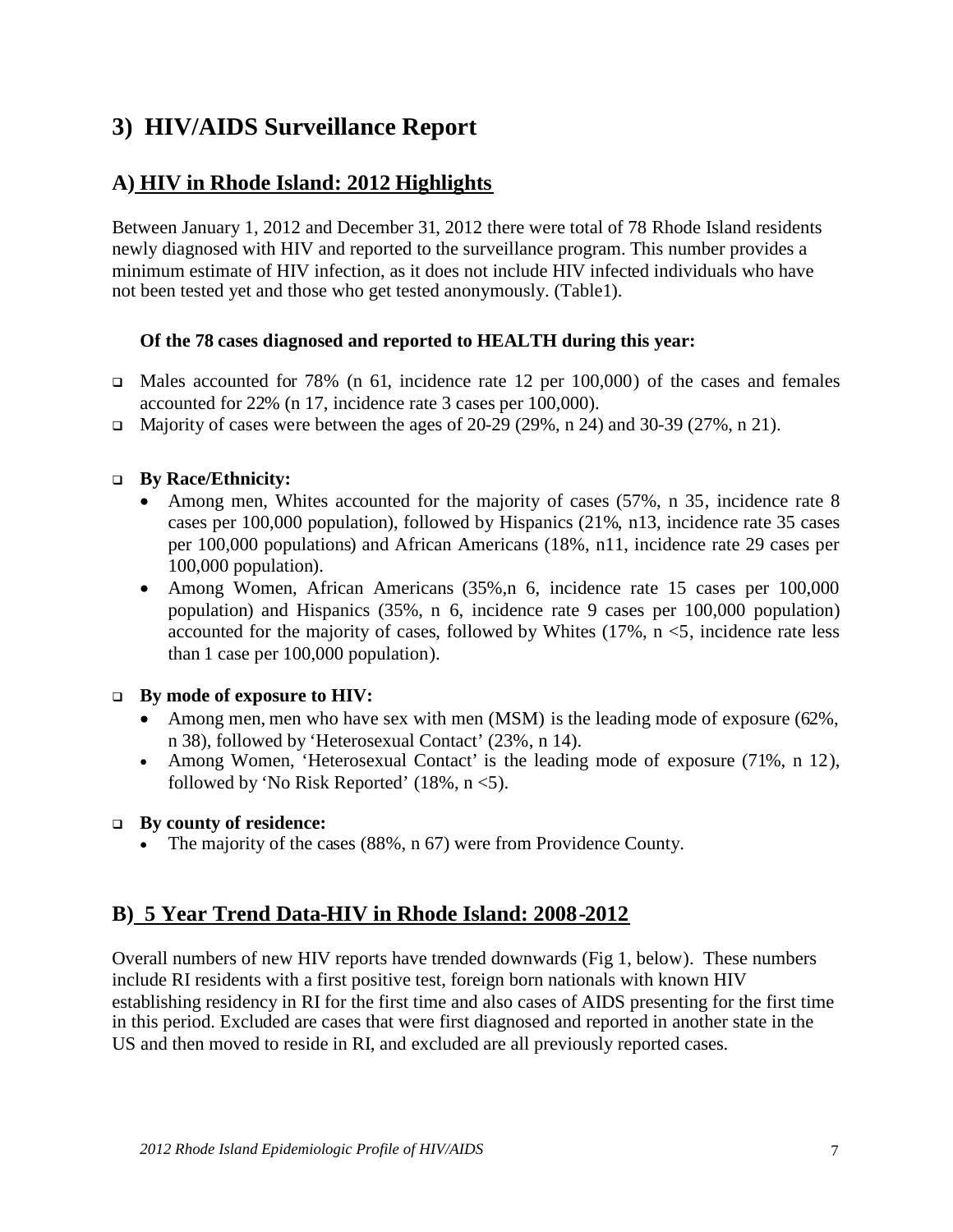

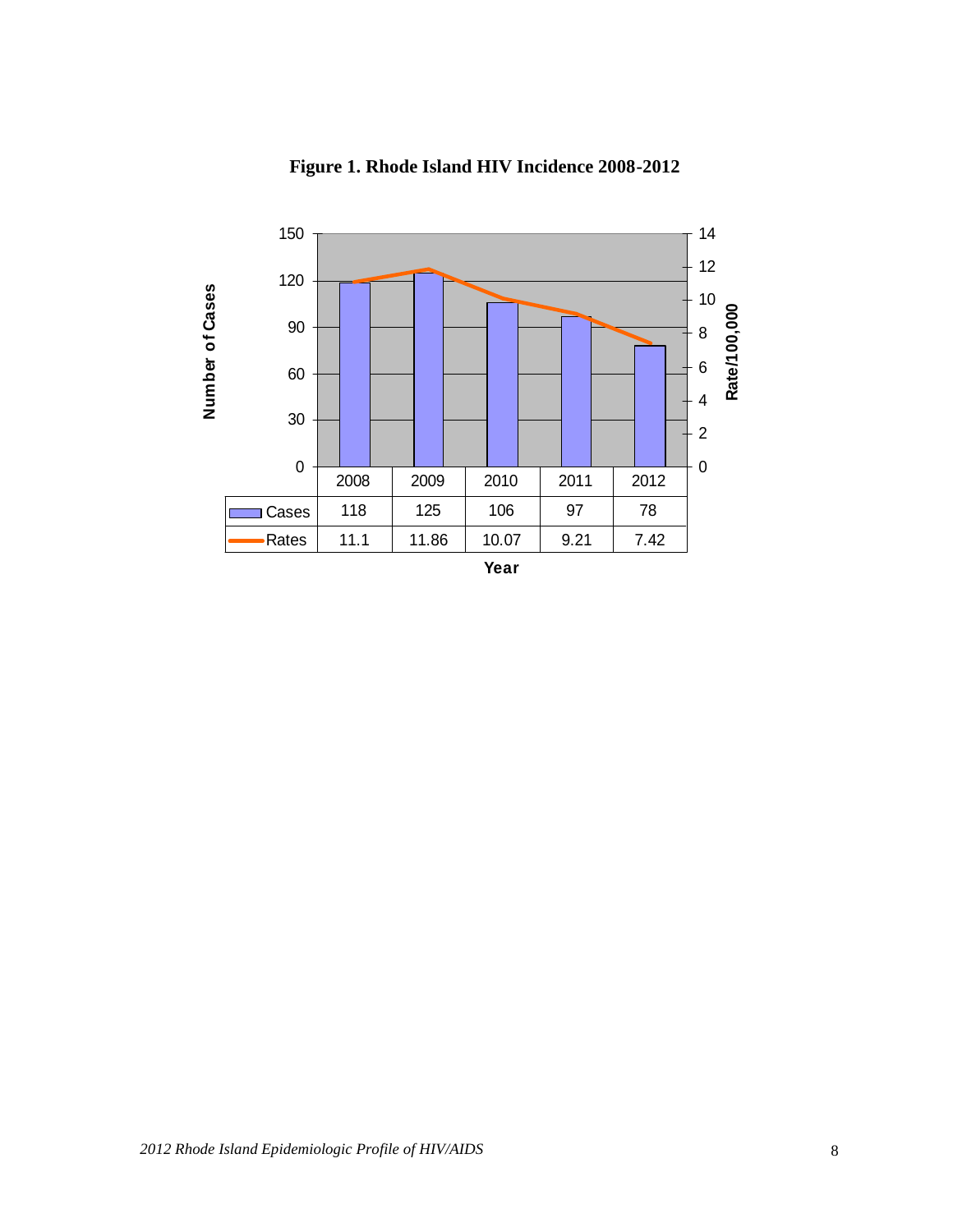|                                       | 2008       | 2009       | 2010         | 2011      | 2012           |
|---------------------------------------|------------|------------|--------------|-----------|----------------|
| Gender                                |            |            |              |           |                |
| Male                                  | 79 (67%)   | 95 (76%)   | 84 (79%)     | 83 (86%)  | 61 (78%)       |
| Female                                | 39 (33%)   | 30(24%)    | 22 (21%)     | 14 (14%)  | 17(22%)        |
|                                       |            |            |              |           |                |
| Total                                 | 118 (100%) | 125 (100%) | 106 (100%)   | 97 (100%) | 78 (100%)      |
|                                       |            |            |              |           |                |
| <b>Age Group</b>                      |            |            |              |           |                |
| <13                                   | $< 5*$     | $<$ 5*     | $<$ 5*       | $<$ 5*    | $<$ 5*         |
| $13 - 19$                             | $< 5*$     | $< 5*$     | 8(7%)        | ${<}5*$   | $< 5*$         |
| $20 - 29$                             | 21 (18%)   | 30(24%)    | 20 (19%)     | 24 (25%)  | 23 (30%)       |
| $30 - 39$                             | 36 (31%)   | 29 (23%)   | 27 (25%)     | 30 (31%)  | 21 (27%)       |
| 40-49                                 | 42 (36%)   | 36 (29%)   | 27 (25%)     | 29 (30%)  | 18(23%)        |
| $50+$                                 | $17(14\%)$ | 27 (22%)   | 24 (23%)     | 13 (13%)  | 15 (19%)       |
|                                       |            |            |              |           |                |
| Total                                 | 118 (100%) | 125 (100%) | $106(100\%)$ | 97 (100%) | 78 (100%)      |
|                                       |            |            |              |           |                |
| <b>Race/Ethnicity</b>                 |            |            |              |           |                |
| White                                 | 48 (41%)   | 39 (31%)   | 47 (44%)     | 54 (56%)  | 38 (49%)       |
| African American                      | 33 (28%)   | 33 (26%)   | 26 (25%)     | 14 (14%)  | 17(22%)        |
| Hispanic                              | 35 (30%)   | 50 (40%)   | 27 (26%)     | 22 (23%)  | 19(24%)        |
| Asian                                 | $<$ 5 *    | $<$ 5 *    | $<5*$        | $<$ 5*    | $<$ 5*         |
| Native American                       | $<$ 5 *    | $<$ 5 *    | $< 5*$       | $< 5*$    | $< 5*$         |
| Total                                 | 118 (100%) | 125 (100%) | 106 (100%)   | 97 (100%) | 78 (100%)      |
|                                       |            |            |              |           |                |
| <b>Risk Factor</b>                    |            |            |              |           |                |
| <b>MSM</b>                            | 48 (41%)   | 59 (47%)   | 54 (51%)     | 62 (64%)  | 38 (49%)       |
| IDU                                   | 19 (16%)   | 8(6%)      | 6(6%)        | $<$ 5*    | $<$ 5*         |
| <b>MSM / IDU</b>                      | $<$ 5 *    | $<$ 5 *    | $<$ 5*       | $<$ 5*    | $<$ 5*         |
| Heterosexual<br>Contact               | 22 (19%)   | 16(13%)    | 13 (12%)     | 12 (12%)  | 26 (33%)       |
| Transfusion                           | $<$ 5 *    | $<$ 5 *    | $<5*$        | $<$ 5*    | $<$ 5*         |
| Mother with HIV/HIV                   | $<$ 5 *    | $5*$       | $< 5*$       | $<$ 5*    | $< 5*$         |
| <b>Risk</b>                           |            |            |              |           |                |
| No Risk Reported                      | 26 (22%)   | 36 (29%)   | 32 (30%)     | 15 (15%)  | 9(12%)         |
|                                       |            |            |              |           |                |
| Total                                 | 118 (100%) | 125 (100%) | 106 (100%)   | 97 (100%) | 78 (100%)      |
| <b>County of Residence</b>            |            |            |              |           |                |
| Homeless                              | $<$ 5 *    | $<$ 5 *    | $<$ 5*       | $<$ 5*    | $<5\mathrm{*}$ |
| <b>Bristol</b>                        | 9(8%)      | $<$ 5 *    | $< 5*$       | $< 5*$    | $< 5*$         |
| Kent                                  | $<$ 5 *    | 7(5%)      | 9(9%)        | 8 (9%)    | 6(8%)          |
| Newport                               | $<$ 5 *    | 8(6%)      | 8(8%)        | 6(7%)     | $<$ 5*         |
| Providence                            | 102 (86%)  | 100(80%)   | 81 (77%)     | 69 (76%)  | 67 (88%)       |
| Washington                            | $<$ 5 *    | 6(5%)      | 6(6%)        | $<$ 5*    | $<$ 5*         |
| Total                                 | 118 (100%) | 125 (100%) | 106 (100%)   | 97 (100%) | 78 (100%)      |
| * Cell contained less than five cases |            |            |              |           |                |

#### **Table 1. HIV Cases, Demographics and Risk Factor Characteristics RI 2008 to 2012**

*\* Cell contained less than five cases*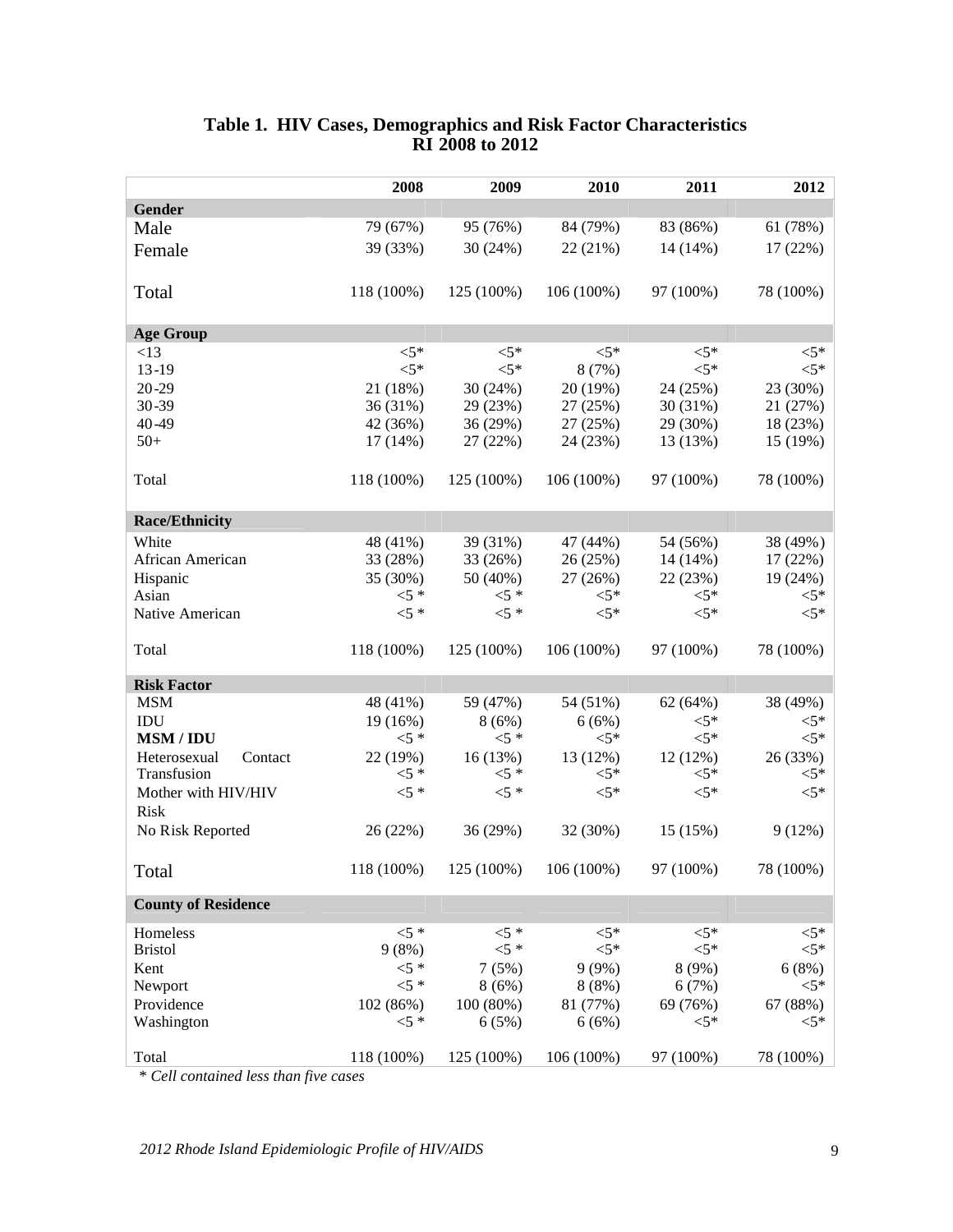# **C) Gender**

More male cases continue to be diagnosed in Rhode Island than in females. Cases for both genders are generally trending downwards, there was however a marginal increase in female cases in 2012. The incidence rate for male HIV cases were 12 cases per 100,000 population compared to the female HIV incidence rate of 3 cases per 100,000 population, with an overall rate for 7 cases per 100,000 population for Rhode Island in 2012. MSM remains the greatest risk factor among males, whereas for females it is heterosexual exposure and in many cases "unknown" exposures (Table 2 and 3).



#### **Figure 2. HIV Case Rates by Gender RI 2008 to 2012**

\*Rates are based on the 2009 population projection as estimated by the U.S. Census Bureau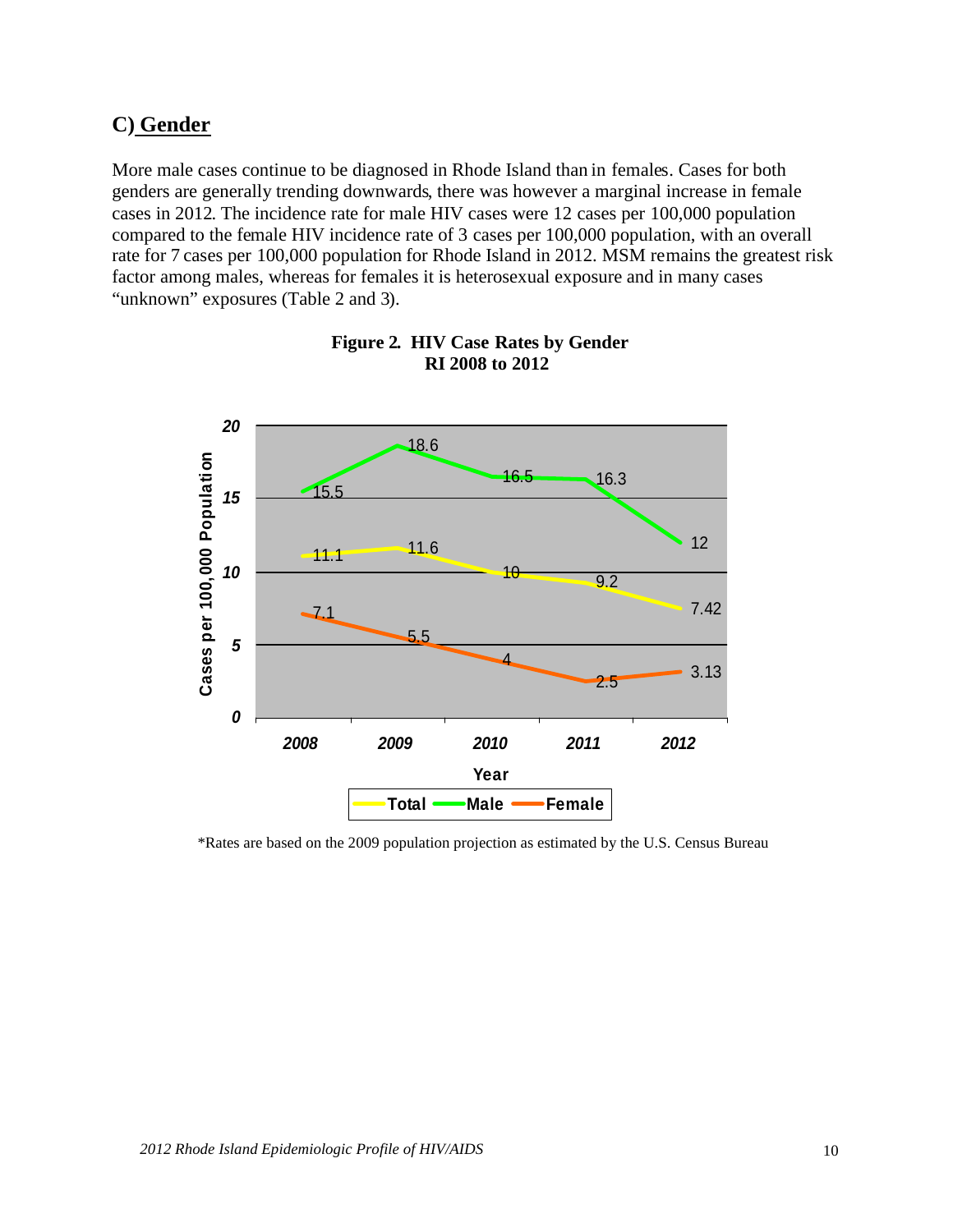|                          | 2008      | 2009      | 2010      | 2011      | 2012      |
|--------------------------|-----------|-----------|-----------|-----------|-----------|
| <b>Age Group</b>         |           |           |           |           |           |
| <13                      | $< 5*$    | $< 5*$    | $< 5*$    | $< 5*$    | $<$ 5*    |
| 13-19                    | $< 5*$    | $< 5*$    | $< 5*$    | $< 5*$    | $< 5*$    |
| 20-29                    | 17 (22%)  | 23 (24%)  | 16(19%)   | 22 (25%)  | 20 (33%)  |
| 30-39                    | 21 (27%)  | 23 (24%)  | 25 (30%)  | 25 (30%)  | 14 (23%)  |
| 40-49                    | 28 (35%)  | 27 (28%)  | 22 (26%)  | 25 (30%)  | 15 (25%)  |
| $50+$                    | 12 (15%)  | 20 (21%)  | 17 (20%)  | 11 (13%)  | 11 (17%)  |
| Total                    | 79 (100%) | 95 (100%) | 84 (100%) | 83 (100%) | 61 (100%) |
| <b>Race/Ethnicity</b>    |           |           |           |           |           |
| White                    | 39 (49%)  | 35 (37%)  | 41 (48%)  | 50 (60%)  | 35 (57%)  |
| African American         | 17 (22%)  | 21 (22%)  | 16(19%)   | 11 (13%)  | 11 (18%)  |
| Hispanic                 | 21 (27%)  | 36 (38%)  | 21 (25%)  | 16 (13%)  | 13 (21%)  |
| Asian/Pac Islander       | $< 5*$    | $< 5*$    | $\leq 5*$ | $< 5*$    | $< 5*$    |
| Native American          | $< 5*$    | $<$ 5*    | $< 5*$    | $<$ 5*    | $<$ 5*    |
| Total                    | 79 (100%) | 95 (100%) | 84 (100%) | 83 (100%) | 61 (100%) |
| <b>Risk Factor</b>       |           |           |           |           |           |
| <b>MSM</b>               | 48 (60%)  | 59 (62%)  | 54 (64%)  | 62 (75%)  | 38 (62%)  |
| IDU                      | $8(10\%)$ | 5(5%)     | $<$ 5*    | $<$ 5*    | $<$ 5*    |
| MSM / IDU                | $< 5*$    | $< 5*$    | $<$ 5*    | $< 5*$    | $< 5*$    |
| Heterosexual Contact     | $8(10\%)$ | $< 5*$    | $< 5*$    | 5(6%)     | 14 (23%)  |
| Transfusion              | $5 *$     | $< 5*$    | $< 5*$    | $< 5*$    | $< 5*$    |
| Mother with HIV/HIV Risk | $<$ 5 *   | $< 5*$    |           | $<$ 5*    | $<$ 5*    |
| No Risk Reported         | 12 (15%)  | 23 (23%)  | 22 (26%)  | $9(11\%)$ | 5(8%)     |
| Total                    | 79 (100%) | 95 (100%) | 84 (100%) | 83 (100%) | 61 (100%) |

## **Table 2. Male HIV Cases: Demographic and Risk Factor Characteristics RI 2008 - 2012**

*\* Cell contained less than five cases*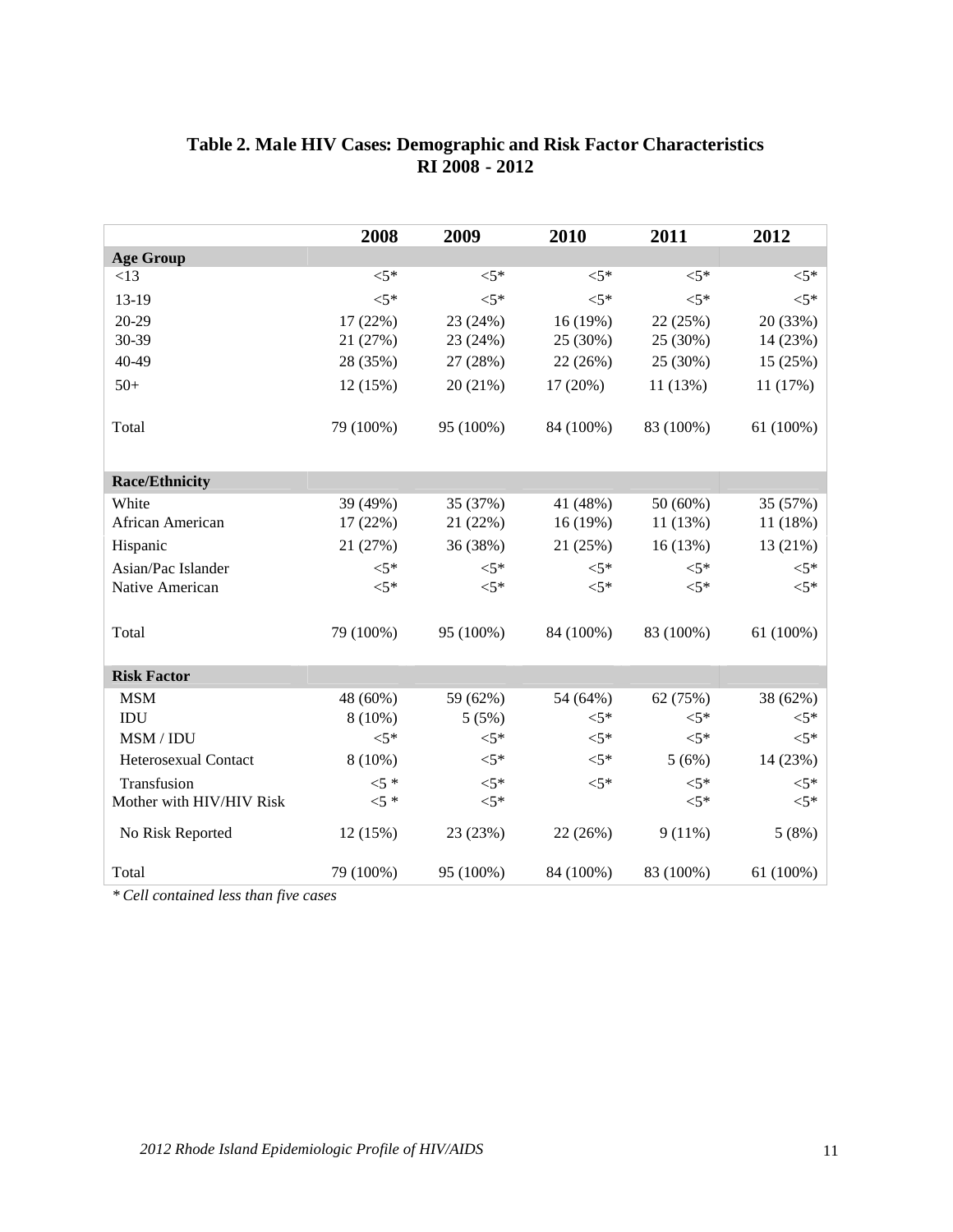|                        | 2008      | 2009       | 2010      | 2011      | 2012      |
|------------------------|-----------|------------|-----------|-----------|-----------|
| <b>Age Group</b>       |           |            |           |           |           |
| <13                    | $<$ 5 *   | $<$ 5 *    | $<$ 5 *   | $<$ 5 *   | $<$ 5*    |
| 13-19                  | $<$ 5 *   | $<$ 5 *    | $<$ 5 *   | $<$ 5 *   | $< 5*$    |
| 20-29                  | $<$ 5 *   | 5(16%)     | $<$ 5 *   | $<$ 5 *   | $< 5*$    |
| 30-39                  | 15 (38%)  | 8(27%)     | $5*$      | $<$ 5 *   | 7(41%)    |
| 40-49                  | 14 (36%)  | $9(30\%)$  | 5(22%)    | 5(36%)    | $<$ 5*    |
| $50+$                  | 5(13%)    | 7(24%)     | 7(31%)    | $<$ 5 *   | $<$ 5*    |
| Total                  | 39 (100%) | 30 (100%)  | 22 (100%) | 14 (100%) | 17 (100%) |
| <b>Race/Ethnicity</b>  |           |            |           |           |           |
| White                  | 9(23%)    | $<$ 5*     | 6(27%)    | $<$ 5 *   | $< 5*$    |
| African American       | 16(41%)   | 12 (40%)   | 10(45%)   | $<$ 5 *   | 6(35%)    |
| Hispanic               | 14 (36%)  | 14 (47%)   | 6(27%)    | 6(43%)    | 6(35%)    |
| Asian/Pacific Islander | $<5$ *    | ${<}5*$    | $<5$ *    | $<$ 5 *   | $< 5*$    |
| Native American        | $<$ 5 *   | $<$ 5 *    | $<$ 5 *   | $<$ 5 *   | $<$ 5*    |
| Total                  | 39 (100%) | 30 (100%)  | 22 (100%) | 14 (100%) | 17 (100%) |
| <b>Risk Factor</b>     |           |            |           |           |           |
| IDU                    | 11 (28%)  | ${<}5*$    | ${<}5*$   | $<$ 5 *   | $<5*$     |
| Heterosexual Contact   | 14 (36%)  | $12(40\%)$ | 10(45%)   | $7(50\%)$ | 12(71%)   |
| Transfusion            | $<$ 5 *   | $<$ 5*     | $5*$      | $<$ 5 *   | $<$ 5*    |
| Mother with HIV/HIV    | $< 5*$    | $<$ 5*     | $<$ 5 *   | $<$ 5 *   | $< 5*$    |
| <b>Risk</b>            |           |            |           |           |           |
| No Risk Reported       | 11 (28%)  | 14 (46%)   | 10(45%)   | 6(43%)    | $< 5*$    |
| Total                  | 39 (100%) | 30 (100%)  | 22 (100%) | 14 (100%) | 17 (100%) |

### **Table 3. Female HIV Cases: Demographic and Risk Factor Characteristics RI 2008 - 2012**

*\* Cell contained less than five cases*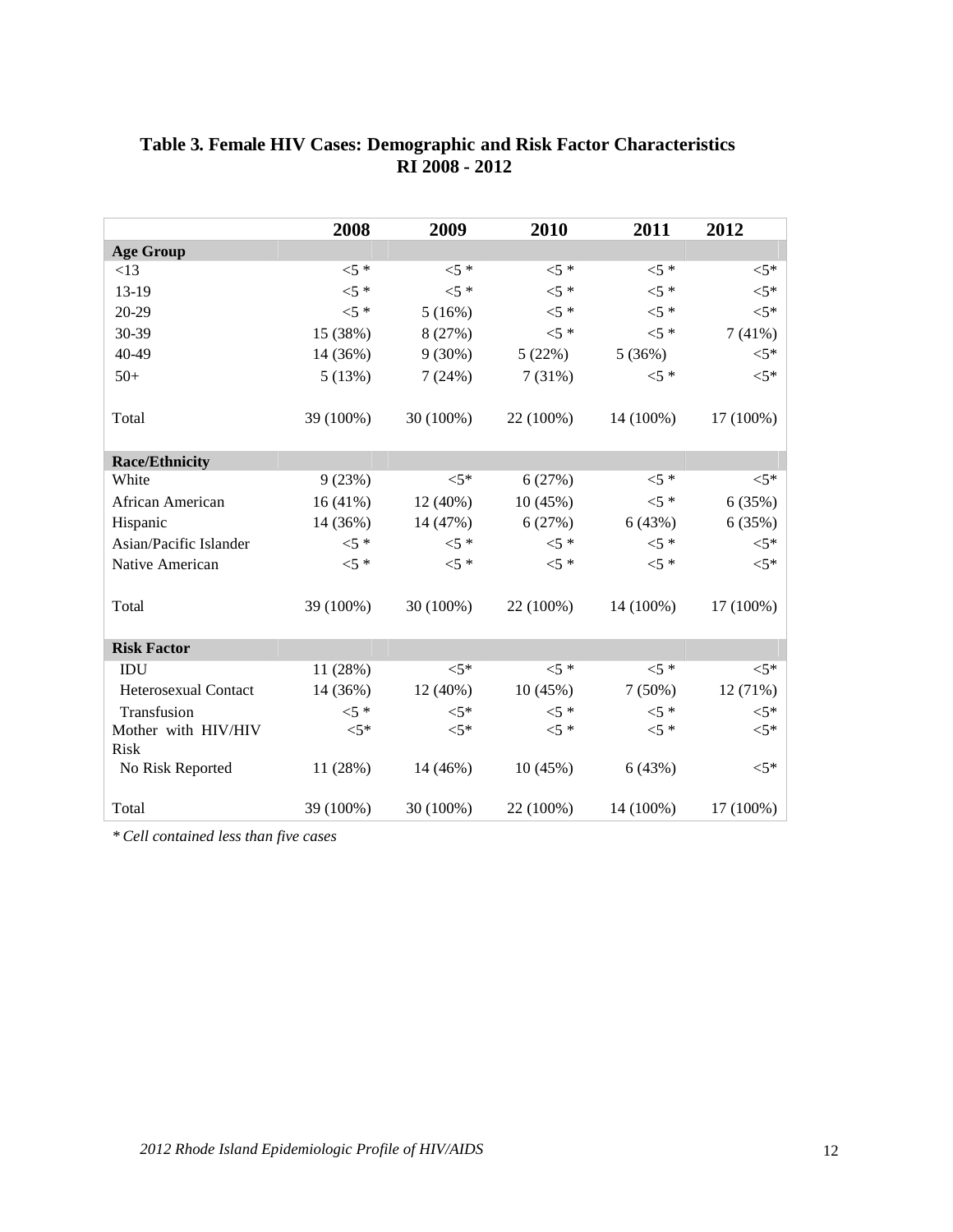### **D) Age**

The age distribution of new HIV cases has changed significantly over the past five years. As seen in table 1, HIV cases diagnosed between 2008 and 2010 were predominantly in the 40-49 and 30-39 age group. However around the same time HIV cases in the younger age group of 20- 29 showed a gradual increase. In 2010 the newly diagnosed HIV cases were evenly distributed in the three age-groups 20-29, 30-39 and 50+.

In 2011, the 20-29 age group continued to rise among newly diagnosed HIV cases and in 2012 it is the predominant age group among new cases (30%). This distribution of age group was more prominent among male HIV cases than females (tables 2, 3) when looking at the 2012 new cases by gender. The charts below show the rate of new HIV diagnosis among males and females by age group distribution for past five years.





**Year**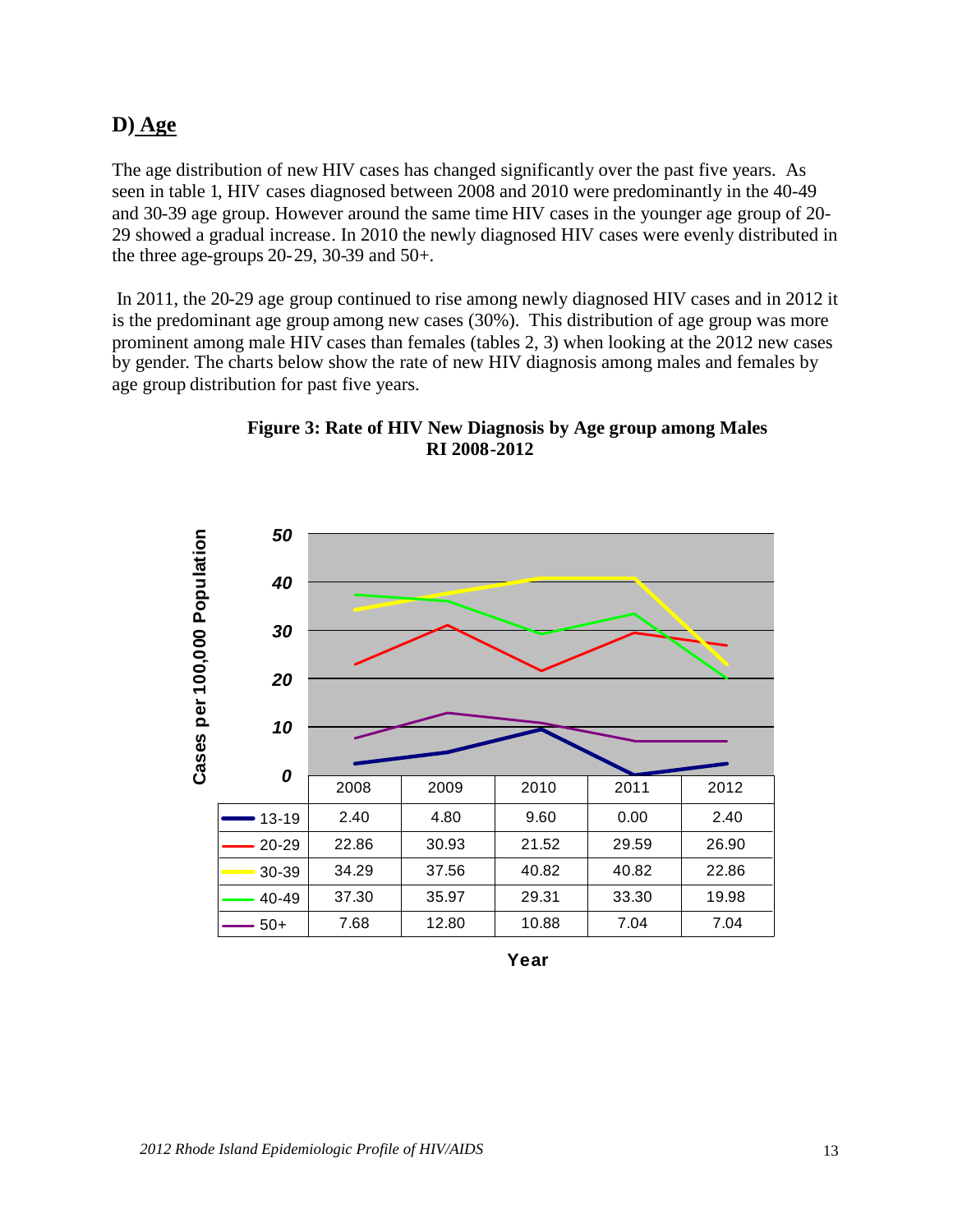

**Figure 4: Rate of HIV New Diagnosis by Age group among Females RI 2008-2012**

**Year**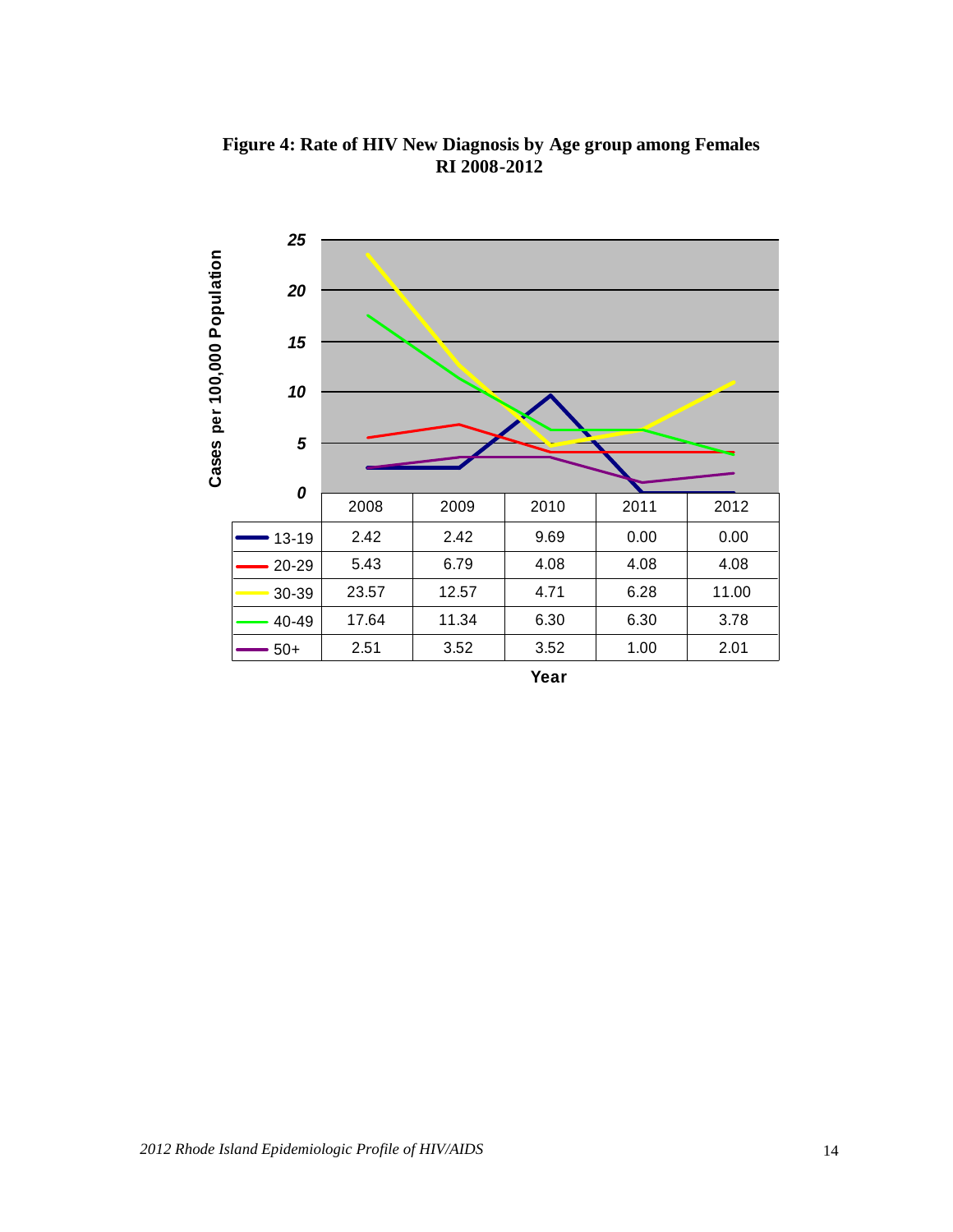# **E) Race and Ethnicity**

In the half decade from 2008 to 2012, the majority of HIV cases in Rhode Island have occurred in Whites (43%) followed by Hispanics (30%) and African American (22%).

Hispanics are disproportionately experiencing the highest impact of the disease in recent years, as they account for 30% of all HIV cases whereas only 13% of the total population of Rhode Island is Hispanic. The incidence rate for HIV is 17 cases per 100,000 populations among Hispanics.

African Americans experience the second highest rate of disease, they account for 22% of all HIV cases while they represent only 7% of the total population of Rhode Island (Census 2010). The incidence rate for HIV among African American is 14 cases per 100,000 populations. In the past five years there has been a steady increase in the number of new HIV cases among these two populations. The figures below show rate of new HIV diagnosis by race and ethnicity for past five years.



### **Figure 5: Rate of HIV New Diagnosis by Race and Ethnicity RI 2008-2012**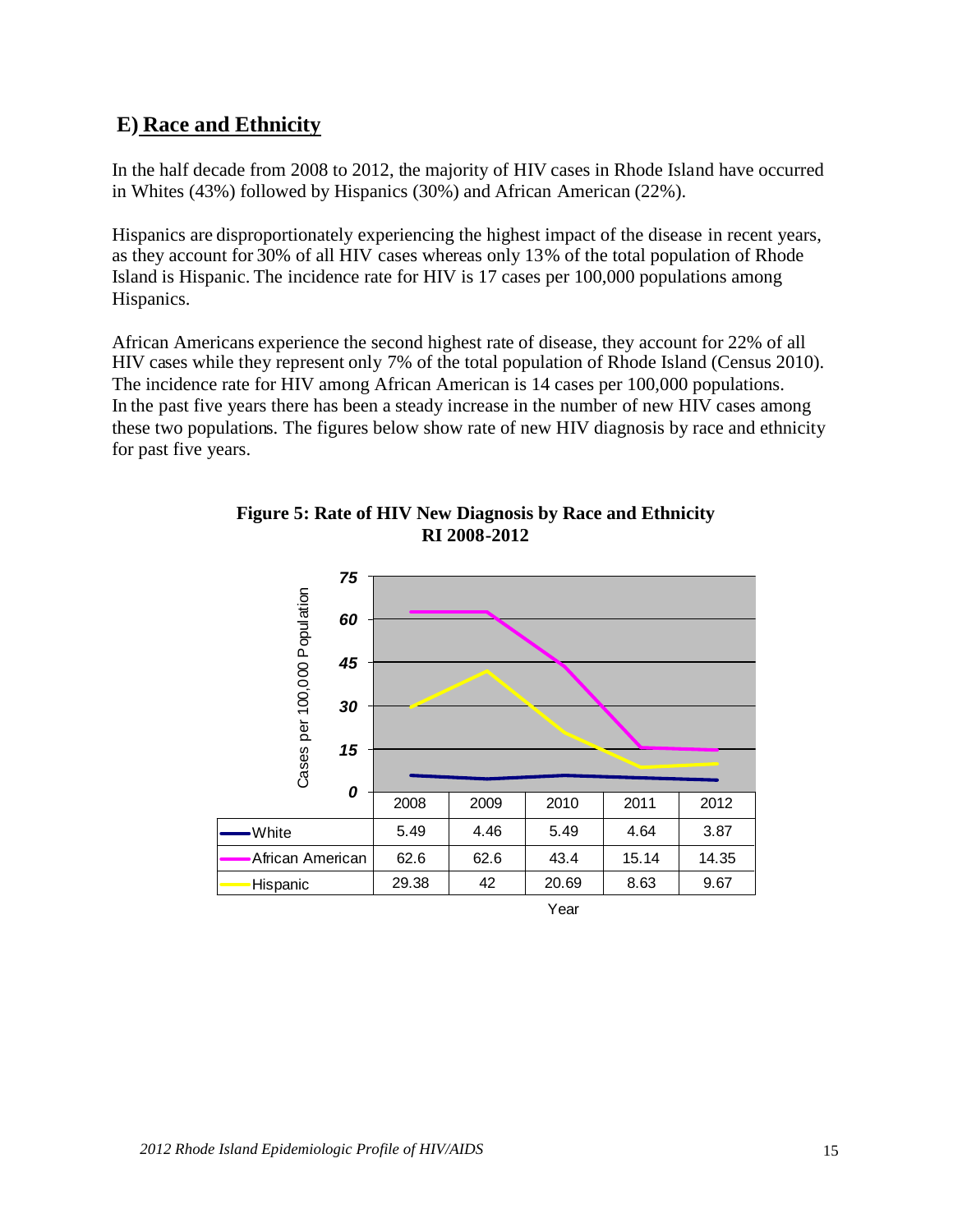

**Figure 6: Male Rate of HIV New Diagnosis by Race and Ethnicity RI 2008-2012**

**Figure 7: Female Rate of HIV New Diagnosis by Race and Ethnicity RI 2008-2012**

White **- African American** - Hispanic

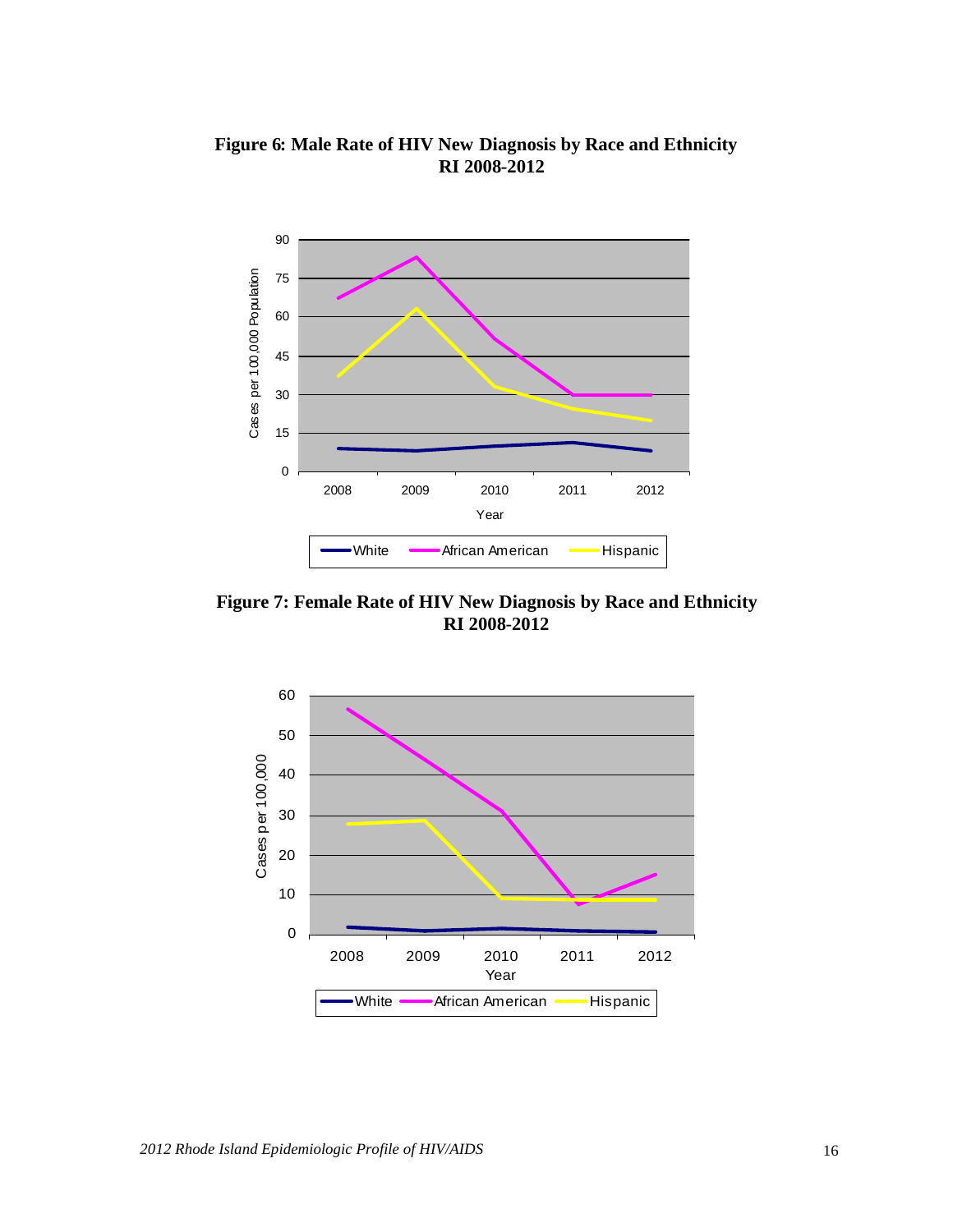# **F) Exposure Category**

MSM and injecting drug use (IDU) have been the dominant risk behaviors since 2000. This pattern has changed over the years and more so in the past five years. IDU (7%) associated HIV incidence hasshown a marked decrease, as has heterosexual contact (HSX-19%). MSM (48%) and No Risk Reported (NRR) at (22%) continue to increase as the predominant exposure category among all HIV cases between 2008 and 2012. Figures 9-14, shows the average distribution of exposure category by gender and race/ethnicity among HIV cases for 2008-2012.





*2012 Rhode Island Epidemiologic Profile of HIV/AIDS* 17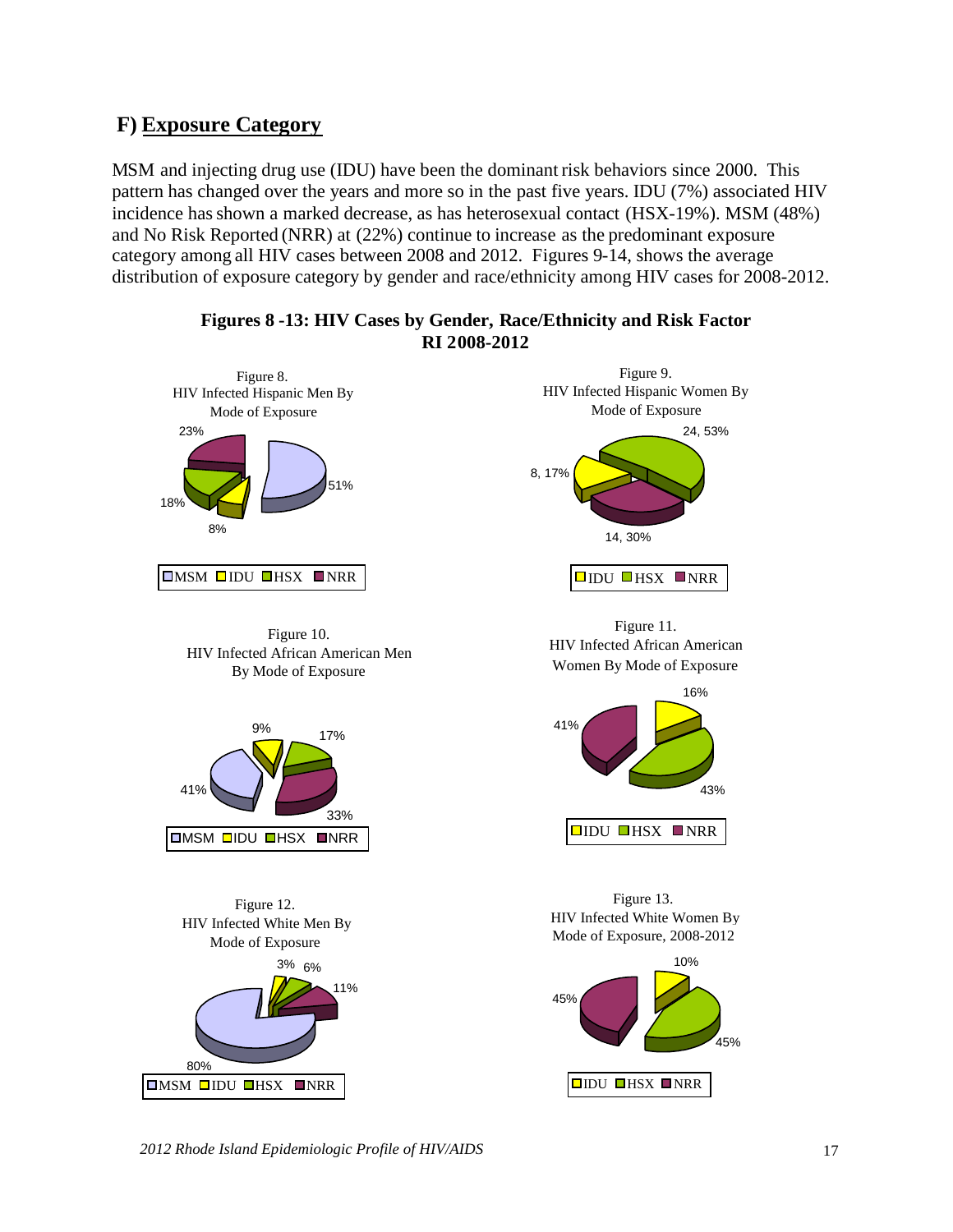## **G) Deaths**

In Rhode Island, from 2008 to 2012, 161 deaths occurred among persons with HIV/AIDS and since 1983, a total of 1591 deaths have occurred among RI residents diagnosed with HIV/AIDS. Since the availability of Highly Active Anti-Retroviral Therapy (HAART) the number of HIV/AIDS related deaths has steadily declined in Rhode Island, and due to advances in clinical therapy and antiretroviral medications, the population living with HIV/AIDS has grown to a much larger size over the past several years. The number of deaths reported is influenced by a reporting delay in the number of actual reported deaths to the HIV Surveillance program. Currently death data is obtained from the State Vital records office, and the National Death Index. The death numbers change continuously as more data become available to the program. As the diagram below shows, there were a higher number of deaths from 2008-2010, compared to more recent years, 2011-2012. The demographic profiles of deaths among HIV/AIDS cases are similar to that of HIV/AIDS incidence with regard to gender, race/ethnicity, and exposure category distribution.



#### **Figure 14: HIV/AIDS Deaths by Gender, RI 2008-2012**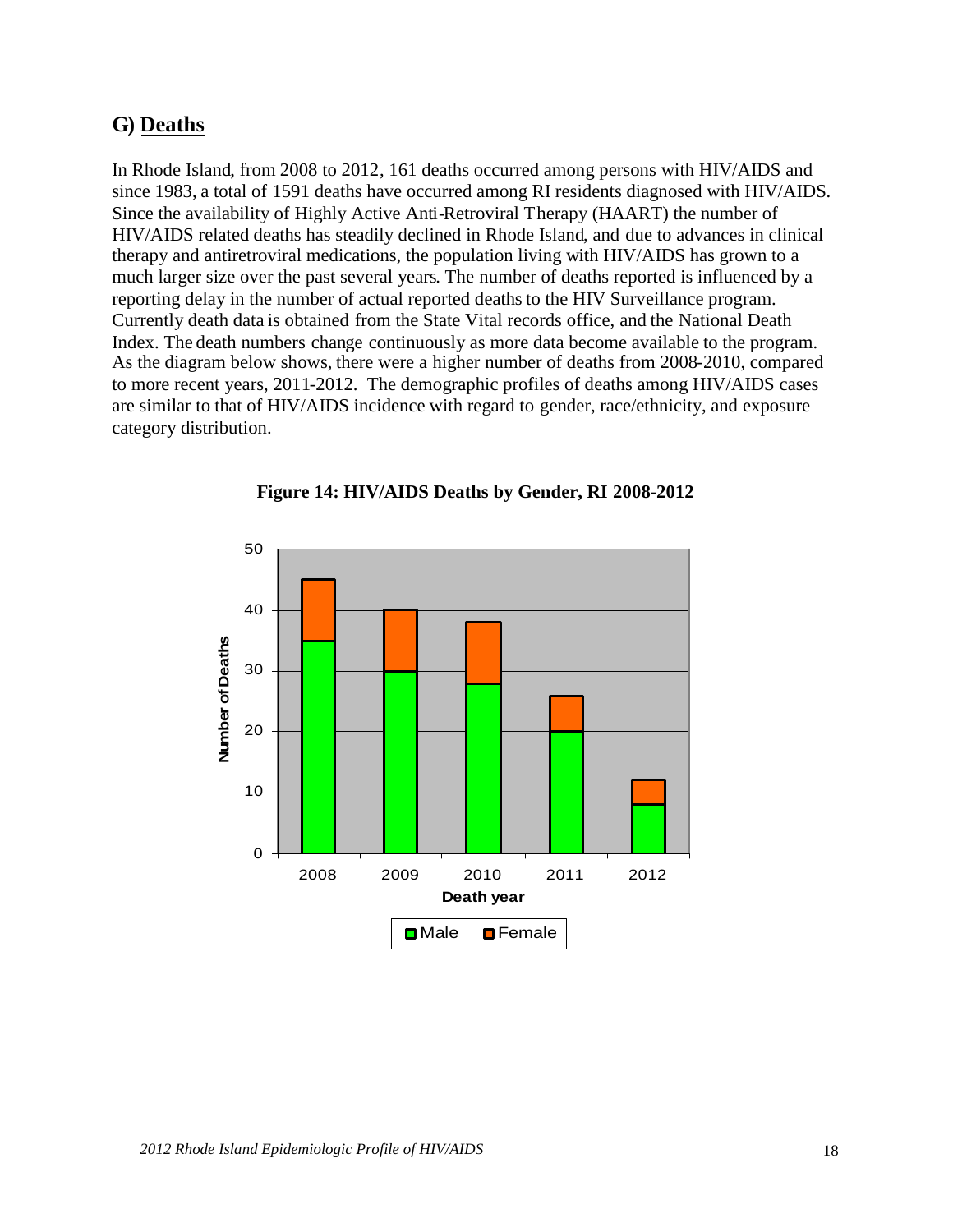| <b>Demographic Characteristics</b> | Numbers, % |
|------------------------------------|------------|
| <b>Gender</b>                      |            |
| Male                               | 121 (75%)  |
| Female                             | 40 (25%)   |
| Total                              | 161 (100%) |
| <b>Age Group</b>                   |            |
| 20-29                              | ${<}5$ *   |
| 30-39                              | 13 (8%)    |
| 40-49                              | 49 (30%)   |
| 50-59                              | 72 (45%)   |
| 60-69                              | 20 (13%)   |
| $70+$                              | ${<}5*$    |
| Total                              | 161 (100%) |
| <b>Race/Ethnicity</b>              |            |
| White                              | 79 (49%)   |
| African American                   | 45 (28%)   |
| Hispanic                           | 31 (19%)   |
| American In/ Alaska Native         | ${<}5*$    |
| Multiracial/Other                  | 5(3%)      |
| Total                              | 161 (100%) |
| <b>Country of Birth</b>            |            |
| <b>US Born</b>                     | 126 (78%)  |
| Non-US Born                        | 35 (21%)   |
| Total                              | 161 (100%) |

# **Table 4: RI HIV/AIDS Deaths by Demographic Characteristics: 2008-2012**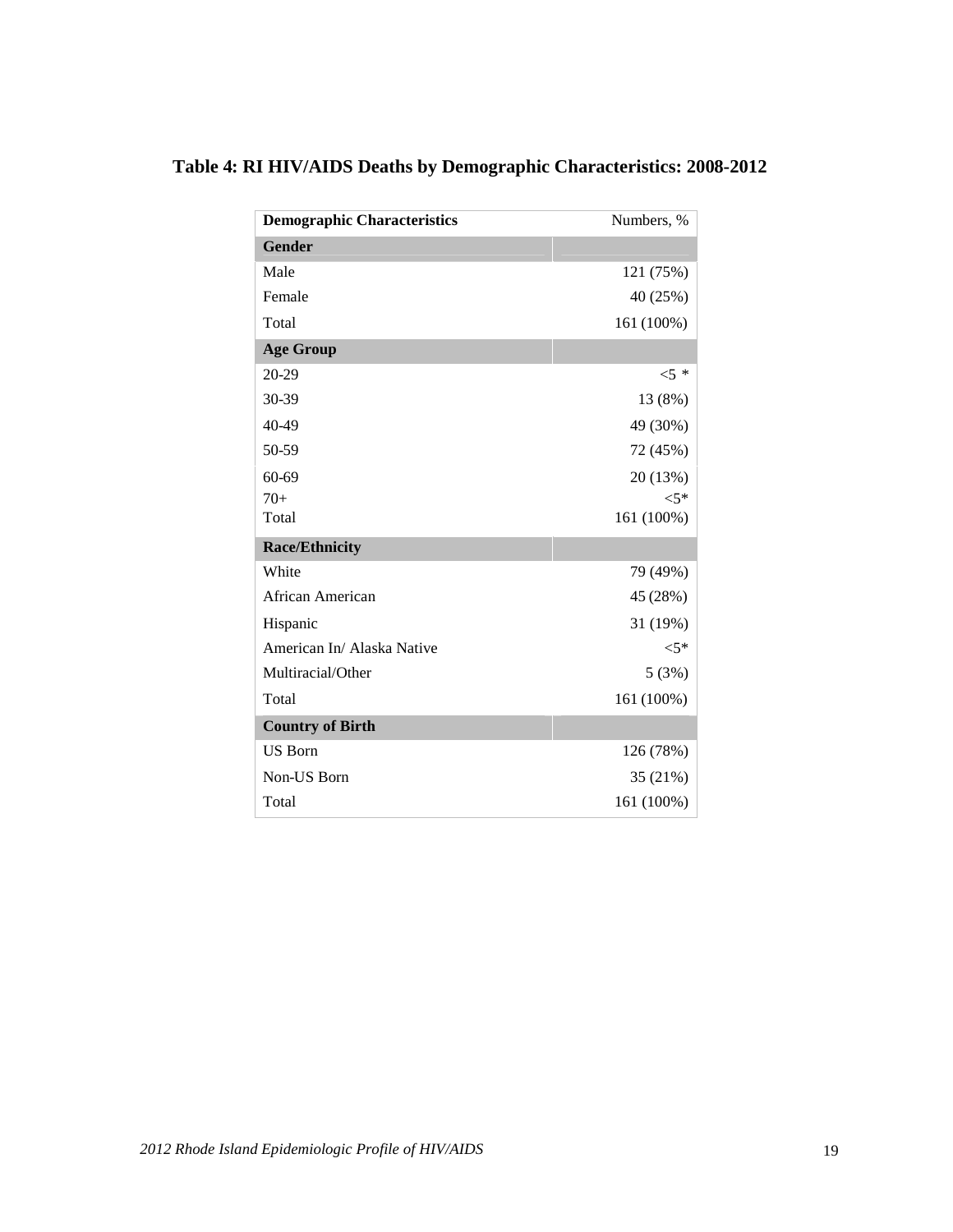# **H) AIDS surveillance trends**

The number of newly diagnosed AIDS cases among RI residents has been steady over last few years, with the exception of a small decrease in 2010.



### **Figure 15. AIDS Incidence and Deaths RI 2008-2012**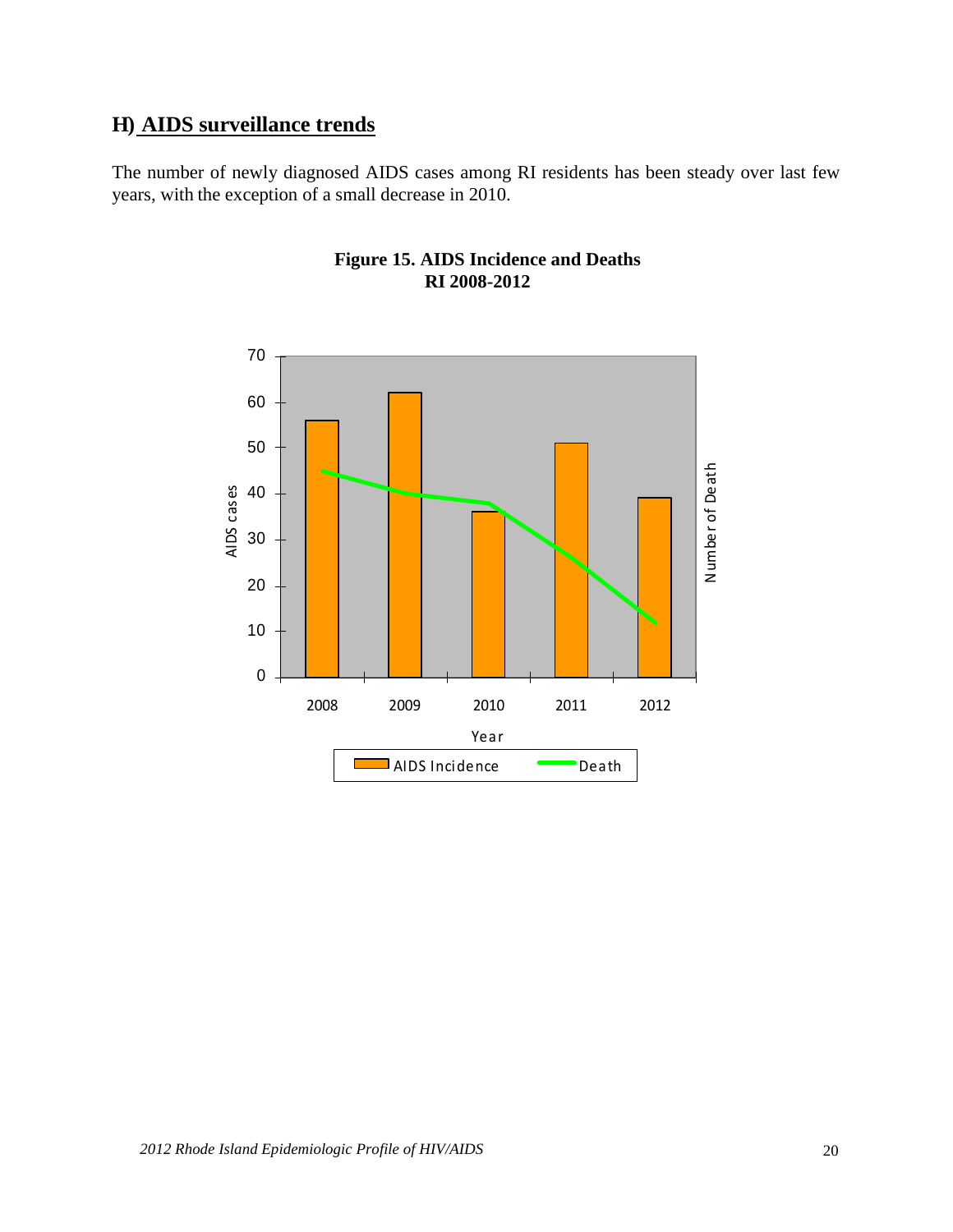|                                       | 2008      | 2009      | 2010      | 2011      | 2012      |
|---------------------------------------|-----------|-----------|-----------|-----------|-----------|
| <b>Gender</b>                         |           |           |           |           |           |
| Male                                  | 38 (68%)  | 46 (74%)  | 25 (69%)  | 45 (88%)  | 29 (74%)  |
| Female                                | 18 (32%)  | 16 (26%)  | 11 (31%)  | 6(12%)    | 10(26%)   |
| Total                                 | 56 (100%) | 62 (100%) | 36 (100%) | 51 (100%) | 39 (100%) |
| <b>Age Group</b>                      |           |           |           |           |           |
| <13                                   | $< 5*$    | $< 5*$    | $<$ 5*    | $< 5*$    | $<$ 5*    |
| 13-19                                 | $< 5*$    | $< 5*$    | $< 5*$    | $< 5*$    | $< 5*$    |
| 20-29                                 | 14 (25%)  | 9(15%)    | $< 5*$    | 8 (15%)   | $< 5*$    |
| 30-39                                 | 15 (27%)  | 15 (24%)  | 12 (33%)  | 12 (24%)  | 13 (33%)  |
| 40-49                                 | 17 (30%)  | 25 (40%)  | 8 (22%)   | 23 (45%)  | 10(26%)   |
| $50+$                                 | 9(16%)    | 13 (21%)  | 13 (36%)  | 8(15%)    | 12 (31%)  |
|                                       |           |           |           |           |           |
| Total                                 | 56 (100%) | 62 (100%) | 36 (100%) | 51 (100%) | 39 (100%) |
| <b>Race/Ethnicity</b>                 |           |           |           |           |           |
| Hispanic-All Races                    | 15 (27%)  | 24 (40%)  | 8 (22%)   | 12 (23%)  | 13 (33%)  |
| American Indian/Alaska Native         | $5*$      | $<$ 5 *   | $5*$      | $< 5*$    | $<$ 5*    |
| Asian                                 | $5*$      | $<$ 5 *   | $<$ 5 *   | $< 5*$    | $<$ 5*    |
| African American                      | 19 (34%)  | 18 (29%)  | 8(22%)    | 9(18%)    | 9(23%)    |
| Native Hawaiian/ Pacific Islander     | $5*$      | $5*$      | $5 *$     | $< 5*$    | $< 5*$    |
| White                                 | 21 (38%)  | 19 (31%)  | 18 (50%)  | 28 (54%)  | 15 (38%)  |
| Total                                 | 56 (100%) | 62 (100%) | 36 (100%) | 51 (100%) | 39 (100%) |
| <b>Exposure Category</b>              |           |           |           |           |           |
| <b>MSM</b>                            | 14 (25%)  | 23 (37%)  | 15(41%)   | 24 (47%)  | 14 (36%)  |
| IDU                                   | 21 (38%)  | $6(10\%)$ | $< 5*$    | $< 5*$    | $<$ 5*    |
| MSM/IDU                               | $< 5*$    | $<$ 5*    | $<$ 5*    | $< 5*$    | $<$ 5*    |
| Hemophilia/Coagulation Disorder       | $< 5*$    | $< 5*$    | ${<}5*$   | ${<}5*$   | $< 5*$    |
| Heterosexual Contact                  | $9(11\%)$ | 8 (13%)   | ${<}5*$   | $5(10\%)$ | 13 (33%)  |
| Transfusion/Transplant                | $5*$      | $5*$      | $< 5*$    | $< 5*$    | $< 5*$    |
| Mother with HIV/HIV Risk              | $5*$      | $5*$      | $<$ 5*    | $< 5*$    | $< 5*$    |
| No Risk Reported                      | 11 (20%)  | 23 (37%)  | 12 (33%)  | 17 (33%)  | 5(13%)    |
| Total                                 | 56 (100%) | 62(100%)  | 36 (100%) | 51 (100%) | 39 (100%) |
| * Cell contained less than five cases |           |           |           |           |           |
|                                       |           |           |           |           |           |

#### **Table 5. AIDS Cases: Demographic and Risk Factor Characteristics RI 2008-2012**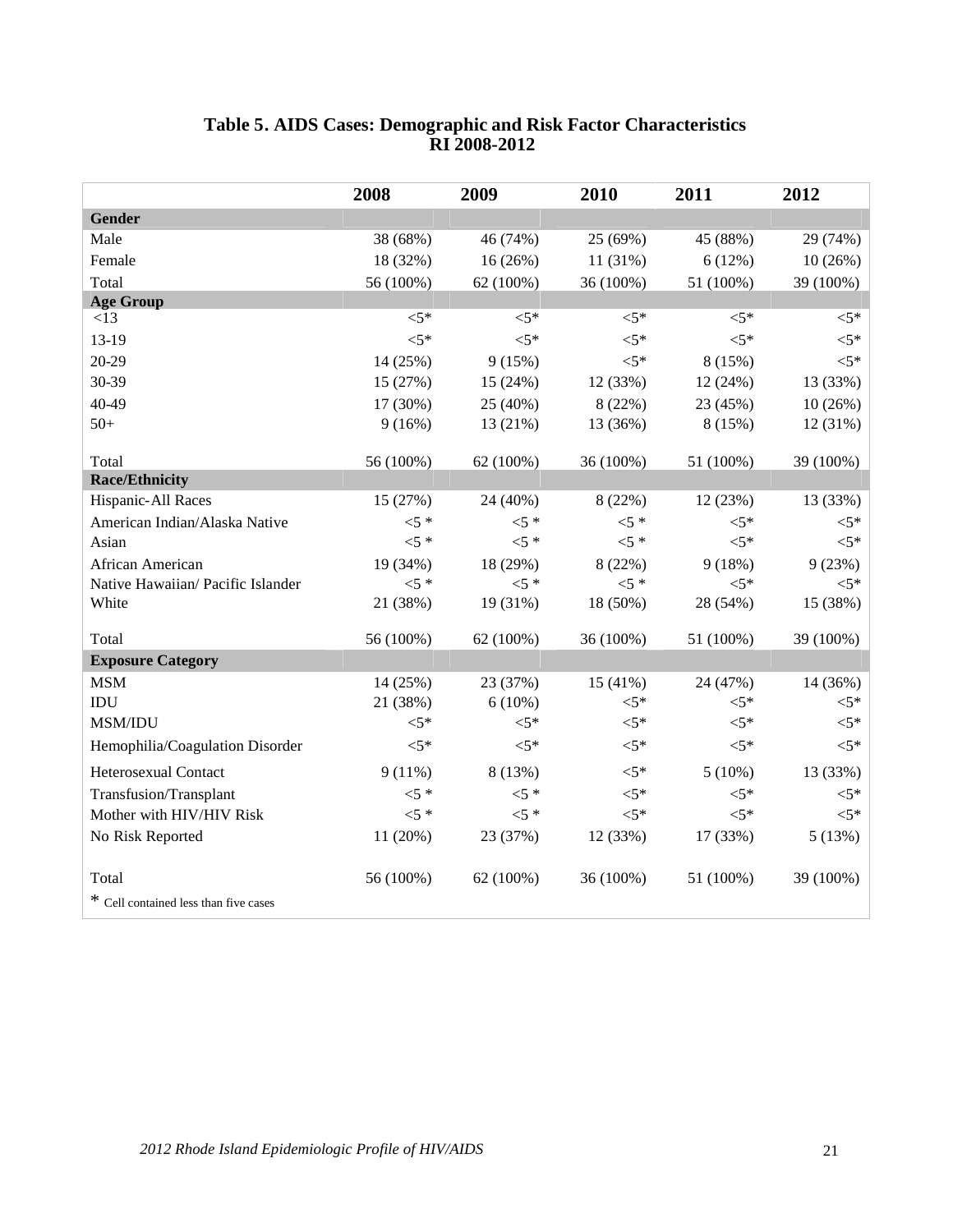# **I) Pediatric HIV/AIDS Cases**

Pediatric HIV/AIDS cases over the past 5 years have remained steady and low compared to previous years. Almost all of the RI pediatric cases are infected perinatally. The milestone of mandatory testing of pregnant women and babies with unknown status at pregnancy was achieved in 2009. That policy decision has ensured early detection of HIV positive status among pregnant women resulting in appropriate clinical management of the mother and the baby thus reducing chances of vertical (mother to baby) HIV transmission.

From 2008 to 2012 there were 7 cases of pediatric HIV diagnosed and reported to the HIV Surveillance program. Forty three percent of these cases were born outside U.S.A to an HIV infected mother who moved to RI. For some of these cases, the mother's HIV status was unknown at birth, and later was found. The age range of the 7 cases are from  $\langle$ 1-9 years. Fifty seven percent, cases are male and 43% are female. Seventy one percent are African American. Among these 29% were also diagnosed with AIDS the same year they were diagnosed with HIV.

The RI reporting Regulations were revised in 2012 to require reporting of HIV positive pregnant women as well as all HIV virology testing results in infants, in order to identify perinatal exposure. The RI HIV Surveillance program works closely with the birthing hospitals to identify HIV positive pregnant women and assure they are in care. Being in care for HIV during pregnancy reduces the chance of vertical transmission.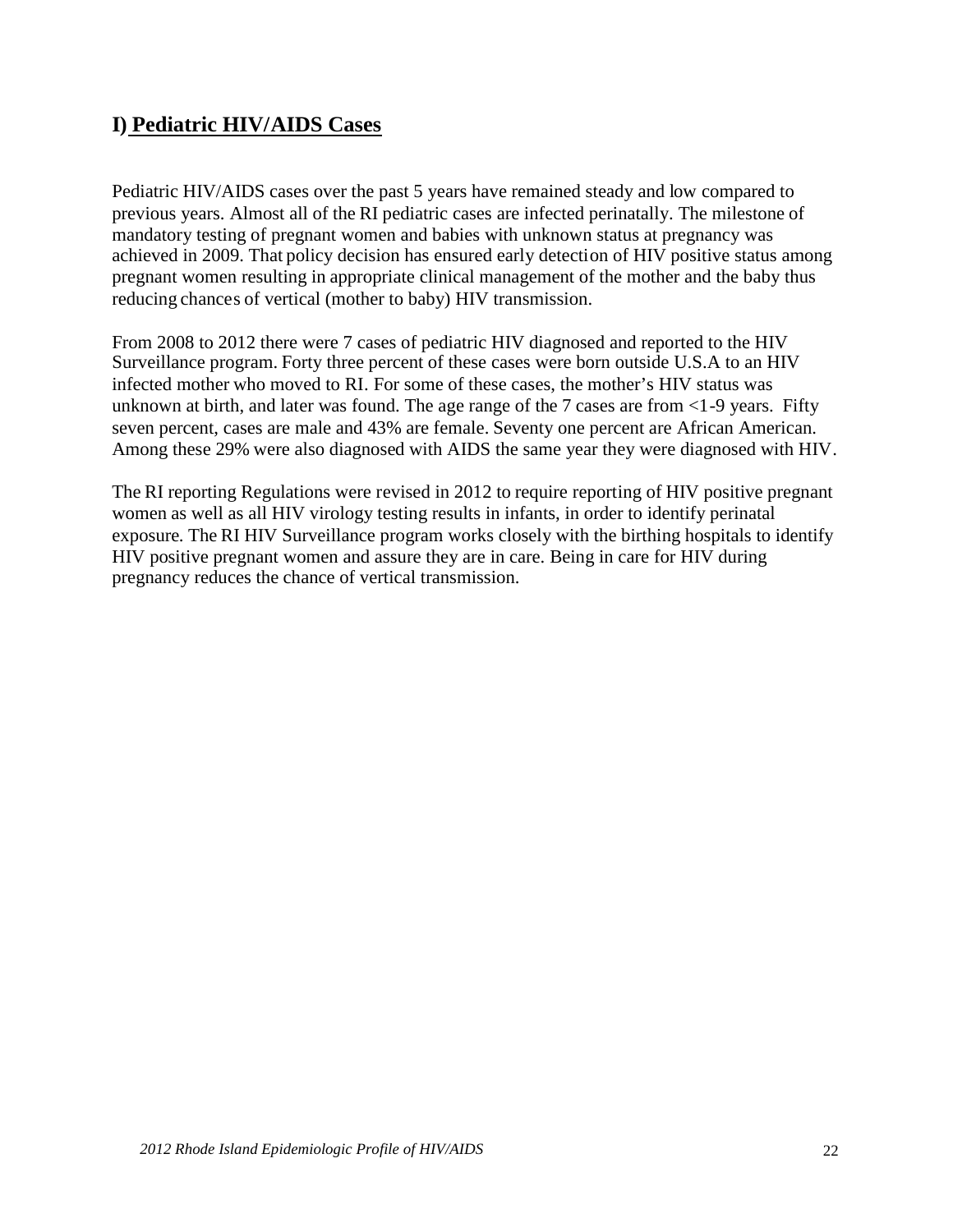# **J) MSM 'Men who have sex with men'**

Despite the fact that the total number of new transmissions of HIV has steadily decreased over the past five years, MSM populations continue to experience a disproportionately high burden of new onset infection. Figure 16 illustrates this finding for the period 2008-2012. The second highest exposure category for males is No Risk Reported (NRR), except in 2012 the second leading exposure category among men was Heterosexual contact, (Fig 17). Cases reported without any risk information at the time of reporting are categorized as No Risk Reported and is a top priority for the program for follow-up in order to ascertain risk. The goal is to reduce the number of reports without proper risk exposure information on every newly diagnosed case, and the plan is to create educational opportunities for providers so they can appropriately complete case reports with completed risk factor fields. It is important to sort the NRR by attempting to understand whether this represents a provider's need for further skills associated with gathering risk factors, a patient's true lack of their risk factor information or a patient's reluctance to reveal a risk factor to their provider (e.g., IDU or MSM).



#### **Figure 16. Proportion of Male HIV cases who are MSM RI 2008-2012**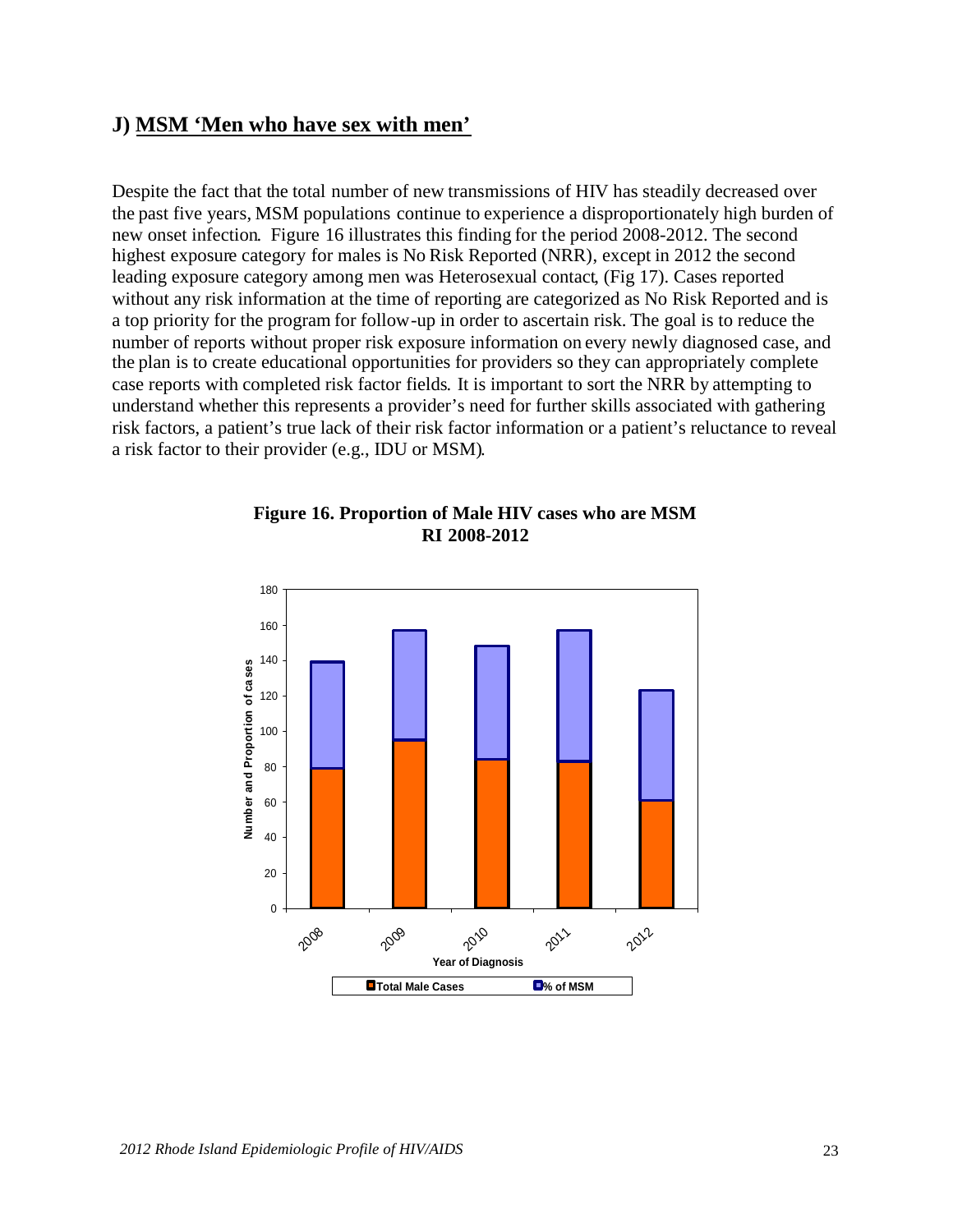

#### **Figure 17. HIV Incidence among Men by Risk Factor RI 2008-2012**

As for the racial distribution of HIV infection among the MSM population, Whites account for the largest proportion of MSM infected with HIV, 61% compared to 22% in Hispanics and 10% in African Americans (Figure 18). However since 2008, the large disparity in disease rates between Whites and Hispanics and Whites and African Americans has narrowed (Figure 19).



**Figure 18. MSM HIV Proportions by Race/Ethnicity RI 2008-2012**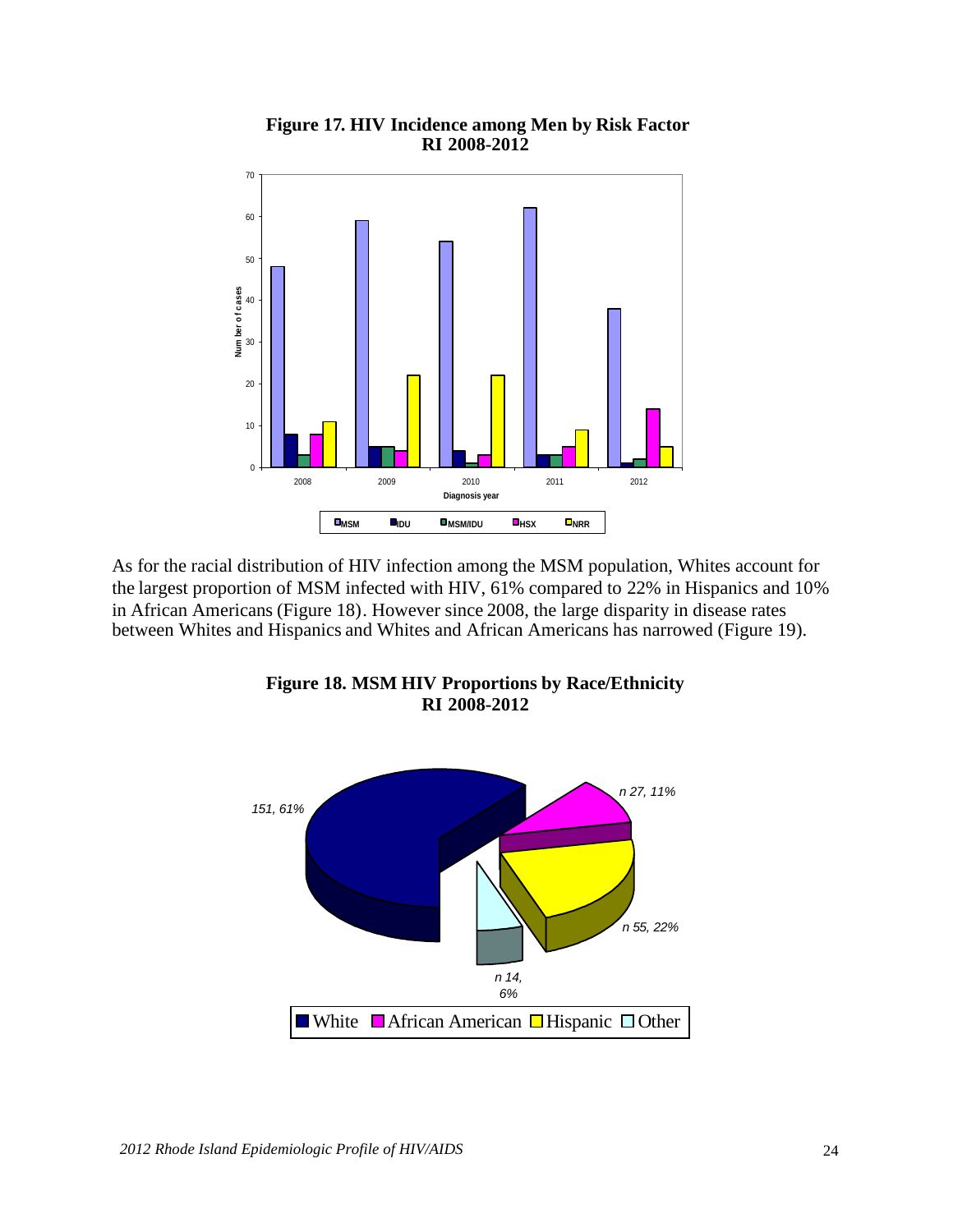

**Figure 19. Rate of HIV New Diagnosis among MSM by Race/ Ethnicity RI 2008-2012**

*This graph was developed with the assumption that MSM comprise about 9% of the adult male population 13 years of age and older in Rhode Island. Rates are based on the 2012 RI population estimate available from theCensus Data.*

The age distribution of MSM infected with HIV, from 2008-2012, follows a similar pattern to the overall individuals infected with HIV, with the majority of cases being between 30–39 years of age. However in 2009 the predominant age groups were 20-29 and 40-49 respectively and in 2011 20-29, 30-39, and 40-49. All three age groups were equally observed among newly diagnosed MSM. In past five years MSM cases in 20-29 age group has increased and in 2012 the predominant age group is 20-29.



**Figure 20. MSM HIV Cases by Age RI 2008-2012**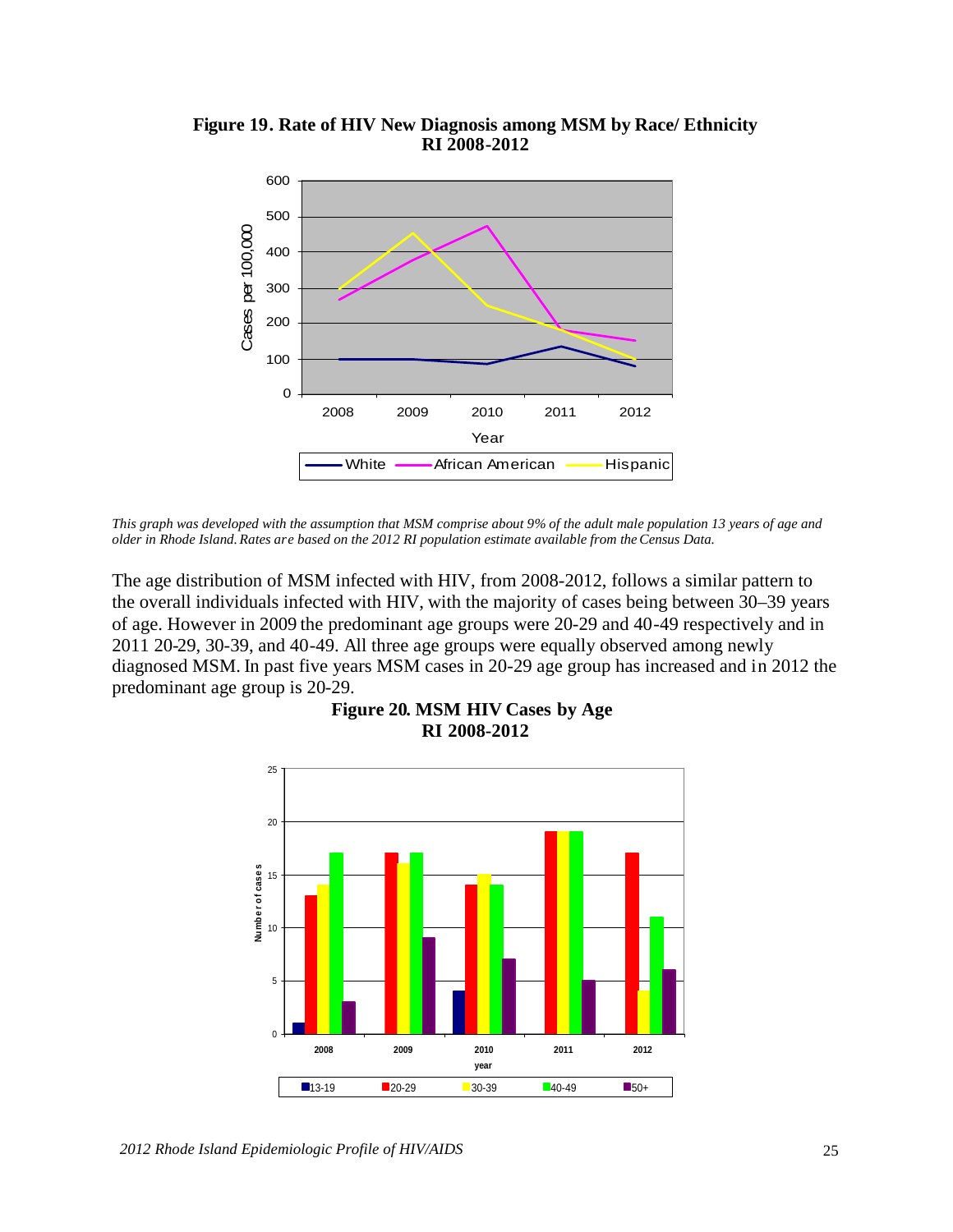### **K) Minority Women**

Between 2008 and 2012, 125 women were diagnosed with HIV in Rhode Island. The incidence rate for diagnosis of HIV among White women is less than 1 case per 100,000 populations, for Hispanics it 8 cases per 100,000 population and for African Americans it is 15 cases per 100,000 population. The disparity between White women and minority populations has narrowed over the past 5 years, however the rates of disease in minority populations continues to be high (Fig 21).



**Figure 21. Female HIV Rates by Race/Ethnicity RI 2008- 2012**

Forty percent of African American and 30 percent Hispanic women diagnosed between 2008 and 2012 have No Risk Reported (NRR) as their exposure category. This represents a true lack of information as to how they were infected or not, requires further investigation.



#### **Figure 22. Female HIV cases by Risk Factor RI 2008- 2012**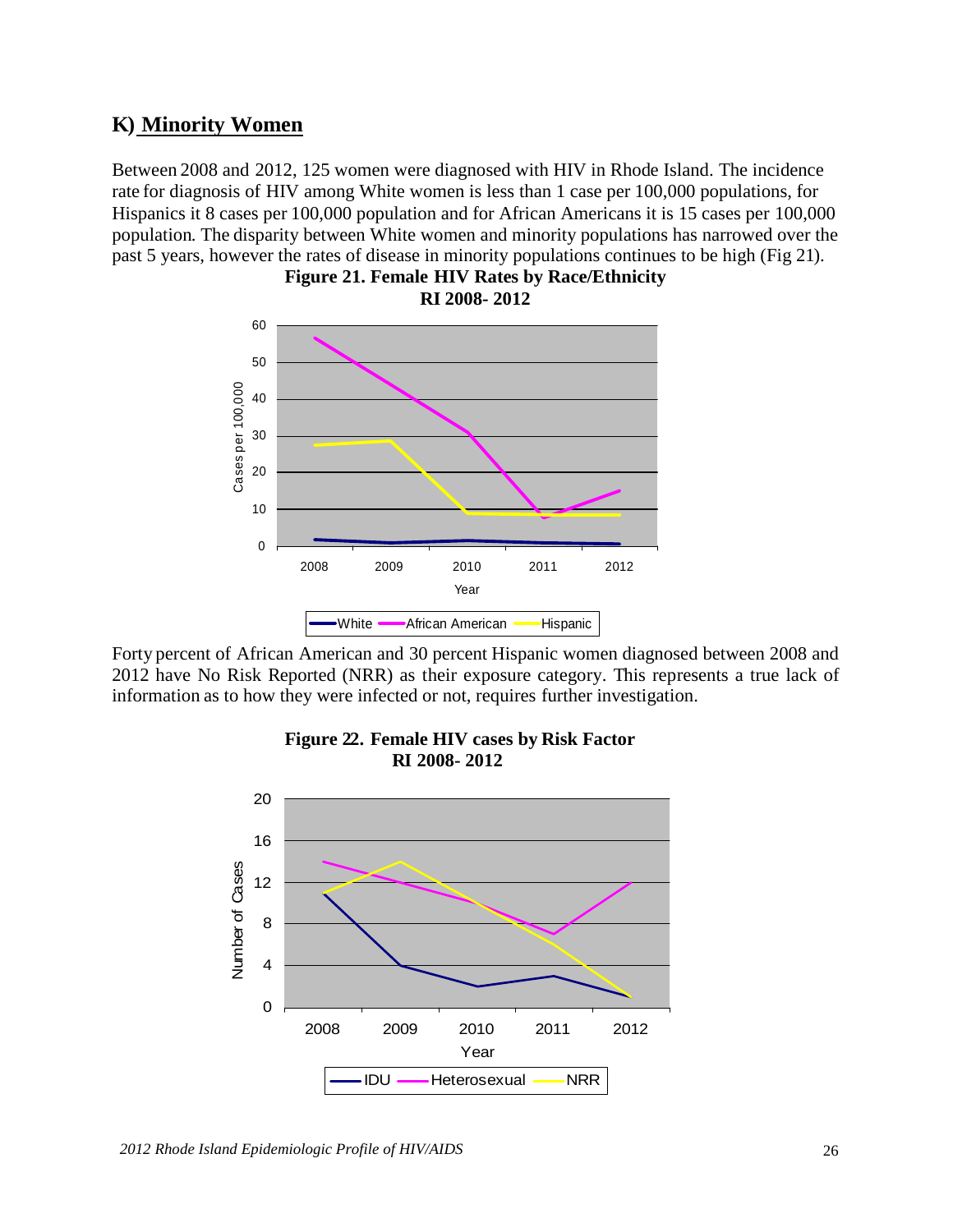### **L) Persons Unaware of Their HIV Status**

The Centers for Disease Control and Prevention (CDC) estimates that 18% of those infected with HIV are unaware of their status based on the national data reported through 2010. Local estimates of people infected with HIV who are unaware about their status, will vary from the national estimate as states differ in their population dynamics and risk behavior. Local estimates are not available currently through the CDC, and they recommend not applying the national estimate locally. However another way to gain awareness of this population is to see how many cases have already progressed to AIDS at the time of first HIV diagnosis. Individuals, who became aware of their positive HIV status, at the time when they were diagnosed with AIDS, are persons who were unaware of their infection and status for the most part and were diagnosed late in the course of their infection. Thus, they are representative of those that are infected but were unaware of their status. These may be individuals who do not seek medical treatment, and hence are unable to experience a healthcare provider offering the HIV test, still others may have the perception that they are not at risk for HIV

We have looked at our HIV cases reported in the past five years and identified those who were also diagnosed with AIDS at that time to give us an idea on the demographics of those who were unaware about their status. Many speculate that this group of undiagnosed individuals represents the hidden population.

One hundred and fifty six individuals became aware of their positive HIV status when diagnosed concurrently with AIDS during the period from 2008-2012, which is 30% of the total of 520 individuals who were diagnosed with HIV during the same time period.

Twenty four percent of the individuals who became aware of their HIV status when diagnosed with AIDS were females, 76% were males. The percentage of males increased during this five year period compared to the cases from 2000-2011 (74%). The majority of those who become aware of their HIV status when diagnosed with AIDS were Whites 41% (who represent 85% of the population), followed by African Americans 26% (who represent 7% of the population), and Hispanics 30% (who represent 13% of the population). African Americans and Hispanics make up the vast majority of those who become aware of their HIV status when diagnosed with AIDS. In the past five years the proportion of Hispanics increased who are unaware about their status. The primary risk factor among those who become aware of their HIV status when diagnosed with AIDS is MSM (33%), followed by No Specified Risk (32%) (Table 6).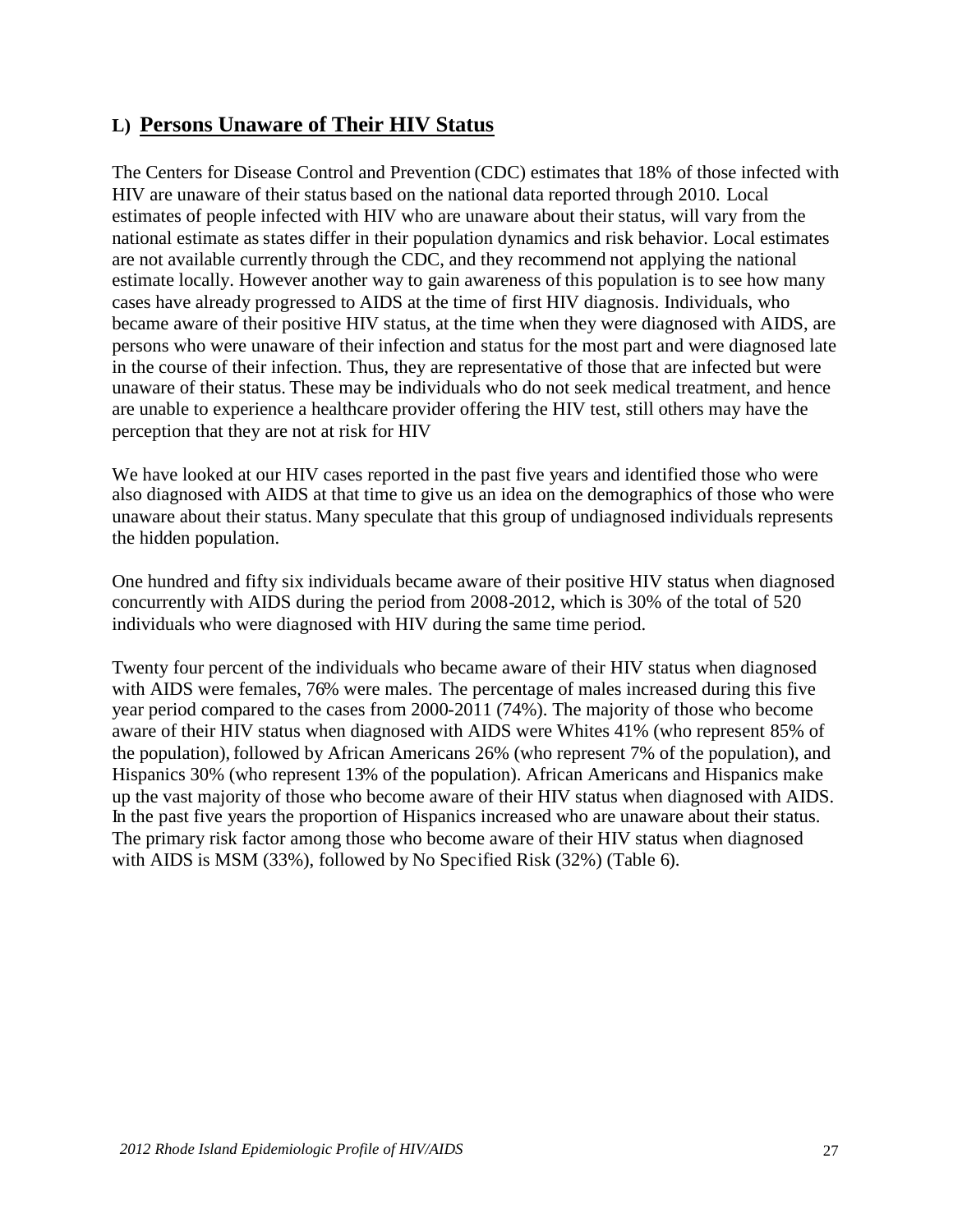#### **Table 6. Characteristics of Individuals Diagnosed with HIV alone and Individuals diagnosed with HIV presenting with AIDS RI 2008-2012**

| Demographic<br><b>Characteristics</b> | <b>Individuals</b><br>Diagnosed with<br>HIV alone,<br>2008-2012 | <b>Individuals</b><br>Diagnosed with<br><b>HIV</b> presenting<br>with AIDS<br>2008-2012 |
|---------------------------------------|-----------------------------------------------------------------|-----------------------------------------------------------------------------------------|
| <b>Gender</b>                         |                                                                 |                                                                                         |
| Male                                  | 276 (76%)                                                       | 119 (76%)                                                                               |
| Female                                | 88 (24%)                                                        | 37 (24%)                                                                                |
| Total                                 | 364 (100%)                                                      | 156 (100%)                                                                              |
| <b>Age Group</b>                      |                                                                 |                                                                                         |
| ${<}13$                               | 6(1%)                                                           | $<$ 5 *                                                                                 |
| 13-19                                 | 13 (4%)                                                         | $<5$ *                                                                                  |
| 20-29                                 | 98 (27%)                                                        | 22 (14%)                                                                                |
| 30-39                                 | 96 (26%)                                                        | 38 (24%)                                                                                |
| 40-49                                 | 97 (27%)                                                        | 59 (38%)                                                                                |
| $50+$                                 | 54 (15%)                                                        | 36 (23%)                                                                                |
| Total                                 | 364 (100%)                                                      | 156 (100%)                                                                              |
| <b>Race/Ethnicity</b>                 |                                                                 |                                                                                         |
| White                                 | 162 (44%)                                                       | 64 (41%)                                                                                |
| African American                      | 75 (21%)                                                        | 41 (26%)                                                                                |
| Hispanic                              | 107 (29%)                                                       | 47 (30%)                                                                                |
| Asian                                 | 7(2%)                                                           | $<$ 5 *                                                                                 |
| Native American                       | $5 *$                                                           | $5 *$                                                                                   |
| Multi/Other                           | 13 (4%)                                                         |                                                                                         |
| Total                                 | 364 (100%)                                                      | 156 (100%)                                                                              |
| <b>Risk Factor</b>                    |                                                                 |                                                                                         |
| MSM                                   | 196 (54%)                                                       | 51 (33%)                                                                                |
| IDU                                   | 21(6%)                                                          | $16(10\%)$                                                                              |
| MSM / IDU                             | 6(2%)                                                           | 6(4%)                                                                                   |
| Heterosexual<br>Contact               | 69 (19%)                                                        | 32 (20%)                                                                                |
| Transfusion                           | ${<}5*$                                                         | $<$ 5*                                                                                  |
| No Risk Reported                      | 67 (18%)                                                        | 50 (32%)                                                                                |
| Mother with HIV/<br><b>HIV</b> risk   | 5(1%)                                                           | $<$ 5*                                                                                  |
| Total                                 | 364 (100%)                                                      | 156 (100%)                                                                              |

\* Cell contained less than five cases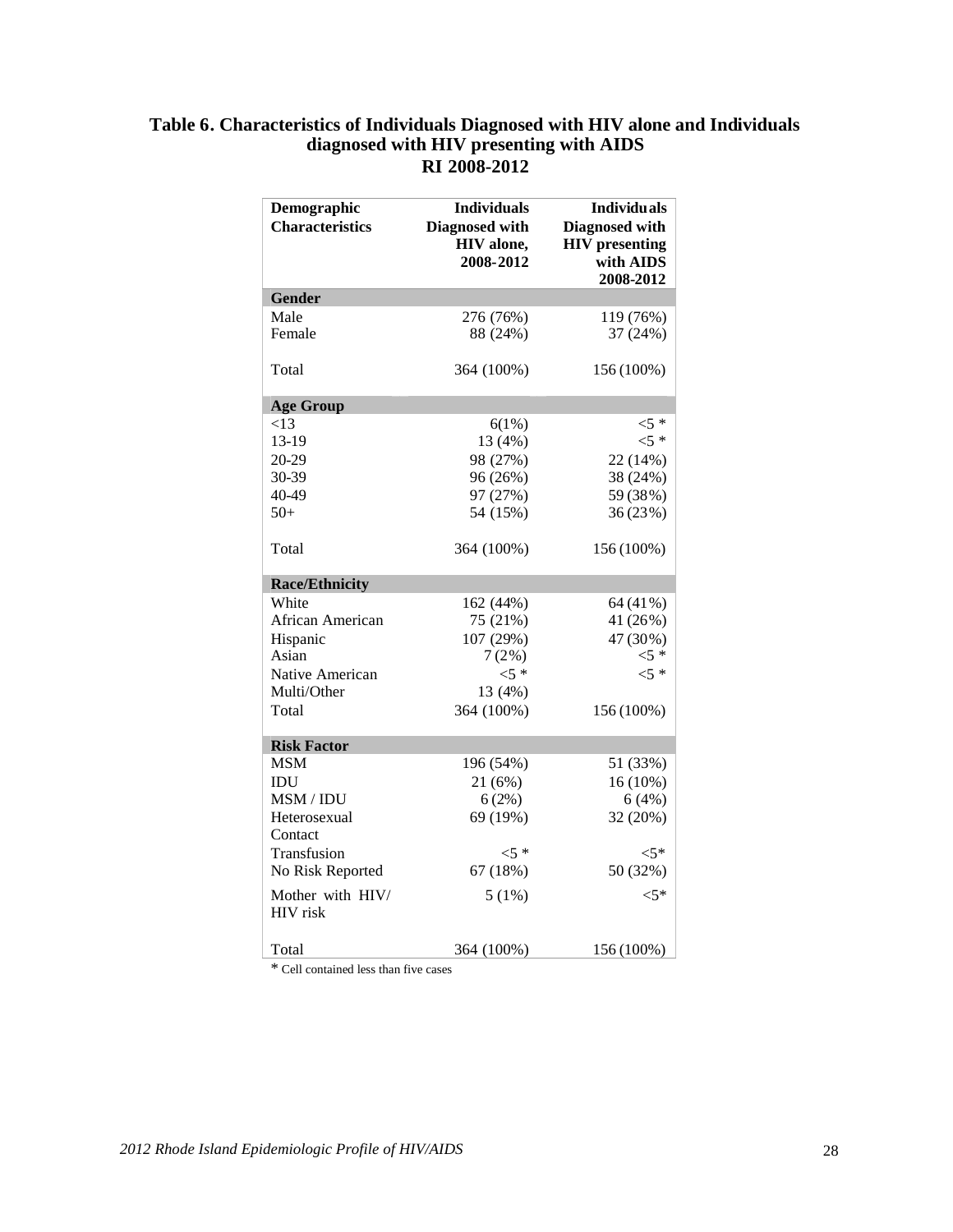# **M) Youth**

Persons aged from 13 to 24 years of age at the time of HIV diagnosis are defined as HIV youth cases. About thirteen percent (65 out of 520) of all the HIV cases diagnosed in Rhode Island in the last 5 years were 13-24 years of age. Since 2009 the numbers have steadily declined to a low of 4 cases in 2012. In 2012 there were no cases among female youth reported.



#### **Figure 23. HIV Cases among Youth (13-24 years old) RI 2008-2012**

Of the 65 cases diagnosed among youth during 2008-2012, 50 were males and 15 were females. Youth of racial and ethnic minorities were heavily impacted with 30% HIV cases occurring in African American youth, 26% occurring in Hispanic youth and 37% occurring in White youth among the new cases from 2008 to 2012.

Among male youth, Men who Have Sex with Men (88%) was the most common risk category followed by No Risk Reported (10%). The proportion of youth cases who are MSM has increased over past few years. Among female youths Heterosexual Contact (66%) was the most common risk category closely followed by No Risk Reported (27%). Figures 28 and 29 illustrate these findings.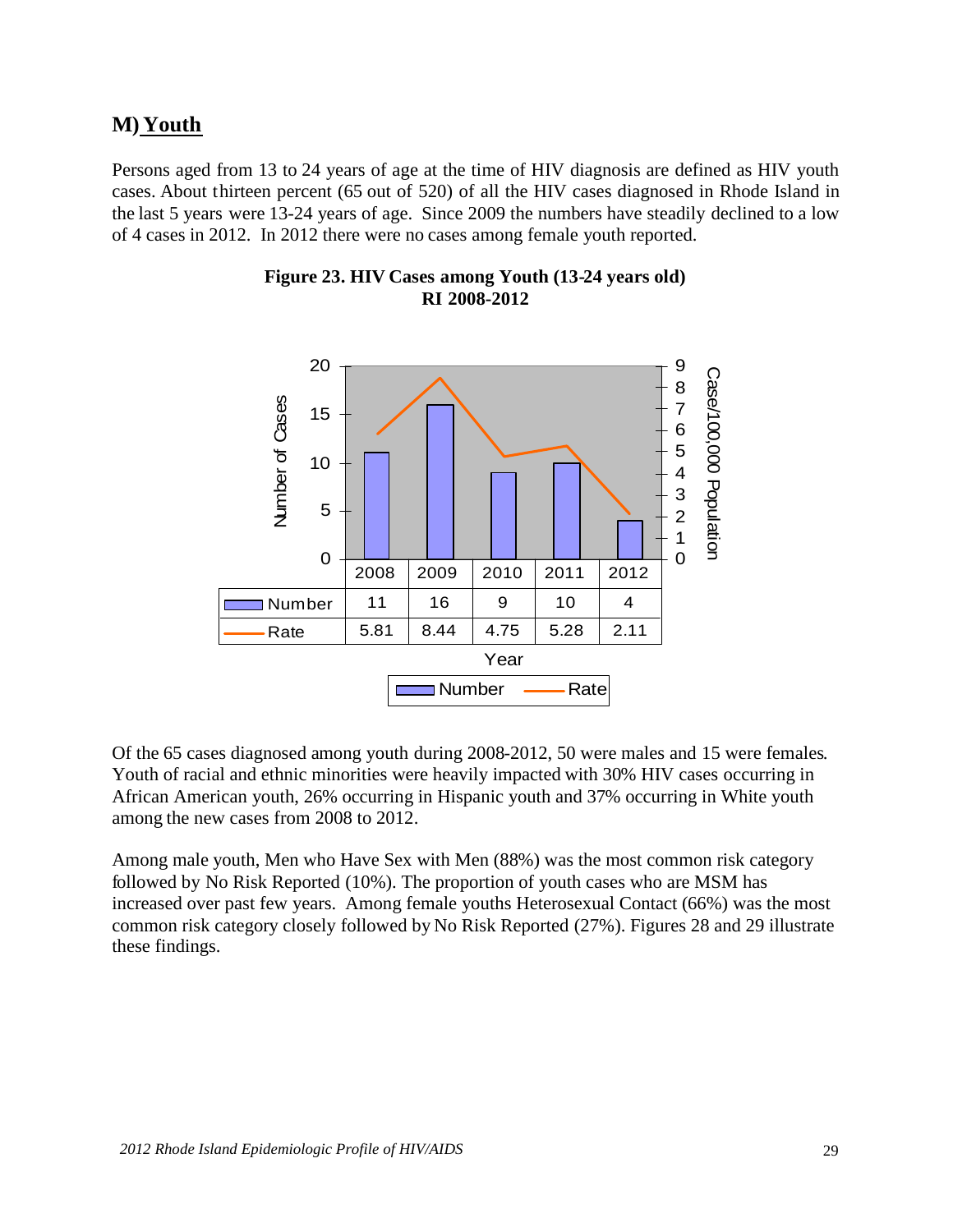

**Figure 24. Male Youth HIV Cases by Risk Factor**

**Figure 25. Female Youth HIV Cases by Risk Factor RI 2008-2012 (N= 15)**

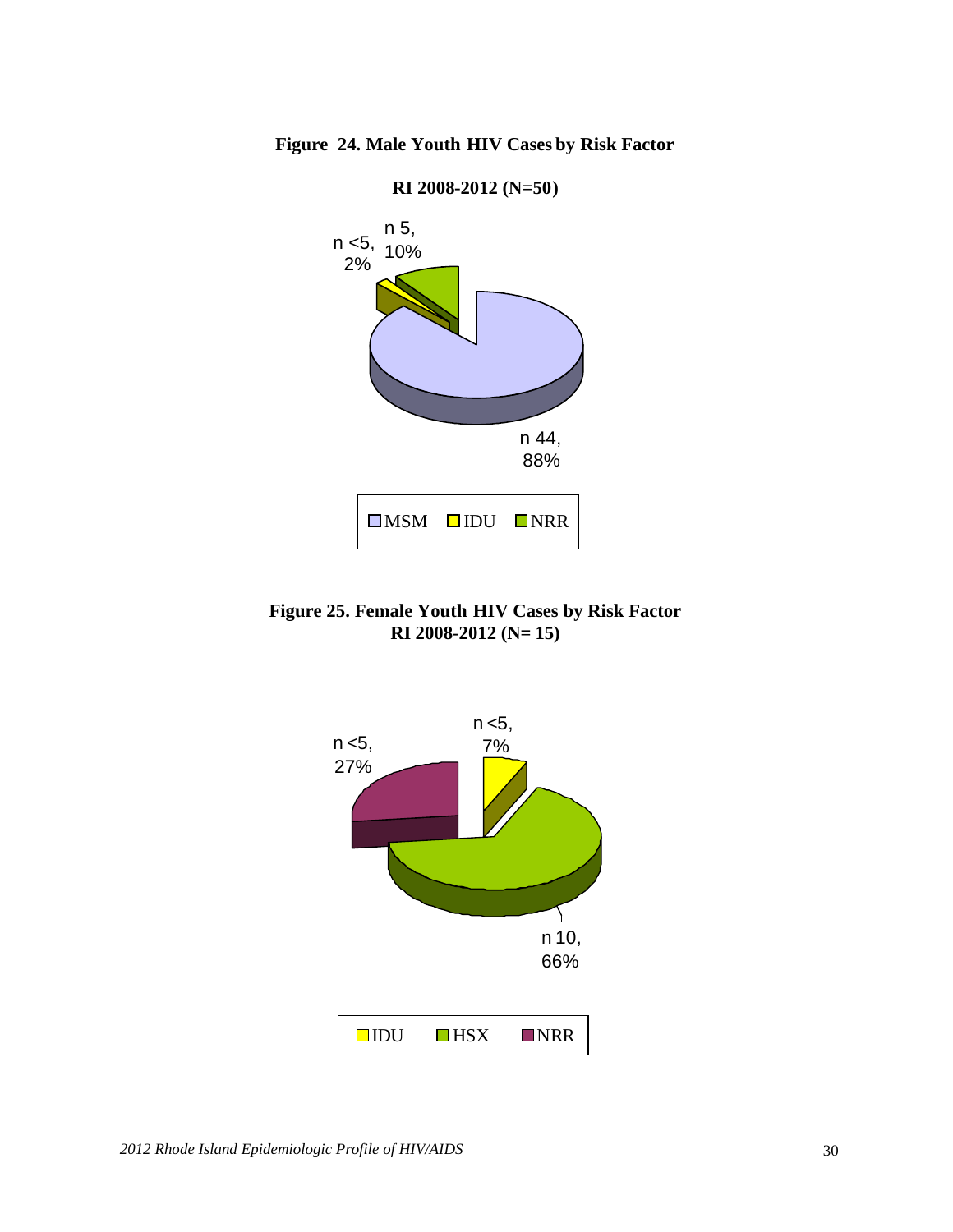# **4) Surrogate Data in Rhode Island**

# **A) Rhode Island STD Epidemiology, 2012**

In 2012, reports of chlamydia, gonorrhea, infectious syphilis, and late syphilis increased when compared 2011. There were no congenital syphilis cases reported in 2012.

### **Syphilis**

In 2010, Rhode Island, like many other parts of the country, experienced a significant increase in the reports of infectious syphilis (primary, secondary, and early latent stages), with reports escalating from 34 cases in 2009 to 61 cases in 2010. Since then however, reports have remained fairly stable. There were 68 cases reported in 2012 compared to 66 cases reported in 2011. Cases reported in 2012 are distributed throughout the state with most among residents of Providence County (81%) and Newport County (10%). This is similar to 2011 when 80% of infectious syphilis cases were among Providence County residents. The Rhode Island Department of Health (HEALTH) STD Program Disease Intervention Specialists (DIS) continue to attempt interview for each case despite county of residence.

While non-Hispanic white males continue to account for the majority (65%) of infectious syphilis cases in Rhode Island, rates remain highest for non-Hispanic black males with 27 cases per 100,000 population reported in 2012. Of note, rates have increased among Hispanics from a rate of 9 cases per 100,000 in 2011 to 20 cases per 100,000 in 2012.

Sixty-six of the 68 (97%) infectious syphilis cases reported in 2012 were male, of which 62 (94%) were men who have sex with men (MSM). Of the 62 MSM, 32 (52%) self-reported as HIV-positive. Unlike gonorrhea and chlamydia, where infection is concentrated in the 15-24 year old population, this age group represents only 19% of the cases of infectious syphilis reported in Rhode Island. Infectious syphilis cases reported in 2012 had an average age of 35 years, with individuals older than 30 years of age accounting for 68% of reported cases.

### **Chlamydia**

Reports of chlamydia in Rhode Island continue to increase. In 2012 there were 4,313 cases of chlamydia, increasing only slightly (4%) compared to the 4,146 cases reported in 2011. Reported cases of chlamydia remain concentrated in Providence County, which represents 78% of cases reported state-wide in 2012, a minor decrease from the reported 80% in 2011. The City of Providence accounted for 38% of chlamydia cases reported throughout the state, also decreased compared to 2011 data when 42% of reported chlamydia cases were among City of Providence residents.

There was no change in the distribution of chlamydia cases by sex when comparing the 2011 to 2012. In both time frames males accounted for 28% of reported chlamydia cases (1162 male cases in 2011 and 1222 male cases in 2012), while females accounted for the majority (72%) of reported chlamydia cases (2984 cases in 2011 and 3091 cases in 2012). Individuals age 15-24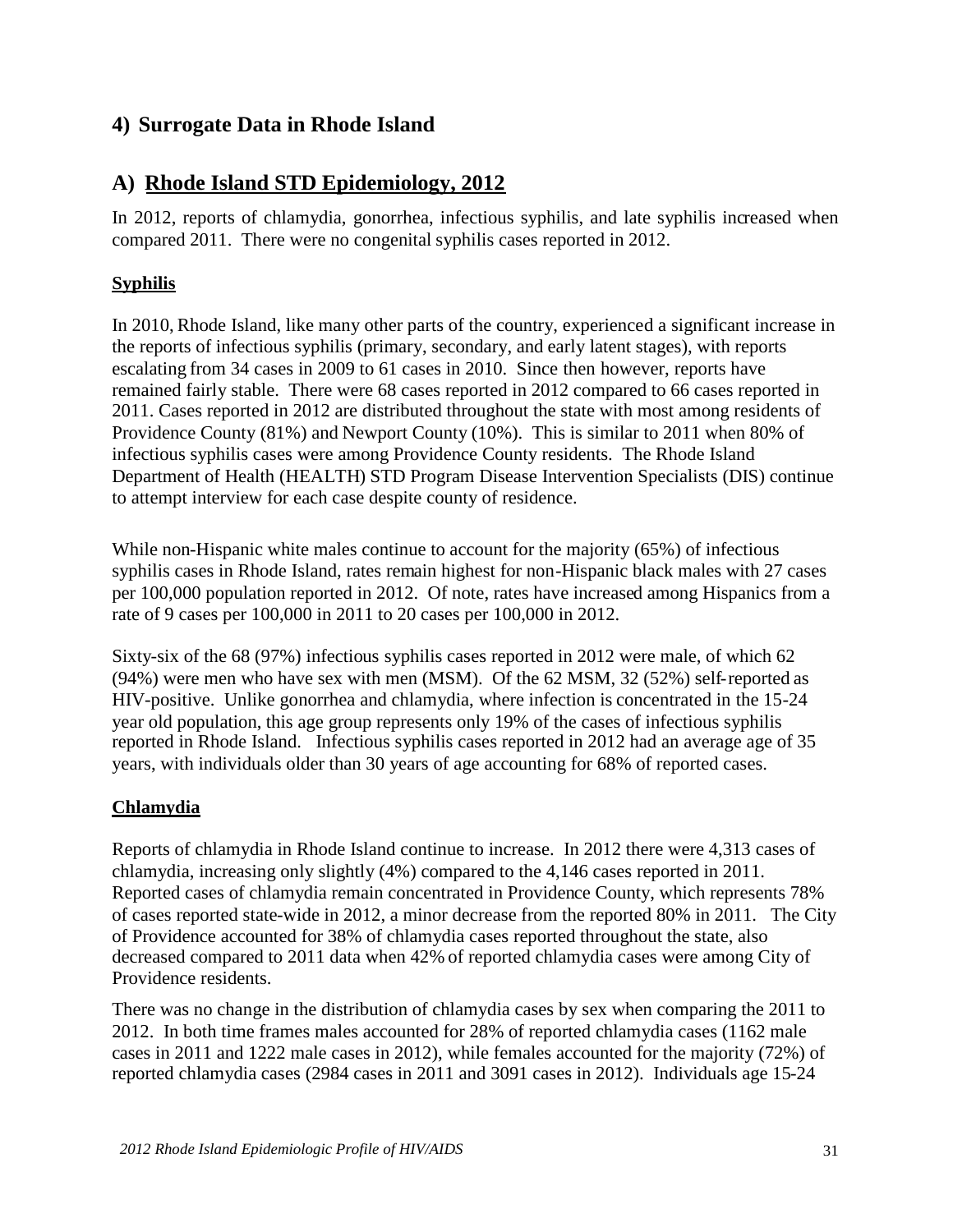continue to represent nearly two-thirds of chlamydia cases in Rhode Island, and 95% of all cases are less than 35 years of age. This trend held steady from 2011 to 2012.

#### **Race**

Race/ethnicity distribution of chlamydia cases in 2012 remained consistent with data seen previous five years. Non-Hispanic Whites accounted for 46% of reported cases, followed by Hispanics (32%) and Non-Hispanics Blacks (19%). In 2012, 19% of the cases were missing race and ethnicity data. Though this is an improvement from 2011, when 23% of the cases were missing this data. Race/ethnicity percentages reported in this section are estimated to adjust for unknown and missing data; assuming there is no bias in the reporting of cases for which race/ethnicity are known

From 2008 - 2012, surveillance data has shown that, on average 6% of males diagnosed with chlamydia each year are MSM. Data from 2012 shows that approximately 2% of male chlamydia cases were MSM. When reviewing these percentages it is important to note that, since the HEALTH STD Program does not routinely perform follow-up for chlamydia cases, data on sexual orientation of chlamydia cases is extremely limited and ascertained only from STD Case Report Forms (SCRFs) filled out by the provider rather than through interviews with DIS, as is standard for gonorrhea and infectious syphilis cases.

### **Gonorrhea**

Reports of gonorrhea in Rhode Island began to increase in 2011. The increase continued in 2012 with reports increasing 40% from 360 cases in 2011 to 507 cases in 2012.

Since 2007, there has not been a consistent trend in the highest proportion of cases among any race/ethnic group, as it shifts year to year between non-Hispanic whites and non-Hispanic blacks. While the proportions have shifted among race/ethnic groups, the highest rates of gonorrhea are consistently seen among non-Hispanic blacks (273 cases per 100,000 in 2012).

Geographically, Providence County continues to account for the largest proportion of reported cases. From 2007-2011, an average of 88% of reported cases resided in Providence County. Cases reported in the 2012 have held to this trend with 87% of cases reported among Providence County residents. By city, trends are also stable, with 49% of cases residing in the City of Providence.

As previously mentioned, reports of gonorrhea in Rhode Island began to increase in 2011, jumping 24% from the 291 cases reported in 2010 to the 360 reported in 2011. Numbers rose another 40% from 2011 to 2012, with reports totaling at 507 cases. This increase was equal among both males and females, each sex increasing by about 40%. Overall, males accounted for 54% of cases, and 46% of cases reported were females. Age distribution among males was consistent from 2011 to 2012, with 52% of cases among males 20-29 years old, and 48% of reports among males 15-24 years old. Among females, however, age distribution has changed slightly. In 2012, females ages 15-24 accounted for 65% of female gonorrhea cases, compared to 75% seen among females of this age in 2011. Related to this decrease is the rise in number of reports among females 25-29 years of age. In 2012, females in this age group represented 19% of reported gonorrhea cases, compared to only 10% in 2011.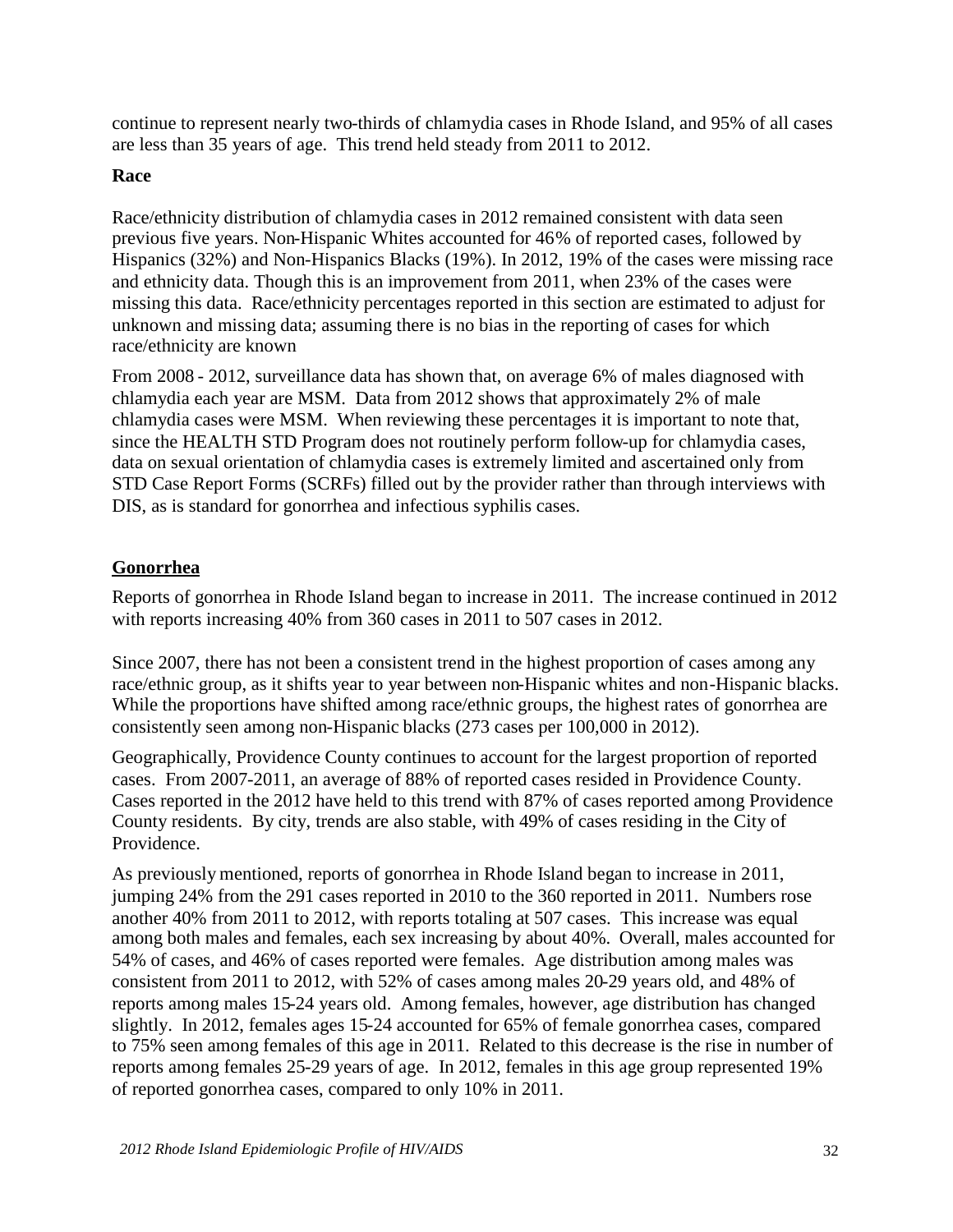The STD Program has investigated the possibility that the rising number of gonorrhea cases in Rhode Island may be associated with the closing of the state-funded Whitmarsh STD Clinic on July 1, 2011. Initial review of data post-clinic closure has shown an increase in reports from ER/urgent care facilities, private physicians, and health centers, as well as Planned Parenthood of Southern New England (PPSNE), Providence. These findings may underscore that efforts to transition STD services from the Whitmarsh to PPSNE and other health centers were successful. Moreover, the push from the HEALTH STD Program to make the public aware of the clinic closure and the availability of alternate services when Whitmarsh closed, may have led to increased screening and case finding.

From 2006 - 2012, surveillance data has shown that on average, 30% of males diagnosed with gonorrhea are MSM. This trend has remained steady for 2012 with 32% of male gonorrhea cases identifying as MSM.

### **STD/HIV Co-infection**

In order to estimate STD/HIV co-infection in Rhode Island, gonorrhea and infectious syphilis cases reported to the STD Program are cross-matched with HIV surveillance data on a yearly basis. On average, 4% of gonorrhea cases and 36% of infectious syphilis cases reported each year are confirmed co-infections based on cross-match of the HIV and STD surveillance data. See the table below for more detail.

**2010 2011 2012** Percent of Gonorrhea Cases that are Co-infected with HIV 4.5% 3.9% 3.9% Percent of Infectious Syphilis Cases that are Co-infected with HIV 36.7% 33.8% 36.7%

**Table 7. STD/HIV Co-infections, Rhode Island, 2010-2012**

### **STD Surveillance Risk Factor Data**

In 2012, the STD Program completed and analysis of risk factor data for STD cases reported in 2012. This analysis was completed for infectious syphilis and gonorrhea cases reported in 2011 that were interviewed by a DIS. Percentages are calculated based on the number of cases interviewed rather than the number of cases reported. In 2011, 53 of 66 (80%) reported infectious syphilis cases were interviewed, and 260 of 360 (72%) reported gonorrhea cases were interviewed. Risk factor data was also stratified for each disease by risk groups: females, MSM, and heterosexual males.

### *Infectious Syphilis:*

Among all infectious syphilis cases, anonymous sex was the most commonly identified risk with 47% of interviewed cases indicating that they had engaged in the behavior. Sex while high, and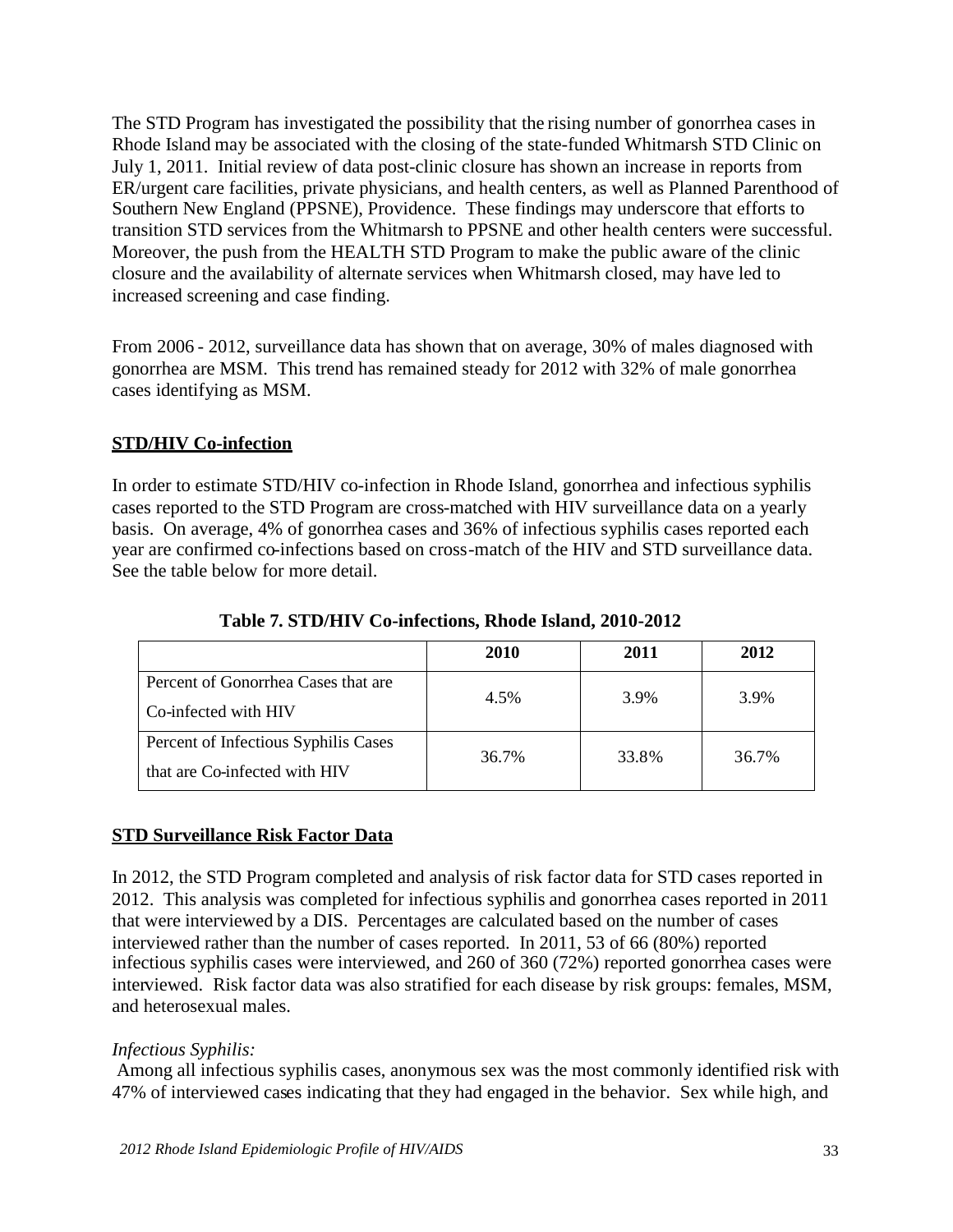a history of non-injecting drug use was also commonly reported by 40% and 36% of infectious syphilis cases respectively. Of individuals reporting use of non-injecting drugs, the majority (89%) identified marijuana as their drug of use. Other drugs included cocaine, ecstasy, and methamphetamines. The most common venue for meeting partners was the internet (38%), followed by clubs and bars (25%). When reviewing this data it is important to note that MSM accounted for 73% of infectious syphilis cases reported in 2011.

#### *Gonorrhea:*

Stratification of the risk factor data on gonorrhea cases by risk groups revealed that 3 main risk factors (anonymous sex, sex while high, and non-injecting drug use) are common in each of these populations.

- $\triangleright$  Female gonorrhea risk factors most commonly reported were sex while high (30%), followed by non-injecting drug use (16%) and anonymous sex (10%)
- $\triangleright$  MSM gonorrhea cases most commonly reported sex while high (53%), followed by anonymous sex (34%) and non-injecting drug use (34%).
- $\triangleright$  Much like the MSM cases, heterosexual males reported sex while high (53%), followed by non-injecting drug use (44%) and anonymous sex (44%). Of note, 22% of heterosexual male gonorrhea cases reported they had been incarcerated compared to 4% of females and 6% of MSM.
- $\triangleright$  For all groups, those that reported non-injecting drug use most commonly identified marijuana as the drug of choice. Other drugs included crack, cocaine, ecstasy, and heroine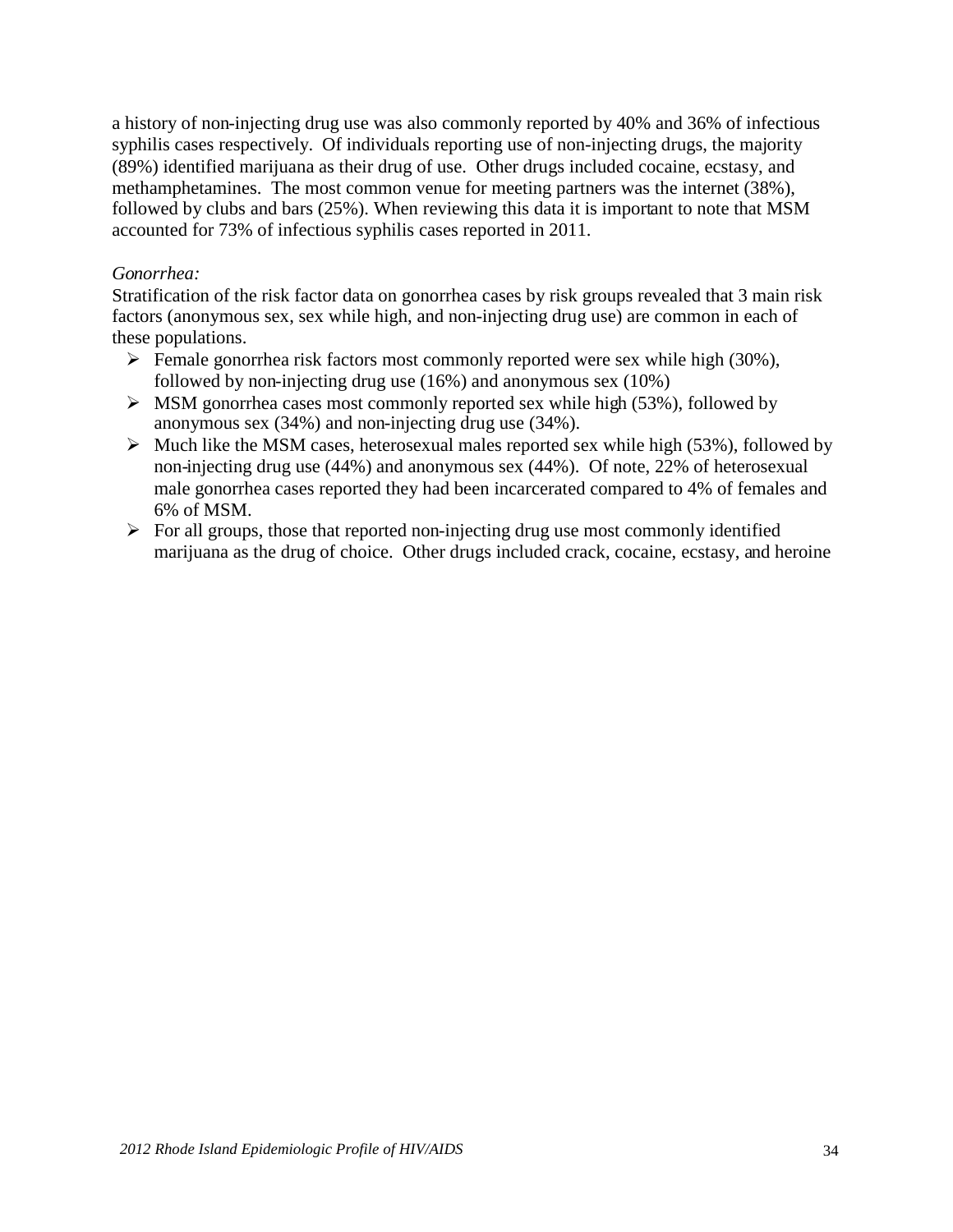# **B) Integrated HIV/Viral Hepatitis Counseling, Testing, Referral (CTR) and Immunization Services**

Publicly funded counseling and testing services provided by the Department of Health (HEALTH) in collaboration with the Centers for Disease Control were initiated in 1985 to provide alternatives to blood donation as a means for high-risk persons to determine their HIV status. These services became an integral part of the HIV prevention program, and the HIV Counseling and Testing System was developed to monitor clients' use of program services. The Integrated HIV/Viral Hepatitis Counseling, Testing, and Referral System (CTR) now provides free confidential and anonymous voluntary HIV counseling, testing, and referral services as well as Hepatitis B testing, Hepatitis C testing, and immunization against Hepatitis A and B (Twinrix<sup>®</sup>). HEALTH's CTR system works with four funded agencies (AIDS Care Ocean State, AIDS Project Rhode Island, MAP Behavioral Healthcare, and The Miriam Hospital) to provide prevention services throughout the state. In addition to these agencies, HIV counseling and testing is offered through HEALTH's Partner Services program. All staff associated with the CTR program must participate in Integrated Communicable Diseases 101 (ICD 101) and demonstrate sufficient knowledge of HIV, STIs, and viral hepatitis so as to educate and counsel clients. Additionally, staff conducting HIV or viral hepatitis testing are required to attain licensure as a Qualified Professional Test Counselor prior to conducting testing. Our CTR system is funded by state and federal dollars.

In 2012, the CTR system provided 2,179 HIV tests across 29 fixed and mobile sites (Table 8.). Nineteen tests were preliminary positive, and 10 were confirmed to be HIV-positive (positive test rate=0.46). Of the 10 clients who tested positive, 9 were linked to care and confirmed to have attended their first appointment; one client was reported to be pending their first appointment. Most tests (99 percent) were conducted using OraSure OraQuick *ADVANCE*® Rapid HIV 1-2 Antibody test technology. Among all individuals utilizing the CTR program for HIV testing, 35 percent were female, 25 percent were Hispanic/Latino, 52 percent were white, 13 percent were black, and 35 percent were between the ages of 20 and 29. Men who have sex with men (MSM) was the most frequently reported risk group (34 percent), followed by high-risk heterosexual contact (26 percent). Injection drug use was reported by four percent of individuals. Twenty-eight percent reported other risks that prompted HIV testing (e.g. low-risk heterosexual contact or women who have sex with women).

Three funded sites (AIDS Care Ocean State, MAP Behavioral Health, and The Miriam Hospital) also provided Hepatitis B and C testing and Hepatitis A  $\&$  B vaccination (Twinrix®). In 2012, the funded sites provided 33 Hepatitis B tests (0 positives identified), 654 Hepatitis C tests (43 positives identified), and 630 doses of Twinrix®. Of all clients who elected Hepatitis B testing, 64 percent were male, 46 percent were 20-29 years old, 27 percent were Hispanic/Latino, 33 percent were white, and 27 percent were black. Of the clients who elected Hepatitis C testing, 54 percent were male, 30 percent were between the ages of 20 and 29, 29 percent were between the ages of 30 and 39, 45 percent were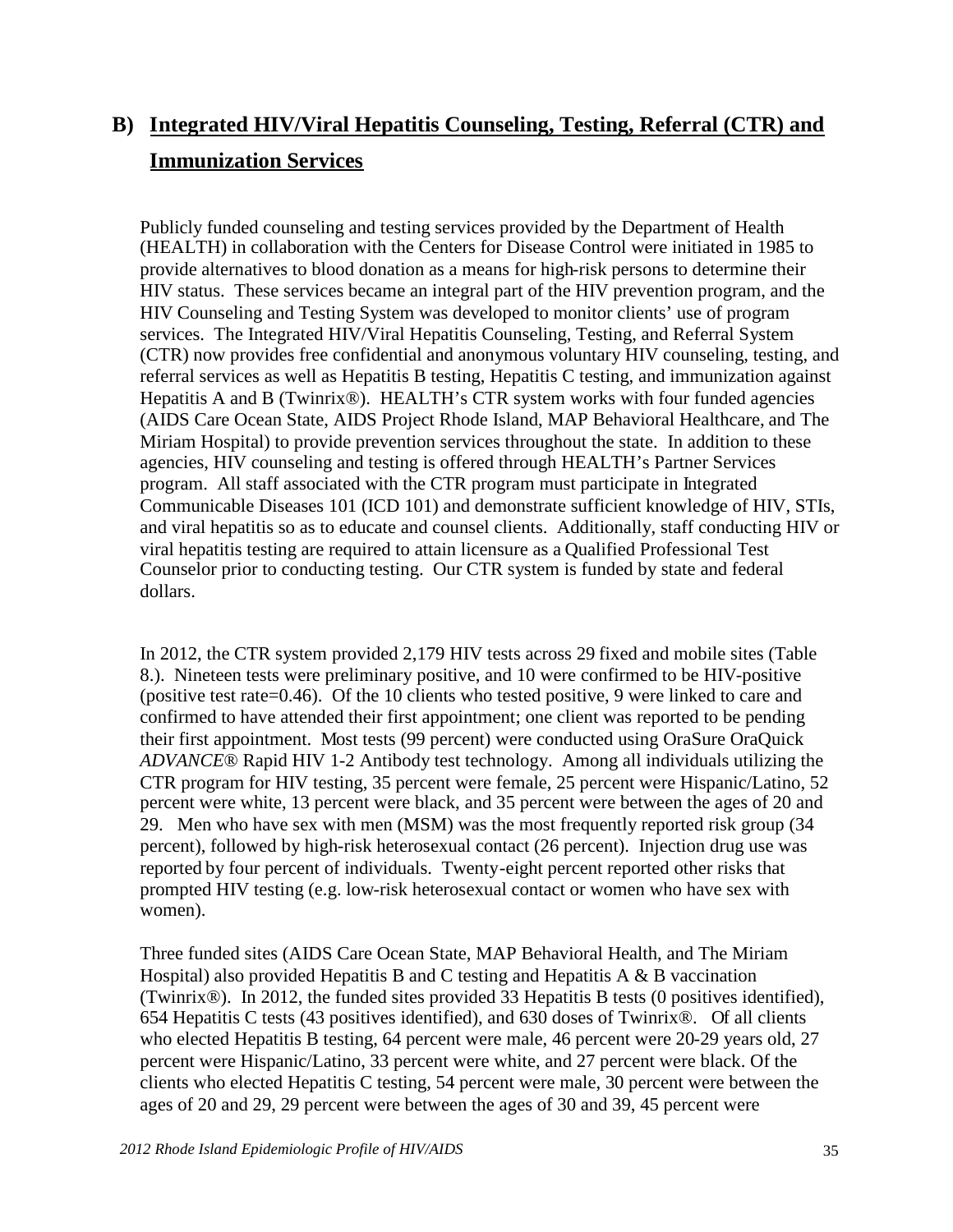Hispanic/Latino, 39 percent were white, and 13 percent were black. When asked about their risks for Hepatitis C, the most frequently reported risk factor was sex with multiple partners (63 percent), followed by unprotected vaginal or anal sex (58 percent), tattoos and body piercings (32 percent), and intranasal drug use (22 percent). Ten percent of clients reported injection drug use as their risk factor. Finally, 260 clients received their first dose of Twinrix® (the remaining 370 doses were follow-up doses). Of these clients who were vaccinated, 45 percent were male, 30 percent were between of the ages of 30 and 39, 42 percent were Hispanic/Latino, 33 percent were white, and 17 percent were black.



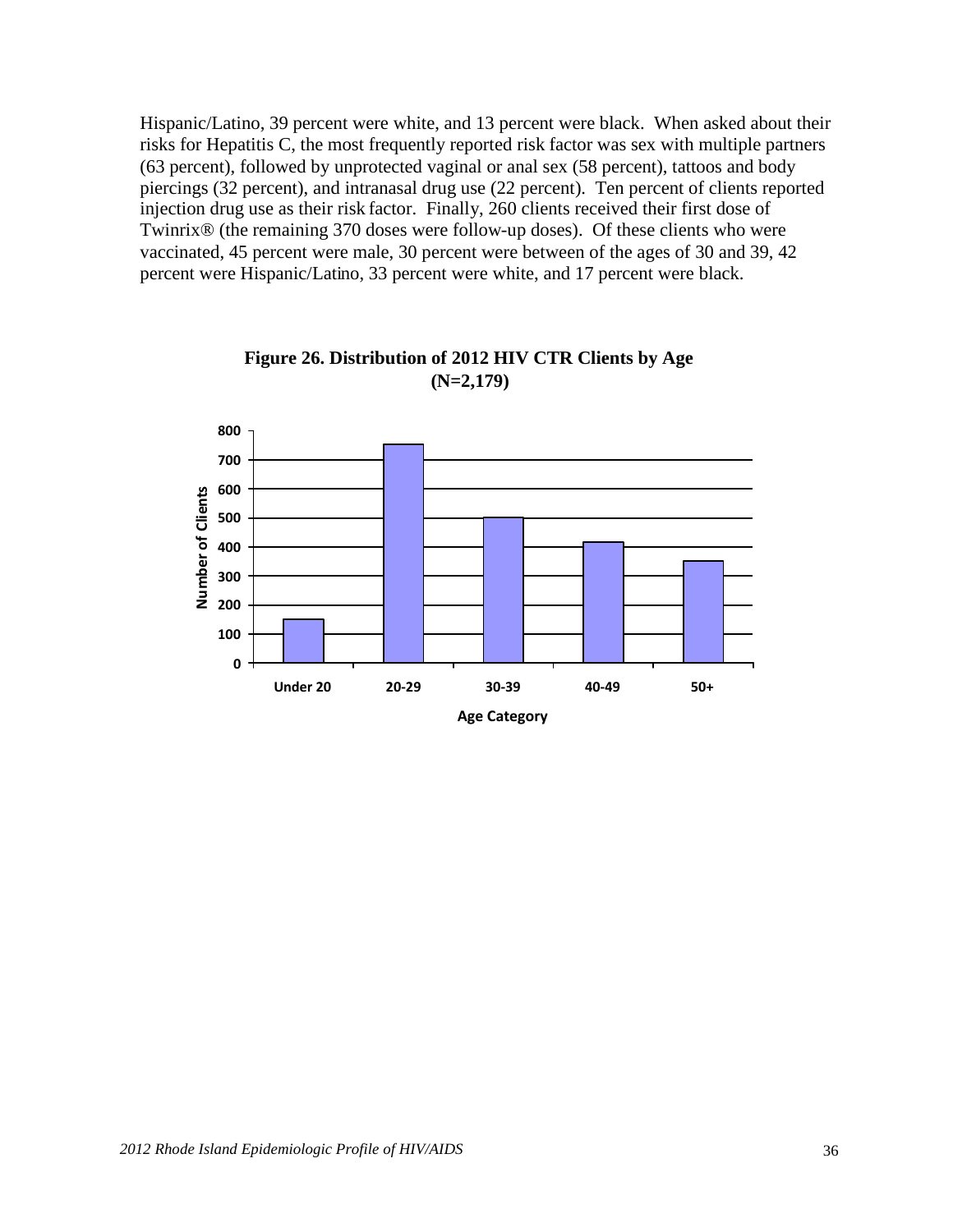

**Figure 27. Distribution of 2012 HIV CTR Clients**

**Figure 28. Distribution of 2012 HIV CTR Clients by Gender**

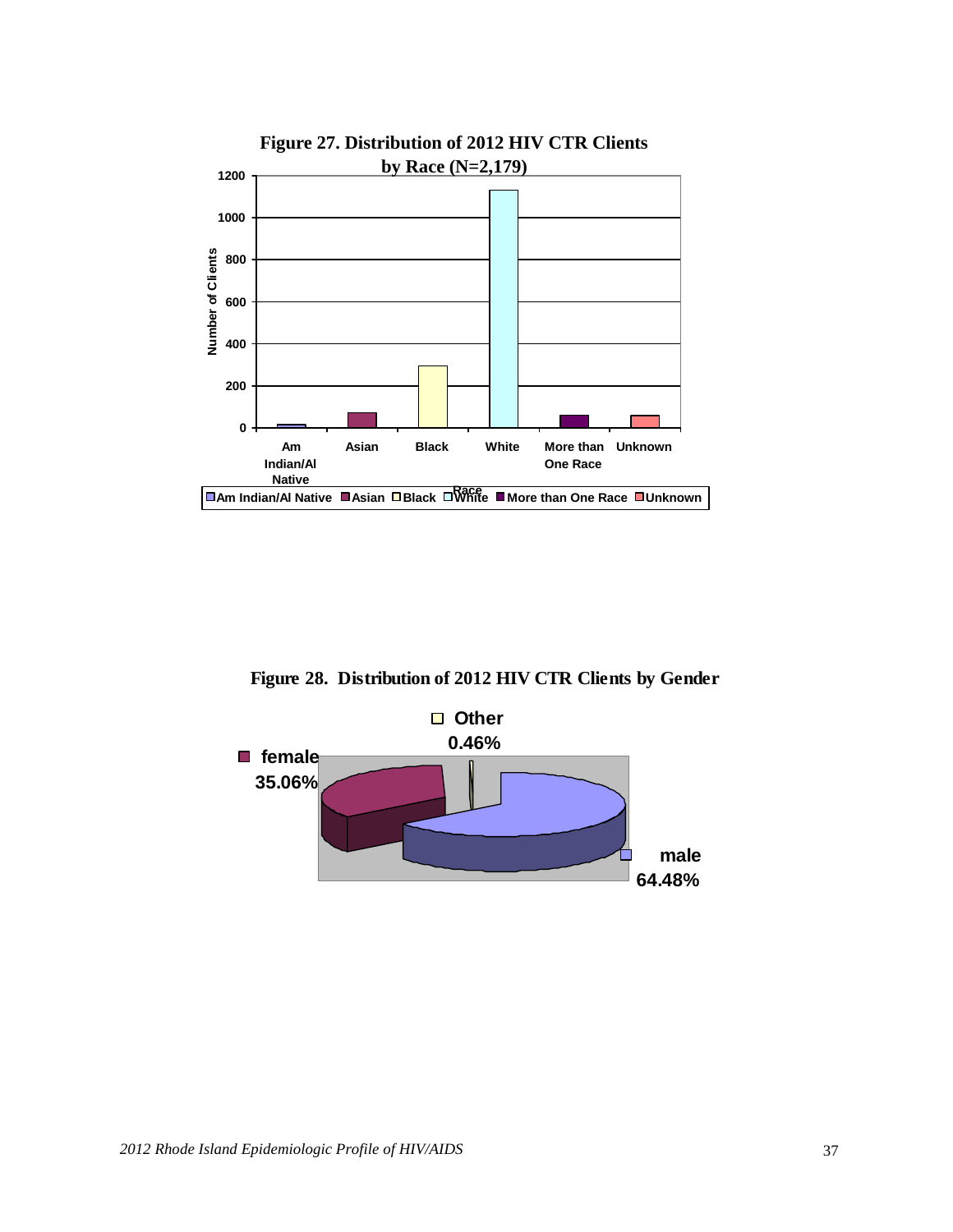*AIDS Project Rhode Island:* AIDS Project Rhode Island, an AIDS service organization in Providence, conducted 544 HIV tests at 10 satellite sites. Sites included six colleges, one gay bathhouse (the Mega-Plex), and three community organizations including Youth Pride, Inc, John Brown Settlement House, and the AIDS Project Rhode Island office. The majority of individuals who received an HIV test were male (77 percent), and 68 percent of individuals were white. Young adults aged 20-29 represented the largest age category (37 percent). Over half of individuals tested at APRI sites were MSM (52 percent).

*AIDS Care Ocean State:* AIDS Care Ocean State, an AIDS service organization located in Providence, conducted 1,169 tests at 10 satellite sites. Sites included one gay bathhouse (Club Body Center), one college, six community organizations including Caritas/Eastman House, CODAC Behavioral Health, the Providence Center, Gay Pride, Sojourner House, AIDS Care Ocean State's Broad Street location, and mobile sites in Newport and Pawtucket/Central Falls. The majority of individuals who received an HIV test were male (61 percent) and 54 percent were white. Young adults aged 20-29 represented the largest age category (38 percent). The largest risk groups were MSM (32 percent) and high-risk heterosexuals (25 percent).

*MAP Behavioral Health:* MAP Behavioral Health, an addiction treatment program in Providence, conducted 311 tests at six sites. Sites included one middle school, one church, one clinic (Hope Clinic/Clinic Esperanza), and three community organizations including Progreso Latino and two MAP Behavioral Health locations. The majority of individuals identified as Hispanic (67 percent) and 56 percent were male. Adults aged 40-49 represented the largest age category (29 percent). The largest risk category was high-risk heterosexuals (52 percent).

*The Miriam Hospital:* The Miriam Hospital, located in Providence, conducted 109 tests at two sites. Sites included the Immunology Center clinic and Community Access (an overdose prevention project serving injecting drug users). Sixty-one percent were male and 44 percent were white. Adults aged 30-39 represented the largest age category (33 percent). Half (50 percent) reported low-risk heterosexual contact as their risk, 20 percent were MSM, and 16 percent were IDU.

*HEATLH Partner Services:* HEALTH's Partner Services staff conducted 46 tests across the state, reaching partners of newly diagnosed HIV-positive individuals. The majority of individuals tested were male (72 percent) and 46 percent were white. Young adults aged 20-29 comprised the largest age category (44 percent). Forty-one percent were MSM and 35 percent were high-risk heterosexuals.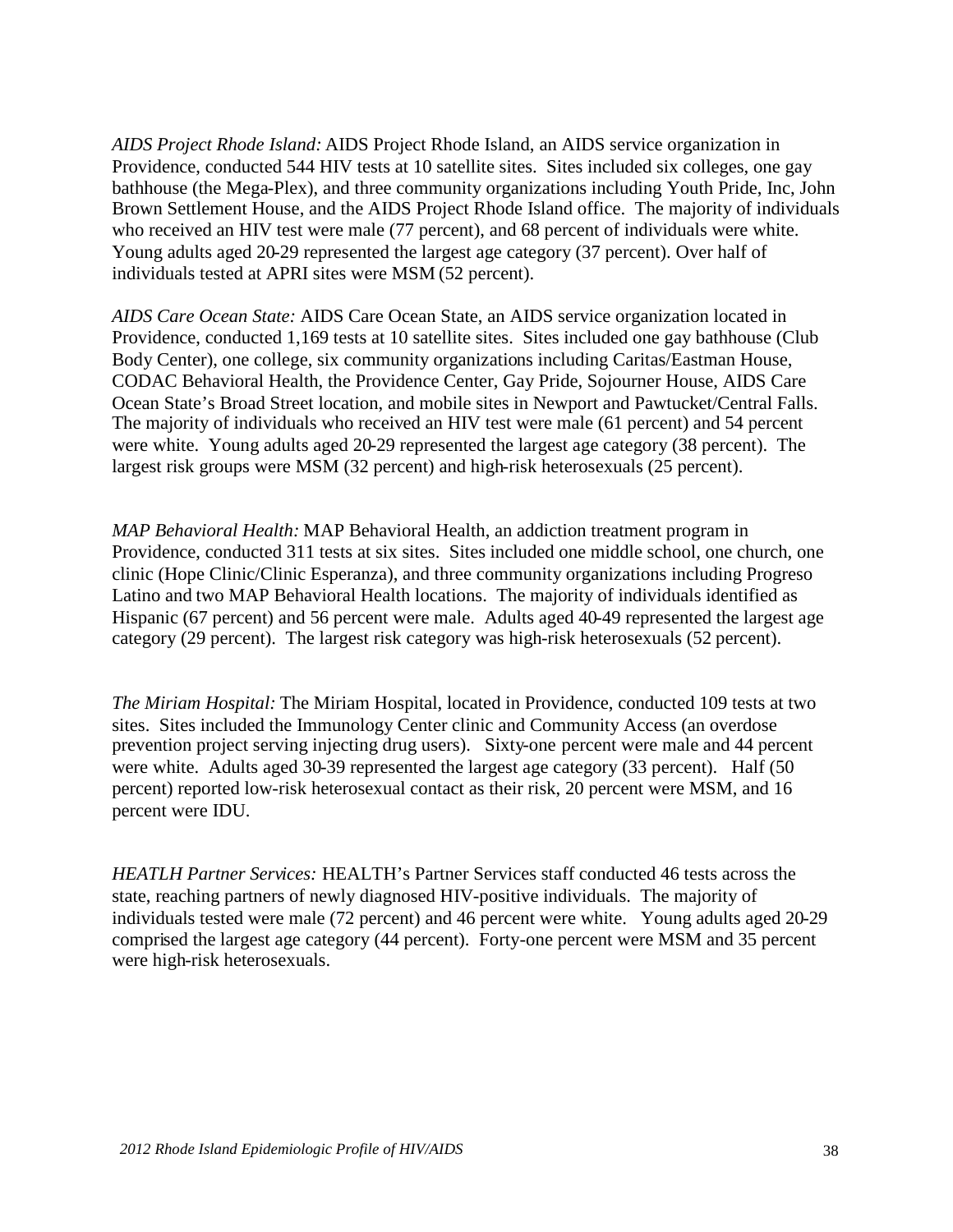|                                                       | Total          | <b>AIDS</b><br>Project<br>Rhode<br>Island | <b>AIDS Care</b><br>Ocean State Health Care | <b>MAP</b> | <b>Behavioral</b> The Miriam<br><b>Hospital</b> | <b>HEALTH</b><br>Partner<br><b>Services</b> |
|-------------------------------------------------------|----------------|-------------------------------------------|---------------------------------------------|------------|-------------------------------------------------|---------------------------------------------|
|                                                       | N(%)           | N (%)                                     | N(96)                                       | N (%)      | N(%)                                            | N(%)                                        |
| Tests                                                 |                |                                           |                                             |            |                                                 |                                             |
| Number of Tests                                       | 2179 (100)     | 544 (25%)                                 | 1169 (53%)                                  | 311 (14%)  | 109 (5%)                                        | 46 (2%)                                     |
| Gender                                                |                |                                           |                                             |            |                                                 |                                             |
| Male                                                  | 1405 (64%)     | 418 (77%)                                 | 715 (61%)                                   | 173 (56%)  | 66 (61%)                                        | 33 (72%)                                    |
| Female                                                | 764 (35%)      | 125 (23%)                                 | 446 (38%)                                   | 138 (44%)  | 43 (40%)                                        | 12 (26%)                                    |
| Transgender (M to F)                                  | $5(<1%$ )      | <5"                                       | $\leq 5$ *                                  | $\leq 5$ * | <5"                                             | <5"                                         |
| Unknown                                               | $5( < 1\%)$    | $5^*$                                     | $< 5^*$                                     | $< 5$ *    | $< 5^*$                                         | $5^*$                                       |
| Total                                                 | 2179 (100%)    | 544 (100%)                                | 1169 (100%)                                 | 311 (100%) | 109 (100%)                                      | 46 (100%)                                   |
| Race/Ethnicity                                        |                |                                           |                                             |            |                                                 |                                             |
| American                                              |                |                                           |                                             |            |                                                 |                                             |
| Indian/Alaskan Native                                 | $15$ (<1%)     | $\leq 5^*$                                | $7$ (<1%)                                   | $5^*$      | $5^*$                                           | $<5*$                                       |
| Asian                                                 | 72(3%)         | 27(5%)                                    | 39 (3%)                                     | $5^*$      | $5*$                                            | $5^*$                                       |
| Black/African American                                | 294 (13%)      | 59 (11%)                                  | 188 (16%)                                   | 22 (7%)    | 18 (17%)                                        | 7 (15%)                                     |
| Hispanic or Latino                                    | 545 (25%)      | 63 (12%)                                  | 239 (20%)                                   | 209 (67%)  | 25 (23%)                                        | 9(20%)                                      |
| Native Hawaiian/Other                                 |                |                                           |                                             |            |                                                 |                                             |
| Pacific Islander                                      | 5 <sup>2</sup> | $5^*$                                     | $< 5^{\circ}$                               | $< 5$ *    | <5"                                             | $5*$                                        |
| White                                                 | 1131 (52%)     | 371 (68%)                                 | 629 (54%)                                   | 62 (20%)   | 48 (44%)                                        | 21 (46%)                                    |
| More than One Race                                    | 60 (3%)        | 12(2%)                                    | 31(3%)                                      | $5^*$      | 12 (11%)                                        | $5^*$                                       |
| Unknown                                               | 59 (3%)        | 7(1%)                                     | 34 (3%)                                     | 12 (4%)    | $5^*$                                           | 5"                                          |
| Total                                                 | 2179 (100%)    | 544 (100%)                                | 1169 (100%)                                 | 311 (100%) | 109 (100%)                                      | 46 (100%)                                   |
| Age                                                   |                |                                           |                                             |            |                                                 |                                             |
| Age < $13$                                            | $5*$           | $5*$                                      | $5^*$                                       | $5^*$      | $5^*$                                           | $5^*$                                       |
| Age 13-19                                             | 152 (7%)       | 40 (7%)                                   | 97 (8%)                                     | 9(3%)      | $5*$                                            | $5*$                                        |
| Age 20-29                                             | 753 (35%)      | 203 (37%)                                 | 441 (38%)                                   | 61(20%)    | 28 (26%)                                        | 20 (44%)                                    |
| Age 30-39                                             | 502 (23%)      | 109 (20%)                                 | 259 (22%)                                   | 88 (28%)   | 36 (33%)                                        | 10 (22%)                                    |
| Age 40-49                                             | 416 (19%)      | 87 (16%)                                  | 207 (18%)                                   | 89 (29%)   | 24 (22%)                                        | 9(20%)                                      |
| Age 50+                                               | 352 (16%)      | 103(19%)                                  | 164 (14%)                                   | 63 (20%)   | 19 (17%)                                        | $5^*$                                       |
| Total                                                 | 2179 (100%)    |                                           | 544 (100%) 1169 (100%)                      | 311 (100%) | 109 (100%)                                      | 46 (100%)                                   |
| <b>Risk Category</b>                                  |                |                                           |                                             |            |                                                 |                                             |
| High Risk Heterosexual                                | 563 (26%)      | 82 (15%)                                  | 294 (25%)                                   | 161 (52%)  | 10(9%)                                          | 16 (35%)                                    |
| IDU <sup>**</sup>                                     | 85 (4%)        | $5^*$                                     | 60 (5%)                                     | 7(2%)      | 17 (16%)                                        | $\leq 5"$                                   |
| <b>MSM***</b>                                         | 739 (34%)      | 283 (52%)                                 | 376 (32%)                                   | 39 (13%)   | 22 (20%)                                        | 19 (41%)                                    |
| MSM-IDU****                                           | $11 (31\%)$    | $5^*$                                     | $9$ (<1%)                                   | <5*        | $5^*$                                           | $5^*$                                       |
| Other                                                 | 599 (28%)      | 105 (19%)                                 | 338 (29%)                                   | 98 (32%)   | 49 (50%)                                        | 9(20%)                                      |
| Unknown                                               | 182 (8%)       | 73 (13%)                                  | 92 (8%)                                     | 5(2%)      | 11 (10%)                                        | 5"                                          |
| Total                                                 | 2179 (100%)    | 544 (100%)                                | 1169 (100%)                                 | 311 (100%) | 109 (100%)                                      | 46 (100%)                                   |
| *cell contained less than 5 cases                     |                |                                           |                                             |            |                                                 |                                             |
| ** injection drug use                                 |                |                                           |                                             |            |                                                 |                                             |
| *** men who have sex with men                         |                |                                           |                                             |            |                                                 |                                             |
| **** men who have sex with men and injection drug use |                |                                           |                                             |            |                                                 |                                             |

**Table 8. 2012 HIV Counseling, Testing and Referral Sites Client Characteristics**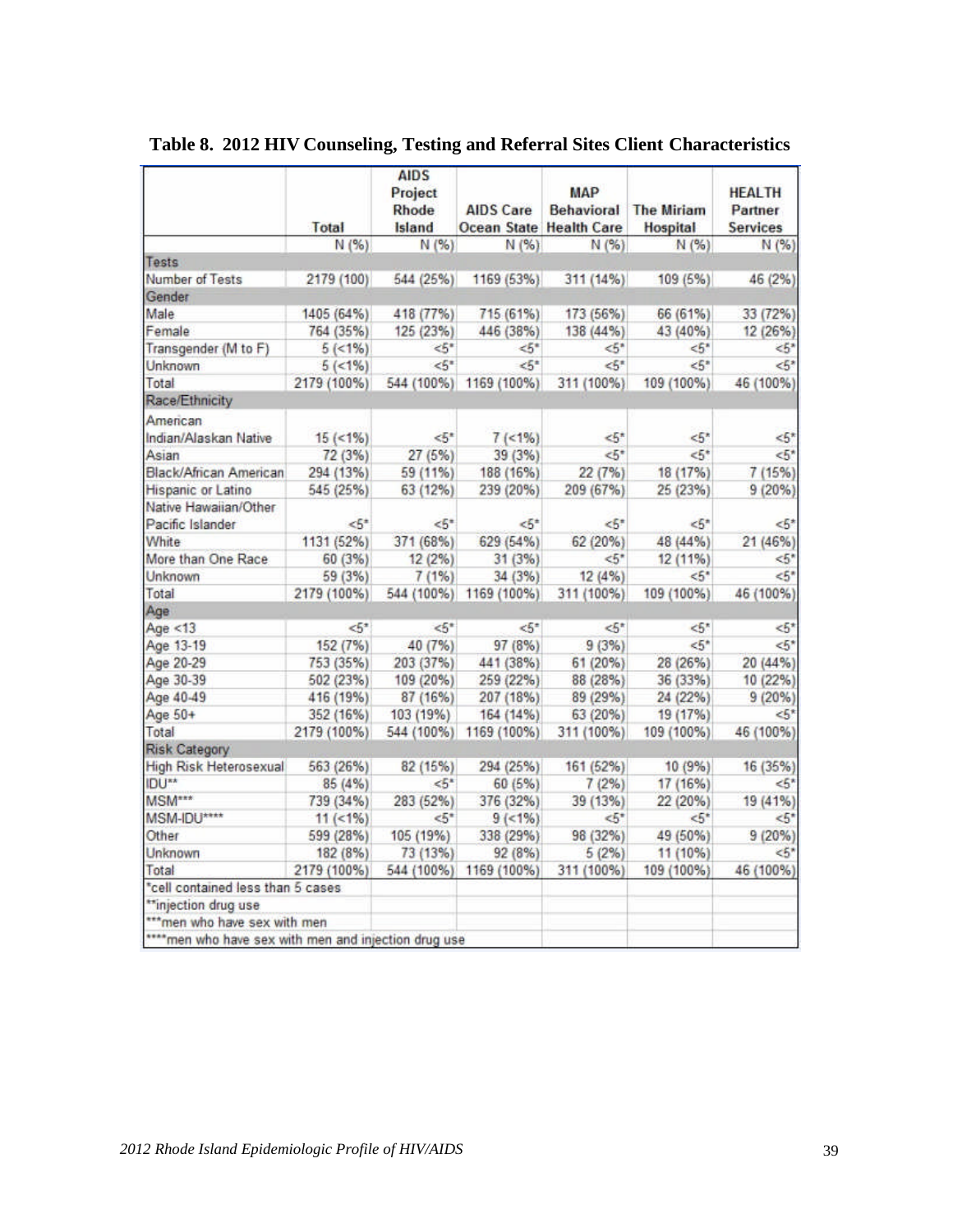# **C) ENCORE: Rhode Island's Needle Exchange Program**

ENCORE (Education, Needle Exchange, Counseling, Outreach and Referral) is an anonymous and confidential harm reduction program, coordinated by the Office of HIV/AIDS & Viral Hepatitis in Rhode Island since April 1995. The purpose of the needle exchange program is to prevent HIV transmission by giving injection drug users the tools (such as new syringes, bleach, clean cotton, alcohol swabs, condoms, information on skin care, and counseling and/or referrals) to protect themselves from acquiring blood borne pathogens from contaminated needles and other drug paraphernalia.

The information provided in the mandatory enrollment interview is helpful in identifying the risk behaviors of a current IDU sample in Rhode Island (see Table 9). In 2012, ENCORE enrolled 336 new clients. This is a three-fold increase in new clients since last year. ENCORE program activities occurred across five sites in Providence, Central Falls, and Woonsocket. In 2012, a total of over 36,000 used syringes were turned into the ENCORE program, and more than 80,000 new syringes were distributed.

Of new clients, the majority were male (73 percent) and the majority were white (63 percent). Adults aged 30-39 represented the largest age category (32 percent). Approximately one-third (34 percent) reported they were homeless. Most (82 percent) had been in a drug treatment program at some point in their lifetime. When asked about their primary injecting drug, 76 percent reported heroin and 16 percent reported cocaine/crack. Risk for HIV and viral hepatitis varied among new enrollees. For example, most clients (82 percent) reported they did not share a syringe/works in the past 7 days. More enrollees reported using condoms (56 percent) than not using condoms (40 percent), although 73 percent of people who used condoms did not use them consistently. About half (51 percent) of new enrollees self-reported themselves to be infected with Hepatitis C, and 11 percent self-reported themselves to be HIV-positive. Of new clients who were asked if they would want to be tested for Hepatitis or HIV, most (77 percent) declined. The following figures on the next page present number and demographic characteristics of the ENCORE enrollees.



**Figure 29. New ENCORE Enrolment RI 2008-2012**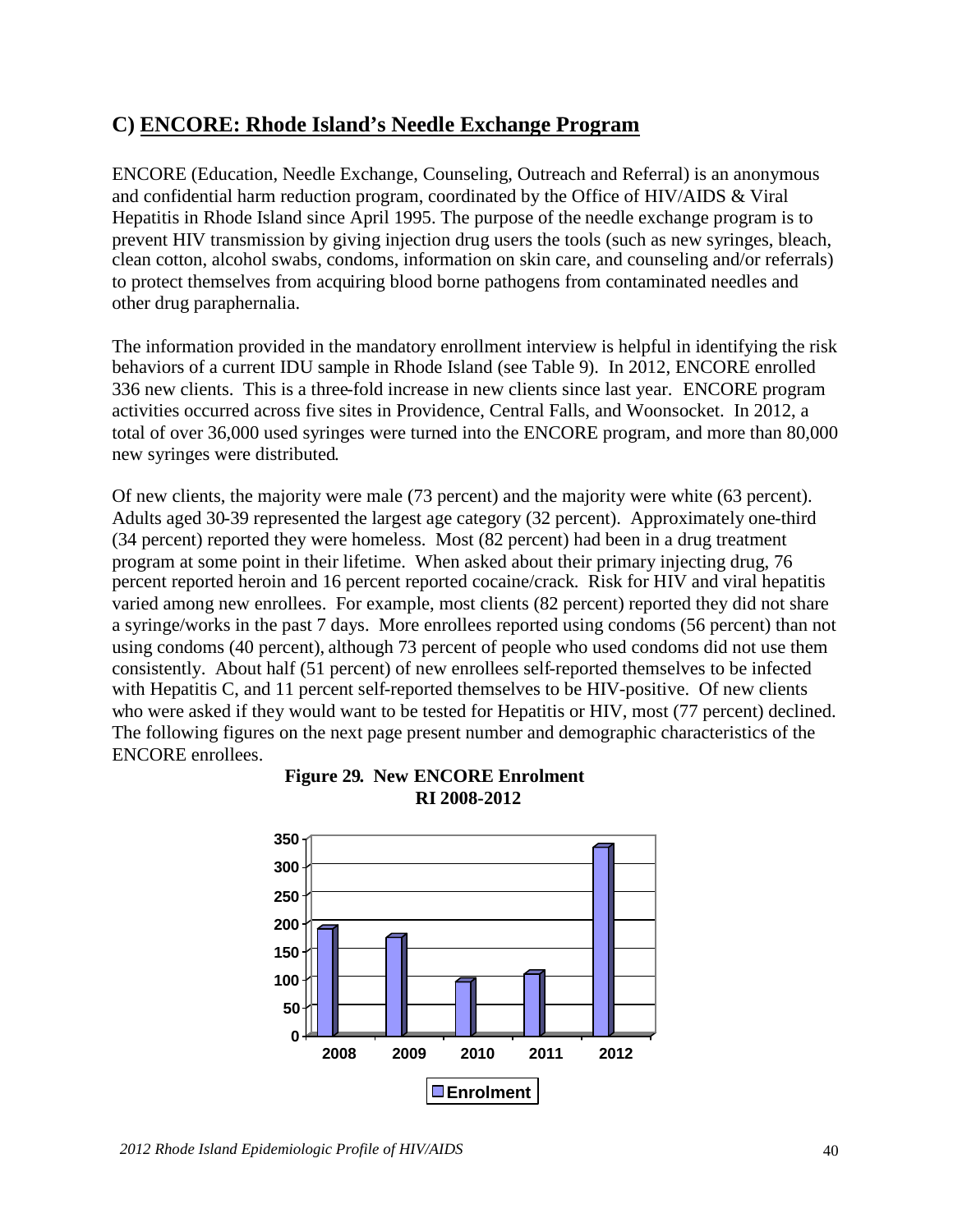

**Figure 30. New ENCORE Enrolment by Gender RI 2008-2012**

**Figure 31. New ENOCRE Enrolment by Race/Ethnicity RI 2008-2012**

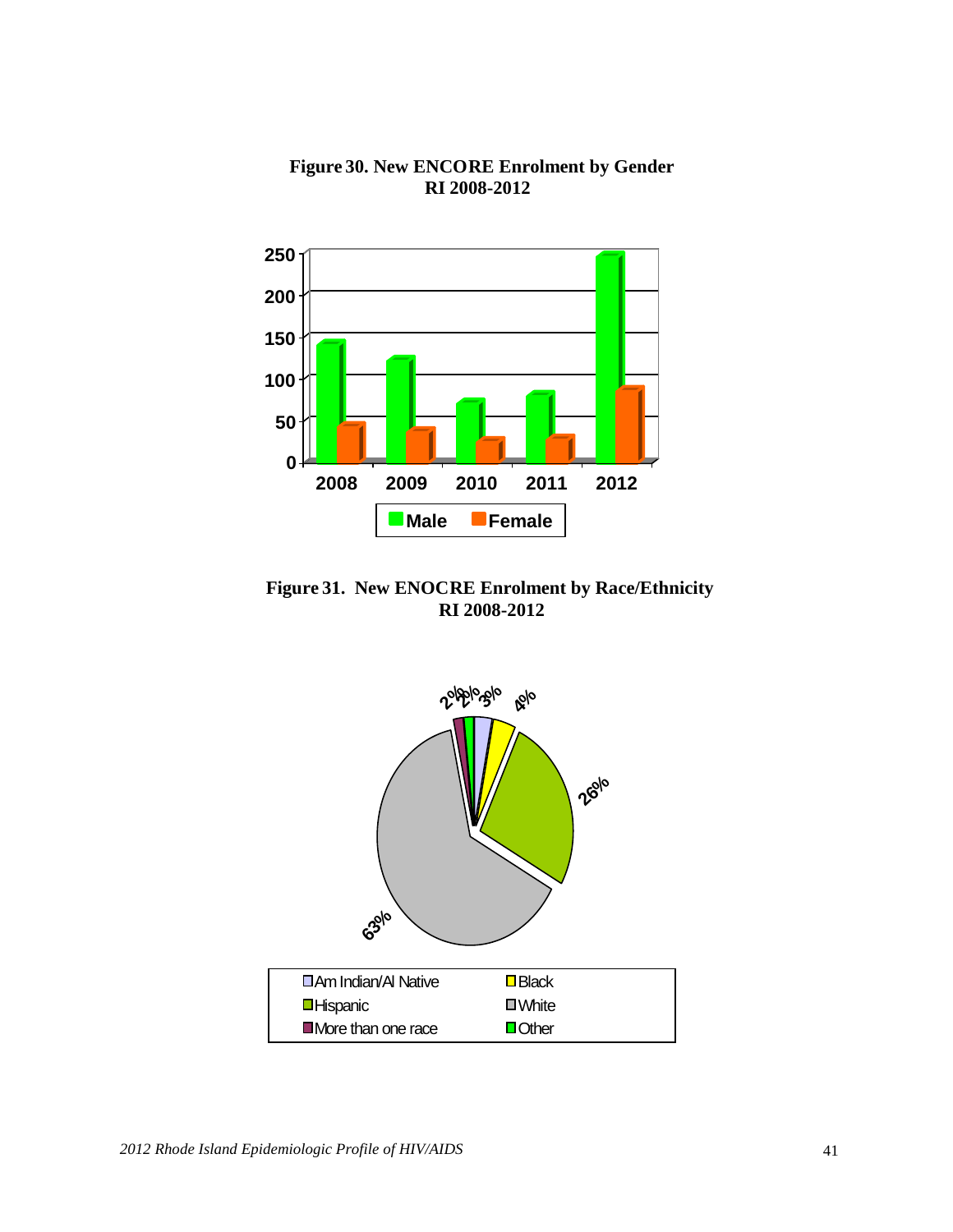| Characteristic                 | n      | $\%$ |
|--------------------------------|--------|------|
| Gender                         |        |      |
| Female                         | 86     | 25.6 |
| Male                           | 246    | 73.2 |
| Transgender                    | $< 5*$ |      |
| Unknown                        | $< 5*$ |      |
| Race/Ethnicity                 |        |      |
| Hispanic/Latino                | 87     | 25.8 |
| White                          | 213    | 63.4 |
| African-American/Black         | 13     | 3.9  |
| American Indian/Alaskan Native | 10     | 3.0  |
| Asian/Pacific Islander         | $<$ 5* |      |
| More than one race             | 5      | 1.5  |
| Other                          | 6      | 1.8  |
| Age                            |        |      |
| Under 20                       | $<$ 5  |      |
| 20 to 29                       | 73     | 21.7 |
| 30 to 39                       | 107    | 31.8 |
| 40 to 49                       | 95     | 28.3 |
| 50 plus                        | 61     | 18.2 |
| <b>Sexual Orientation</b>      |        |      |
| <b>Bisexual</b>                | 25     | 7.4  |
| Gay or Lesbian                 | 21     | 6.3  |
| Heterosexual or Straight       | 290    | 86.3 |
| City                           |        |      |
| Providence                     | 211    | 62.8 |
| Cranston                       | 12     | 3.6  |
| <b>Central Falls</b>           | 11     | 3.3  |
| Pawtucket                      | 11     | 3.3  |
| Warwick                        | 11     | 3.3  |
| Woonsocket                     | 10     | 3.0  |
| Other                          | 70     | 20.8 |

**Table 9. 2012 ENCORE Syringe Exchange Enrollment** ( n 336)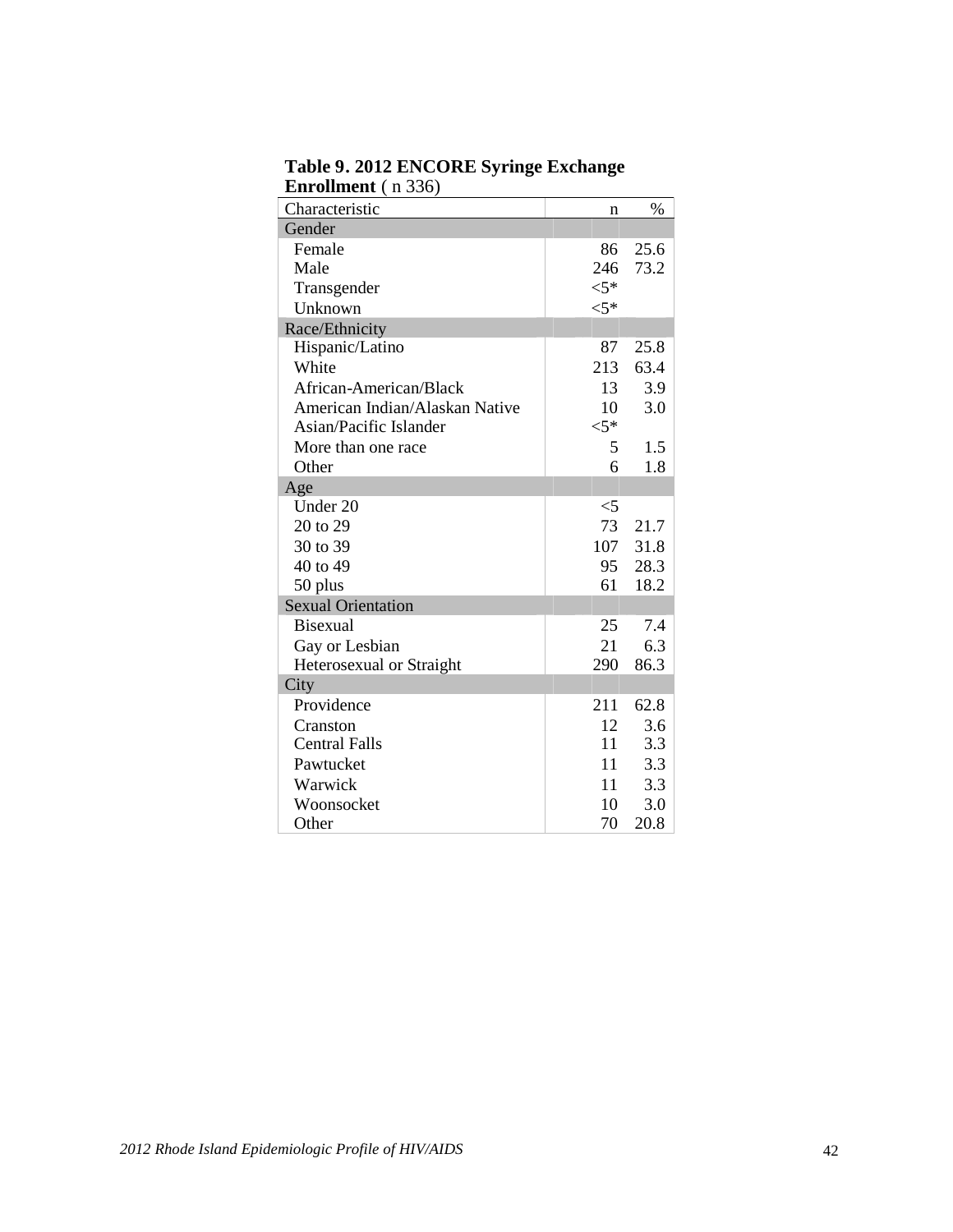# **D) Active Tuberculosis in Rhode Island**

Tuberculosis (TB) is a disease that is spread from person-to-person through the air, and it is particularly dangerous for people infected with HIV. Worldwide, TB is the leading cause of death among people infected with HIV.

- Approximately 2 billion people (one-third of the world's population) are infected with *Mycobacterium tuberculosis*, the cause of TB.
- TB is the cause of death for one out of every three people with AIDS worldwide.
- The spread of the HIV epidemic has significantly impacted the TB epidemic one-third of the increase in TB cases over the last five years can be attributed to the HIV epidemic (Source: UNAIDS).

**TB Care in Rhode Island** *-* The RISE Clinic is a state-funded, referral-only TB clinic in Rhode Island where patients with suspected or confirmed TB disease or LTBI can be referred for specialty care. The RISE Clinic receives approximately 1,100 patient referrals each year. The clinic manages care for the majority of active TB cases in RI, and has reported an average of over 700 cases of LTBI each year from 2008-2012 (see Figure 32). Due to length of treatment and follow-up appointments required for active TB and LTBI care, patient visits for RISE clients can total near 8,500 visits for one year. Though the clinic utilizes an opt-out policy for HIV testing, it continues to offer and encourage HIV testing for all active TB cases and LTBI patients.

**Figure 32. RISE TB Clinic LTBI Reports**



### **RI 2008-2012**

#### *2012 Rhode Island Epidemiologic Profile of HIV/AIDS* 43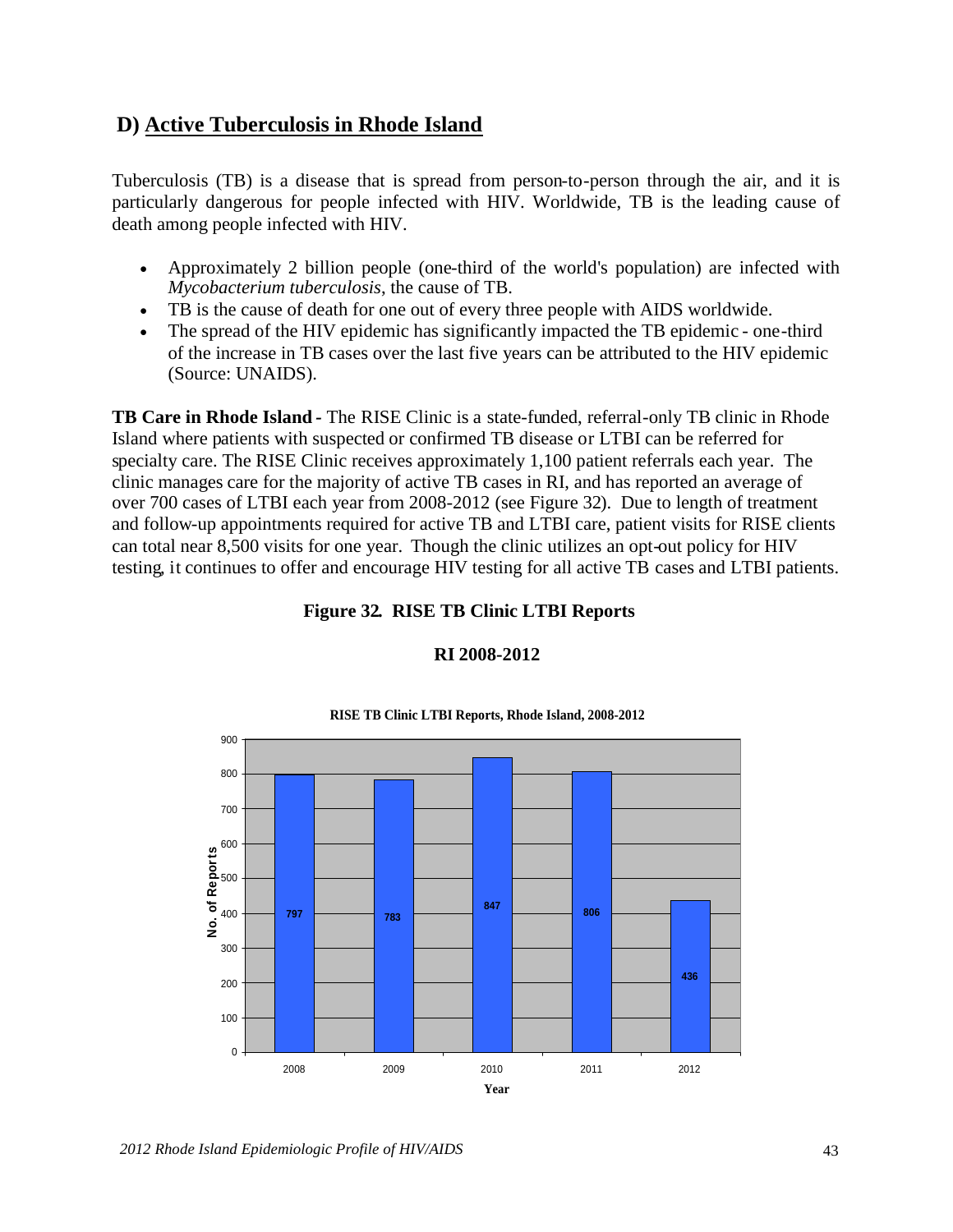#### **Epidemiology of Active TB Cases, Rhode Island, 2012**

In 2012, there were 23 cases of active tuberculosis reported in Rhode Island and 15 suspected cases investigated for TB and active disease ruled out. These numbers are a decrease from the 27 cases reported in 2011, and represent the lowest number of TB cases ever reported in Rhode Island.

Of the 23 cases of active tuberculosis reported in 2012, 87% were residents of Providence County, 9% from Kent County, and 4% from Bristol County. This proportion for Providence County is comparable to previous years, and aligns with what can be expected considering that Providence County is home to over half of the population of Rhode Island, with the City of Providence accounting for 16% of the state's population. In addition, 92% of the total Hispanic population, 87% of the total black population and 76% of the total Asian population of Rhode Island reside in Providence County, making it the most culturally diverse area, and home to a majority of the state's foreign-born population.

In 2012, the race/ethnicity of active cases was distributed as follows: nine Hispanic (39%), six Asian (26%), four non-Hispanic black (17%), and four non-Hispanic white (17%). All 23 cases had country of origin information. Rhode Island has historically had more cases in the foreignborn population than the U.S. born population, however, in 2012, only slightly more than half (57%) of cases were foreign-born compared to 78% foreign-born in 2011. The 13 foreign-born individuals originated from nine different countries. There were two cases each from Cambodia and the Dominican Republic; three cases from Guatemala; and one case each from Honduras, Laos, Liberia, Nepal, Portugal, and Saudi Arabia. By region, Asia and Central America are most significant for cases reported in 2012, accounting for 22% and 17% (respectively) of foreignborn individuals.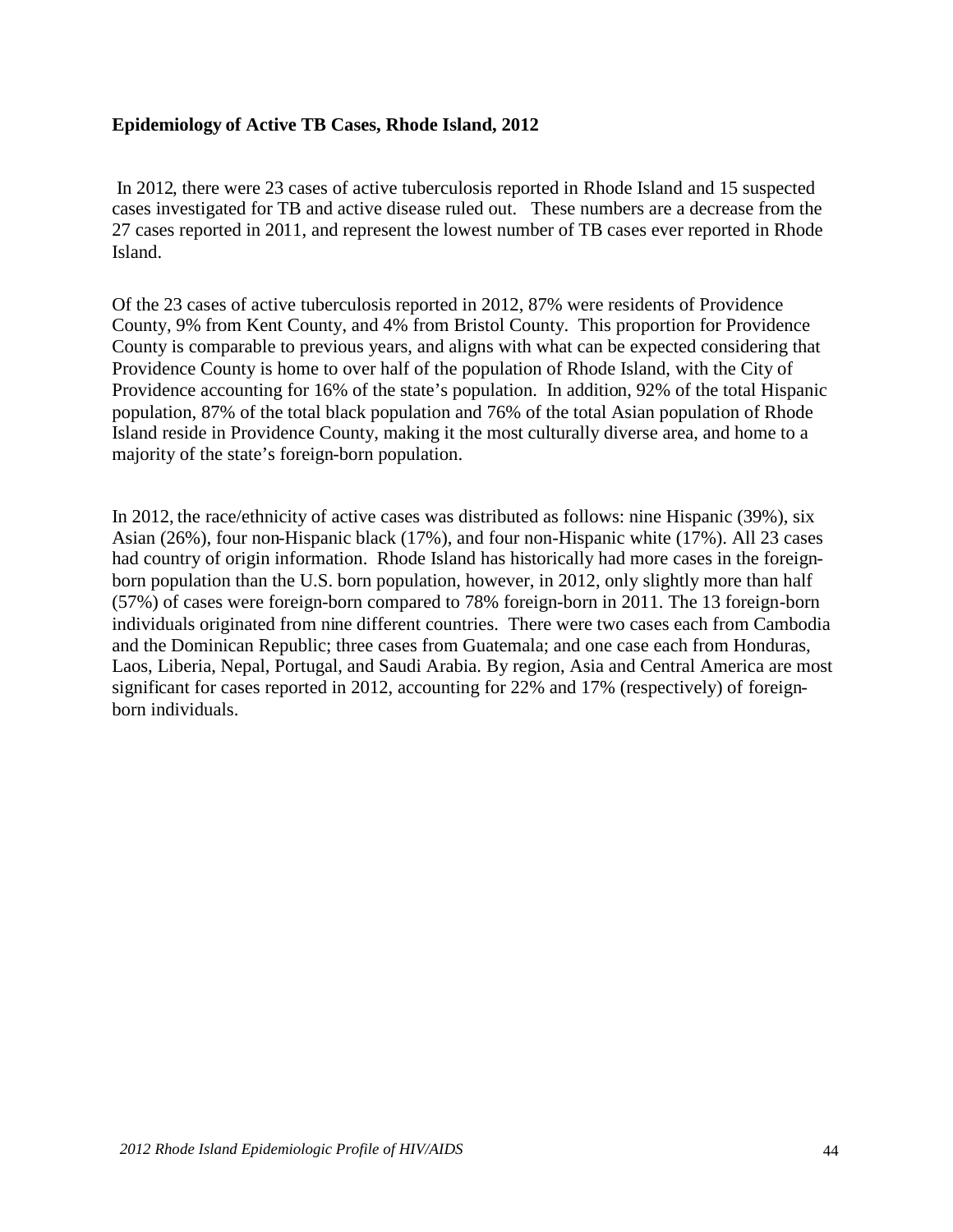Table 10 below compares the demographic distribution of active cases of tuberculosis between 2011 and 2012.

|                                  | IXI <i>2</i> 011-2012 |                   |                  |                   |  |
|----------------------------------|-----------------------|-------------------|------------------|-------------------|--|
|                                  |                       | 2011              | 2012             |                   |  |
|                                  | No. of                | <b>Percent of</b> | No. of           | <b>Percent of</b> |  |
|                                  | <b>Cases</b>          | <b>Cases</b>      | <b>Cases</b>     | <b>Cases</b>      |  |
| <b>Total No. Confirmed Cases</b> | 27                    |                   | 23               |                   |  |
| <b>Race/Ethnicity</b>            |                       |                   |                  |                   |  |
| Non-Hispanic White               | $\overline{4}$        | 14.8%             | $\overline{4}$   | 17.4%             |  |
| Non-Hispanic Black               | $\overline{7}$        | 25.9%             | $\overline{4}$   | 17.4%             |  |
| Hispanic                         | 6                     | 22.2%             | 9                | 39.1%             |  |
| Asian/Pacific Islander           | 10                    | 37.0%             | 6                | 26.1%             |  |
| Am. Indian/Native                | $\overline{0}$        | 0.0%              | $\overline{0}$   | 0.0%              |  |
| American                         |                       |                   |                  |                   |  |
| <b>Sex</b>                       |                       |                   |                  |                   |  |
| Female                           | 16                    | 59.3%             | 10               | 43.5%             |  |
| Male                             | 11                    | 40.7%             | 13               | 56.5%             |  |
| <b>County of Residence</b>       |                       |                   |                  |                   |  |
| <b>Bristol</b>                   | $\boldsymbol{0}$      | 0.0%              | $\mathbf{1}$     | 4.3%              |  |
| Kent                             | $\overline{4}$        | 14.8%             | $\overline{2}$   | 8.7%              |  |
| Newport                          | $\mathbf{1}$          | 3.7%              | $\overline{0}$   | 0.0%              |  |
| Providence                       | 22                    | 81.5%             | 20               | 87.0%             |  |
| Washington                       | $\theta$              | 0.0%              | $\theta$         | 0.0%              |  |
| <b>Country of Origin</b>         |                       |                   |                  |                   |  |
| <b>United States</b>             | 6                     | 22.2%             | 10               | 43.5%             |  |
| Not U.S.                         | 21                    | 77.8%             | 13               | 56.5%             |  |
| Unknown                          | $\overline{0}$        | 0.0%              | $\boldsymbol{0}$ | $0.0\%$           |  |
| <b>Age Group</b>                 |                       |                   |                  |                   |  |
| $0-4$                            | $\overline{c}$        | 7.4%              | $\mathbf{2}$     | 8.7%              |  |
| $5 - 14$                         | $\overline{0}$        | 0.0%              | $\overline{0}$   | 0.0%              |  |
| 15-24                            | 3                     | 11.1%             | $\overline{4}$   | 17.4%             |  |
| 25-44                            | 12                    | 44.4%             | 5                | 21.7%             |  |
| 45-64                            | 8                     | 29.6%             | $\overline{4}$   | 17.4%             |  |
| $65+$                            | $\overline{2}$        | 7.4%              | $\overline{8}$   | 34.8%             |  |

**Table 10. Demographics of Reported Cases of Tuberculosis RI 2011-2012**

Among cases reported in 2012, the major site of disease was exclusively pulmonary in 48% of the cases and 30% had extra pulmonary involvement exclusively. Cases with both sites of disease represented 22% of cases reported in 2012. The percentage of cases with any pulmonary involvement in 2012 (70%) is slightly higher than seen in 2011 (60%). Clinically, 20 cases reported in 2012 (87%) had an abnormal chest X-ray or chest CT, with 45% (9 of 20) showing cavitary disease.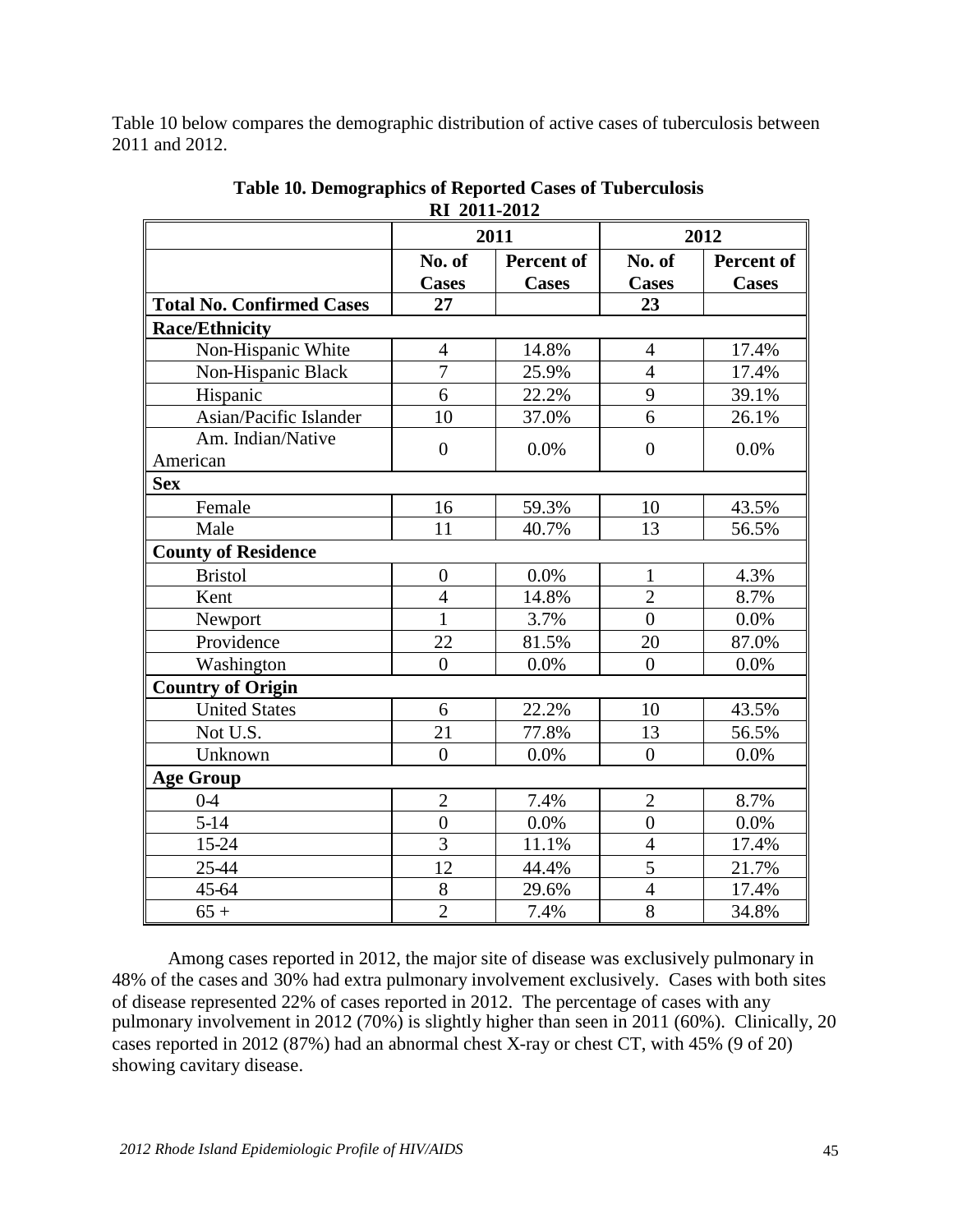Contact investigation has had a significant impact on active TB case finding in 2012. Of the 23 cases reported, four of the cases (17%) were secondary cases found through contact investigations. Aside from contact with an infectious TB patient, other TB risk factors reported among 2012 cases included diabetes (22%), excess alcohol use (13%), and non-injecting drug use (9%). Incomplete LTBI therapy and TNF- $\alpha$  antagonist therapy were also reported as risk factors (one case each), and there was one HIV/TB co-infected case reported in 2012.

### **HIV/TB Co-infection**

An estimated 10-15 million Americans are infected with TB bacteria, with the potential to develop active TB disease in the future. About 10 percent of these infected individuals will develop TB at some point in their lives. However, the risk of developing TB disease is much greater for those infected with HIV and living with AIDS. Because HIV infection so severely weakens the immune system, people dually infected with HIV and latent TB have a 100% lifetime probability of developing active TB disease and becoming infectious compared to people not infected with HIV. CDC estimates that 10 to 15 percent of all TB cases and nearly 30 percent of cases among people ages 25 to 44 are occurring in HIV-infected individuals.

This high level of risk underscores the critical need for targeted TB screening and preventive treatment programs for HIV-infected people and those at greatest risk for HIV infection. All people infected with HIV should be tested for TB, and, if infected, complete preventive therapy as soon as possible to prevent TB disease. (Source: http://www.cdc.gov/hiv/pubs/facts/hivtb.htm)

Since HIV testing in an integral part of active TB case management, it has been incorporated into the TB Elimination National TB Program Objectives and Performance Targets that the Rhode Island TB Program strives to achieve. The TB Program's 2014 target is for 85% of active TB cases in Rhode Island to have a known HIV status at time of TB diagnosis. As can be seen in Table 11 below, the TB Program has consistently met this objective for the last three years.

| Objective: Increase the proportion of TB cases with positive or negative HIV test result<br>reported to 85%. |      |      |     |     |     |  |  |  |  |
|--------------------------------------------------------------------------------------------------------------|------|------|-----|-----|-----|--|--|--|--|
| Year                                                                                                         | 2013 | 2014 |     |     |     |  |  |  |  |
| Goal                                                                                                         | 65%  | 70%  | 75% | 80% | 85% |  |  |  |  |
| <b>Results</b>                                                                                               | 88%  | 96%  | 91% |     |     |  |  |  |  |

**Table 11. RI TB Program Progress on HIV Co-infection Testing**

In order to identify areas for further improvement of HIV testing among diagnosed TB cases, each year the TB Program investigates any cases for which an HIV status was unknown. Review of data from 2007 and 2008 indicated that many cases did not have a known status simply because HIV testing was not offered. Close partnership between the TB Program and physicians at the RISE Clinic where most active TB cases are seen has aided in improving testing percentages. The clinic utilizes an opt-out policy for HIV testing, however the clinic continues to offer and encourage HIV testing for all active cases. The Medical Director of the RISE Clinic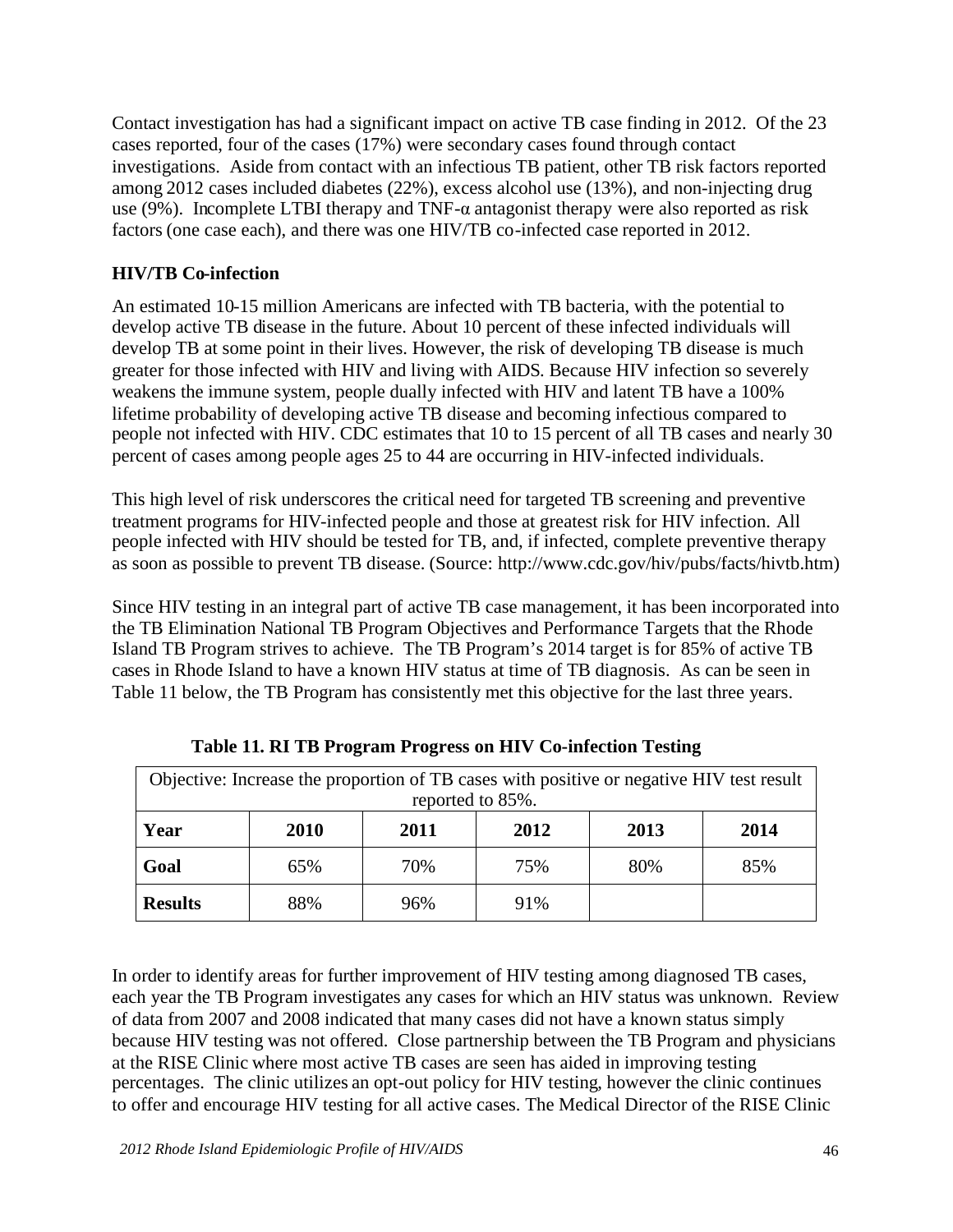advocates for the HIV test to be offered after the client is acclimated to their DOT therapy and routine clinical visits. Table 12 below demonstrates improvement in this area over the last 5 years, from 20% (9 cases) of cases not being offered testing in 2007 to just 4% (1 case) in 2011.

|                                                                           |                | 2007 |                | 2008 |                | 2009 |                  | 2010 |                | 2011 |  |
|---------------------------------------------------------------------------|----------------|------|----------------|------|----------------|------|------------------|------|----------------|------|--|
|                                                                           | #              | $\%$ | #              | $\%$ | #              | $\%$ | #                | $\%$ | #              | $\%$ |  |
| <b>Total Cases</b>                                                        | 45             | --   | 36             | --   | 24             | $-$  | 26               | $-$  | 27             |      |  |
| <b>Known HIV Status</b>                                                   | 31             | 69%  | 25             | 69%  | 22             | 92%  | 23               | 88%  | 26             | 96%  |  |
| <b>Expired before</b><br>Testing                                          | 3              | 7%   | $\mathbf{1}$   | 3%   | $\overline{0}$ | 0%   | 1                | 4%   | $\overline{0}$ | 0%   |  |
| Moved before<br>testing                                                   | 1              | 2%   | $\mathbf{1}$   | 3%   | $\overline{0}$ | 0%   | $\overline{0}$   | 0%   | $\overline{0}$ | 0%   |  |
| Under the care of<br>private provider,<br>unable to obtain<br>information | $\overline{0}$ | 0%   | 1              | 3%   |                | 4%   | $\mathbf{1}$     | 4%   | $\overline{0}$ | 0%   |  |
| <b>No HIV Testing</b><br><b>Offered</b>                                   | 9              | 20%  | 8              | 22%  | 1              | 4%   | $\boldsymbol{0}$ | 0%   | $\mathbf{1}$   | 4%   |  |
| Refused                                                                   |                | 2%   | $\overline{0}$ | 0%   | $\overline{0}$ | 0%   |                  | 4%   | $\theta$       | 0%   |  |

**Table 12. Reasons for Not Obtaining HIV Status in TB Cases, RI 2007-2011**

### *HIV/TB Co-Infection Trends, Rhode Island*

Rhode Island follows the national AIDS/TB co-infection trends. On average, less than 8% of all TB infections diagnosed in the past five years in Rhode Island were AIDS related except in 2010, when none of the TB case had HIV/AIDS diagnosis.

|                      | 2008  | 2009  | 2010  | 2011  | 2012 |
|----------------------|-------|-------|-------|-------|------|
| Number of TB Cases   | 36    | 24    | 26    |       | 23   |
| Number HIV Positive  | $<$ 5 | $<$ 5 |       | $<$ 5 | ລ    |
| Percent HIV Positive | 6%    | 13%   | $0\%$ | 7%    | 4%   |

**Table 13. HIV/TB Co-infection, Rhode Island, 2008-2012**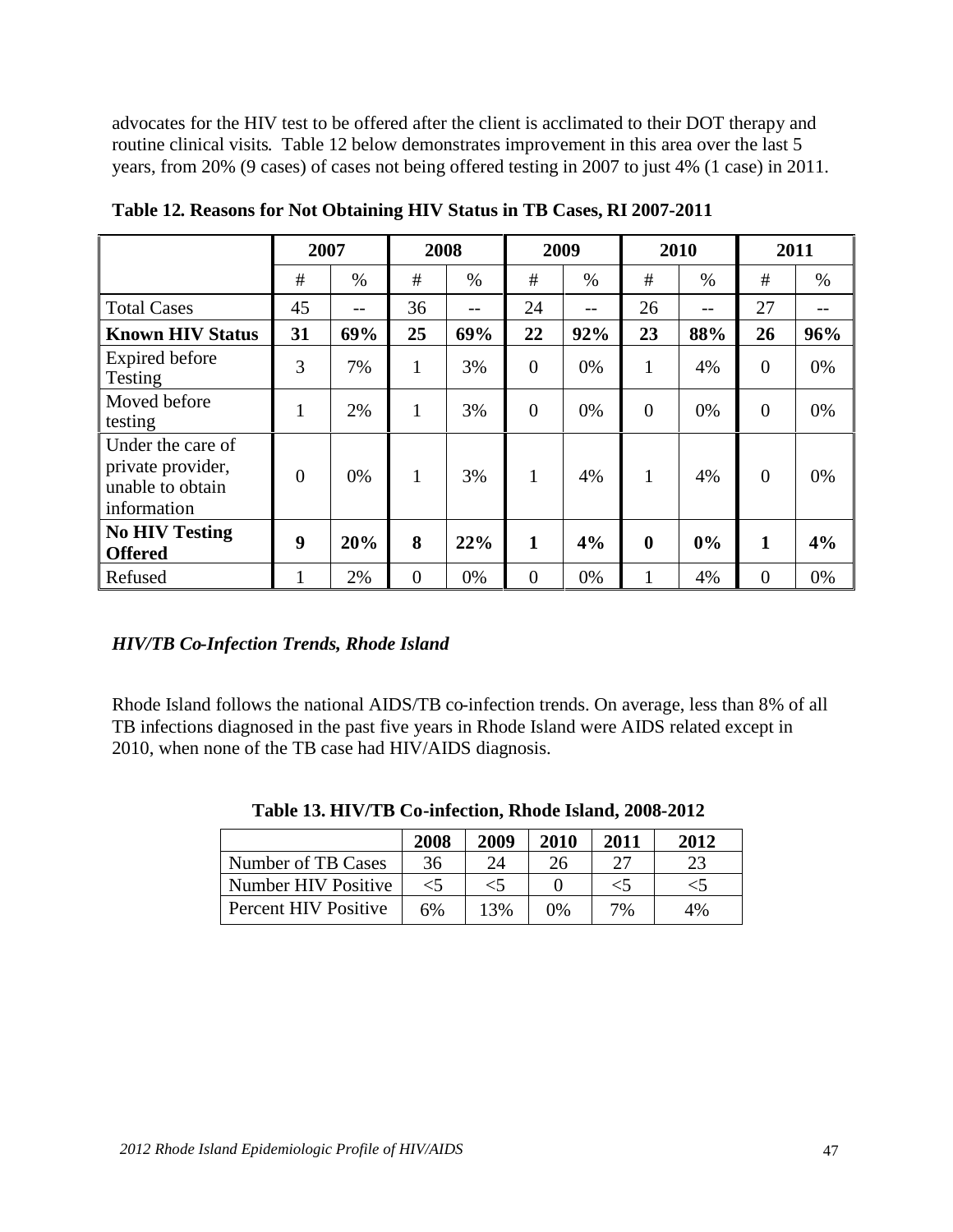# **E) Viral Hepatitis C in Rhode Island**

This section duplicates what was reported in the 2011 report. No surveillance data have been analyzed since 2009 because of the complete absence of state or Federal resources to conduct such activities.

The US prevalence rate of hepatitis C was estimated at 1.6% in 2005. However, actual national prevalence is likely to be considerably higher due to variances associated with surveillance of the disease such as low levels of public knowledge and understanding of HCV, and lack of surveillance and programmatic funding for testing and referral resources for the high risk, increase the likelihood that current prevalence rates are highly underestimated. Based on this estimate RI is likely to have as many as 17,000 prevalent cases of hepatitis C. This is a huge burden of disease, in recognition of which RI in 1998 launched a provider and public education campaign and started systematic surveillance to the extent feasible by limited resources.

Data obtained from laboratory reporting is subject to limitations. On some reports information is missing from certain fields. Also, this reporting system depends upon the cooperation and willingness of the laboratories to report, and it is therefore possible that underreporting occurs. Blood work ordered to labs from drug treatment facilities are without names and have codes instead, and often are lost to the system because of inadequate follow up for transcription. Duplicates are removed from the yearly positive report totals. A limited number of duplications may not be detectable if patients concerned about the sensitivity of the information use aliases. The data received also provides strongly limited information regarding race and ethnicity due to the high percentage of "unknown" entries in this field.

From a clinical perspective, approximately 15% of individuals tested HCV positive will spontaneously resolve, and in the absence of serial viral load testing, and in the absence of an easy to perform antigen marker test, cannot be recognized as resolved cases, and remain in the registry. Another shortcoming is that until a second confirmatory test (such as RIBA or PCR) received for some cases, most of them remain in the system in suspect status; and may also represent false positives.

To address these issues and also to move onto the nationwide system used for reporting of communicable diseases to the CDC, Rhode Island Hepatitis surveillance program started using the NEDSS (National Electronic Disease Surveillance System) Based System late 2006. This is a case based surveillance system, which reduces the issue of duplicity significantly and also allows proper follow-up of cases to determine their status (suspect/confirmed).

Laboratory reports from the years 1992-2006 (September) give an indication of trends over this time period. The number of positive reports increased significantly from 182 reports in 1992 to 1,962 reports in 2006 (9 months). Increased provider and public knowledge regarding HCV can account for a significant percentage of this increase; however, this percentage cannot be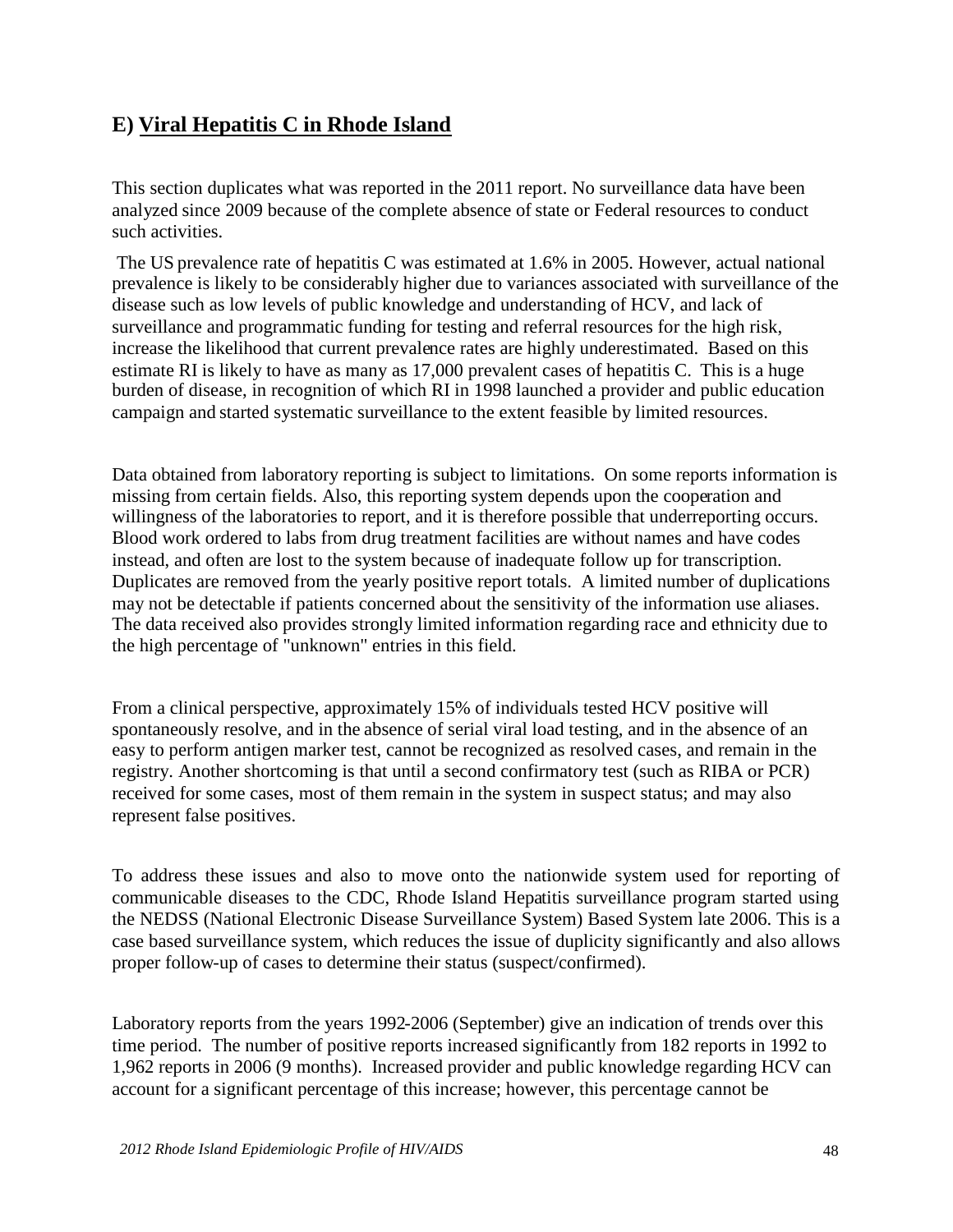determined. The increase may be due to the tendency of positive cases to be identified years after the exposure, and disease trends have suggested that the greatest number of new cases were

contracted 10-30 years ago. The following charts show a basic overview of the number of positive lab reports in Rhode Island from 1992 to 2006 (Jan-Sep) and also the number of new cases by sex and age-group (Oct.-Dec).





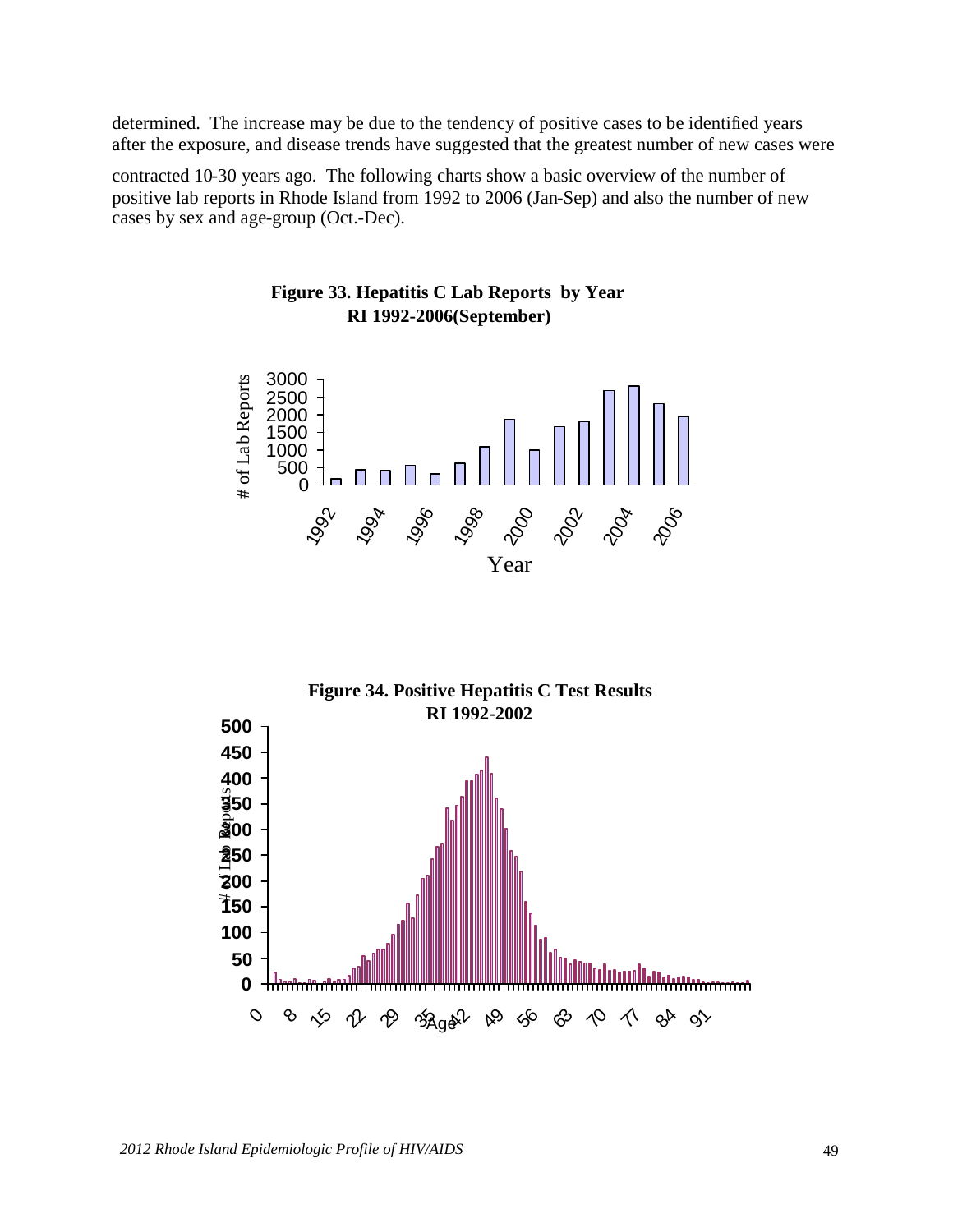

**Figure 36. Confirmed Chronic Hepatitis C cases by sex and age,**

**RI 2008**



About one quarter of HIV-infected persons in the United States are also infected with hepatitis C virus (HCV). HCV is one of the most important causes of chronic liver disease in the United States and HCV infection progresses more rapidly to liver damage in HIV-infected persons. HCV infection may also impact the course and management of HIV infection. (Source: [http://www.cdc.gov/hiv/pubs/facts/HIV-HCV\\_Coinfection.htm](http://www.cdc.gov/hiv/pubs/facts/HIV-HCV_Coinfection.htm))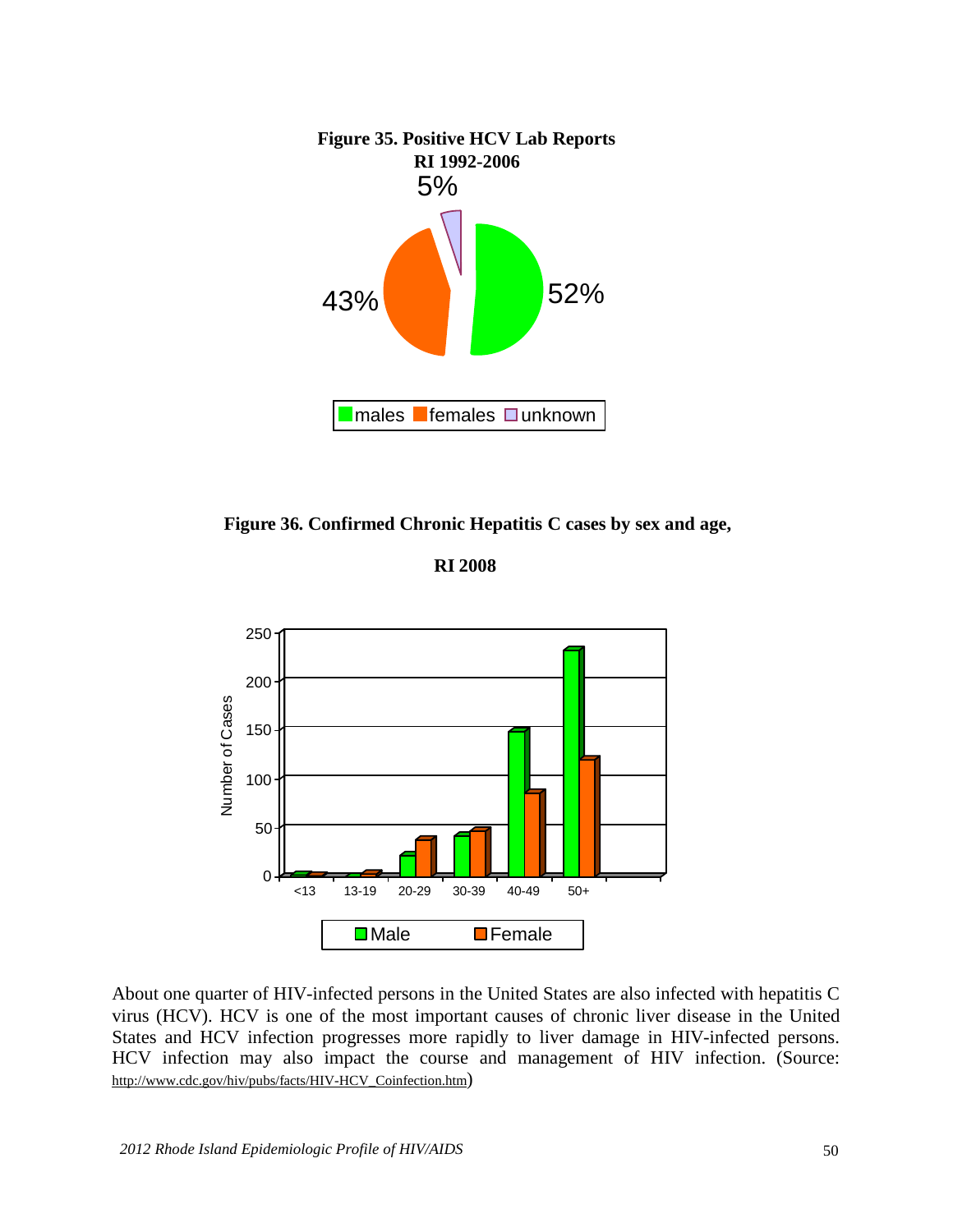The Rhode Island Department of Health has responded over the course of the past few years to the high prevalence of hepatitis C, by systematic inclusion of hepatitis C prevention and control

strategies in all HIV/AIDS related programming. Rhode Island's ENCORE program consists of education, needle exchange, counseling, outreach, and referrals. Because IDU is currently the most significant mode of HCV transmission, the ENCORE program captures a portion of the highest risk population. ENCORE was designed for and has traditionally focused on HIV and AIDS. However, HIV and HCV are transmitted comparably through IDU, and integration of HCV prevention and referrals (for testing and treatment services with providers who have agreed to participate) into the ENCORE program is therefore logical and efficient.

Vendors providing HIV counseling and testing receive thorough HIV education and certification. Hepatitis C information has been integrated into the education, which is conducted by a public health nurse. The goal is to encourage these vendors to educate their clients about hepatitis C by integrating HCV into HIV prevention materials, trainings, and staff development. The vendors subsequently make referrals to HCV testing services as appropriate. Public education materials and HCV screening and treatment guidelines have been distributed to providers.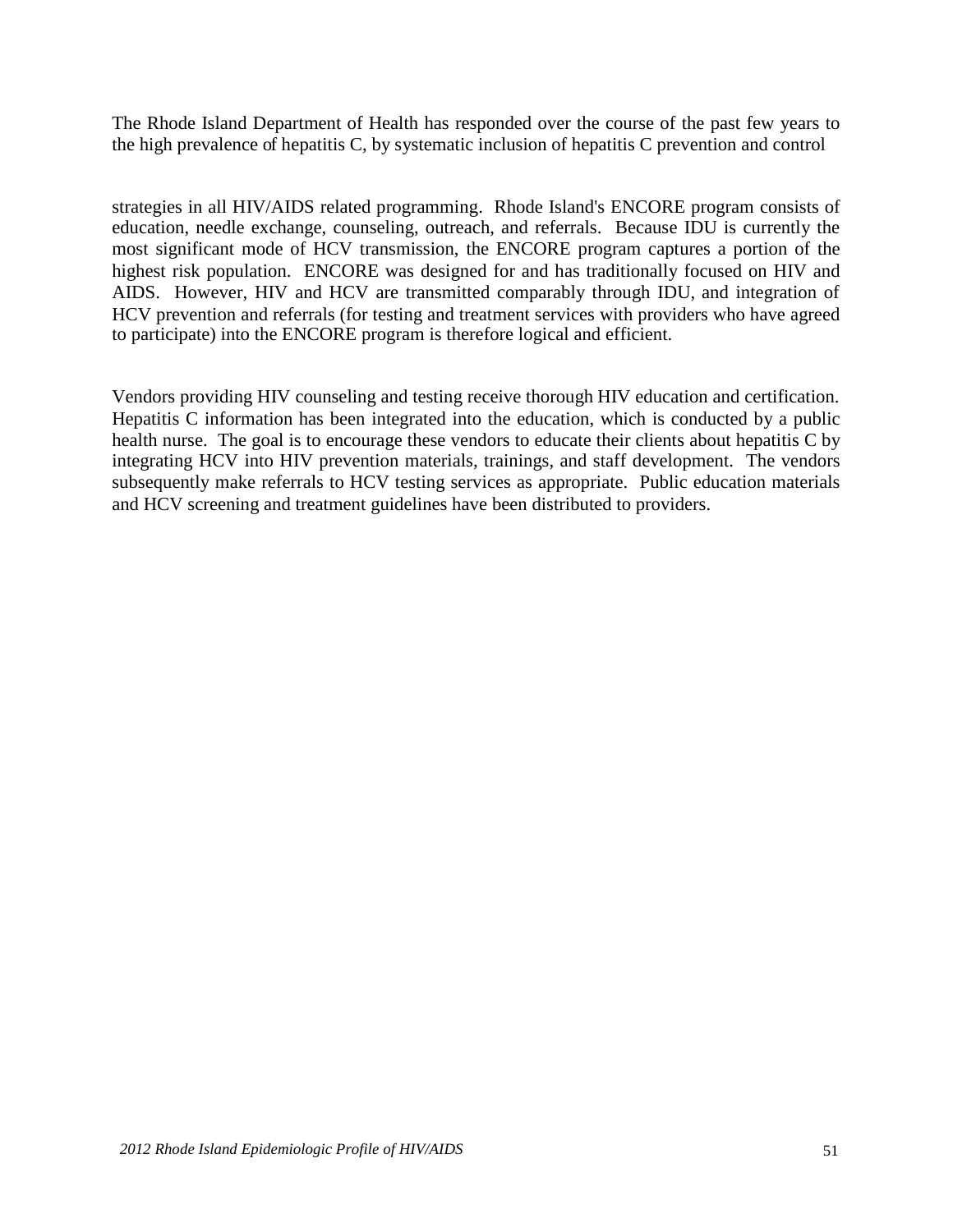# **F) Behavioral Risk Factor Surveillance System (BRFSS)**

The BRFSS is an on-going population based telephone interview survey, administered and supported by the CDC's National Center for Chronic Disease Prevention and Health Promotion. Surveys were developed and conducted to monitor state-level prevalence of the major behavioral risks among adults associated with premature morbidity and mortality. The information attained from the BRFSS is useful in describing the populations at risk for contracting HIV through their behaviors.

BRFSS surveys are conducted annually and the BRFSS data from 2011 survey shows 33% of those surveyed in Rhode Island indicated that they were ever tested for HIV, at some point in their life aside from routine screening when donating blood; nationally that number was 36% of those surveyed in 2011. Among RI residents 97% of those surveyed responded that they were not at risk for HIV based on the listed risk behaviors on the survey (e.g. IDU, STD diagnosis, drug/money for sex, anal sex without a condom) compared to 94% nationwide in 2011.

The most recent BRFSS data are from 2012. Several questions were asked about HIV testing. Nationwide in 2012, 35 percent of individuals surveyed reported that they had received an HIV test at some point in their lives, not including routine screening associated with blood donation. Of those tested, 96 percent responded that they were not at risk for HIV based on the listed behaviors on the survey (e.g. intravenous drug use, diagnosed with a sexually transmitted infection, exchanged sex for drugs or money, or had anal sex without a condom).

Among Rhode Island residents, 34 percent of those surveyed responded that they had received an HIV test at some point in their lives, not including routine screening associated with blood donation. Of those tested in Rhode Island, 97 percent of those responded that they were not at risk for HIV based on the listed risk behaviors on the survey. There has been no significant change between the 2011 and 2012 survey results.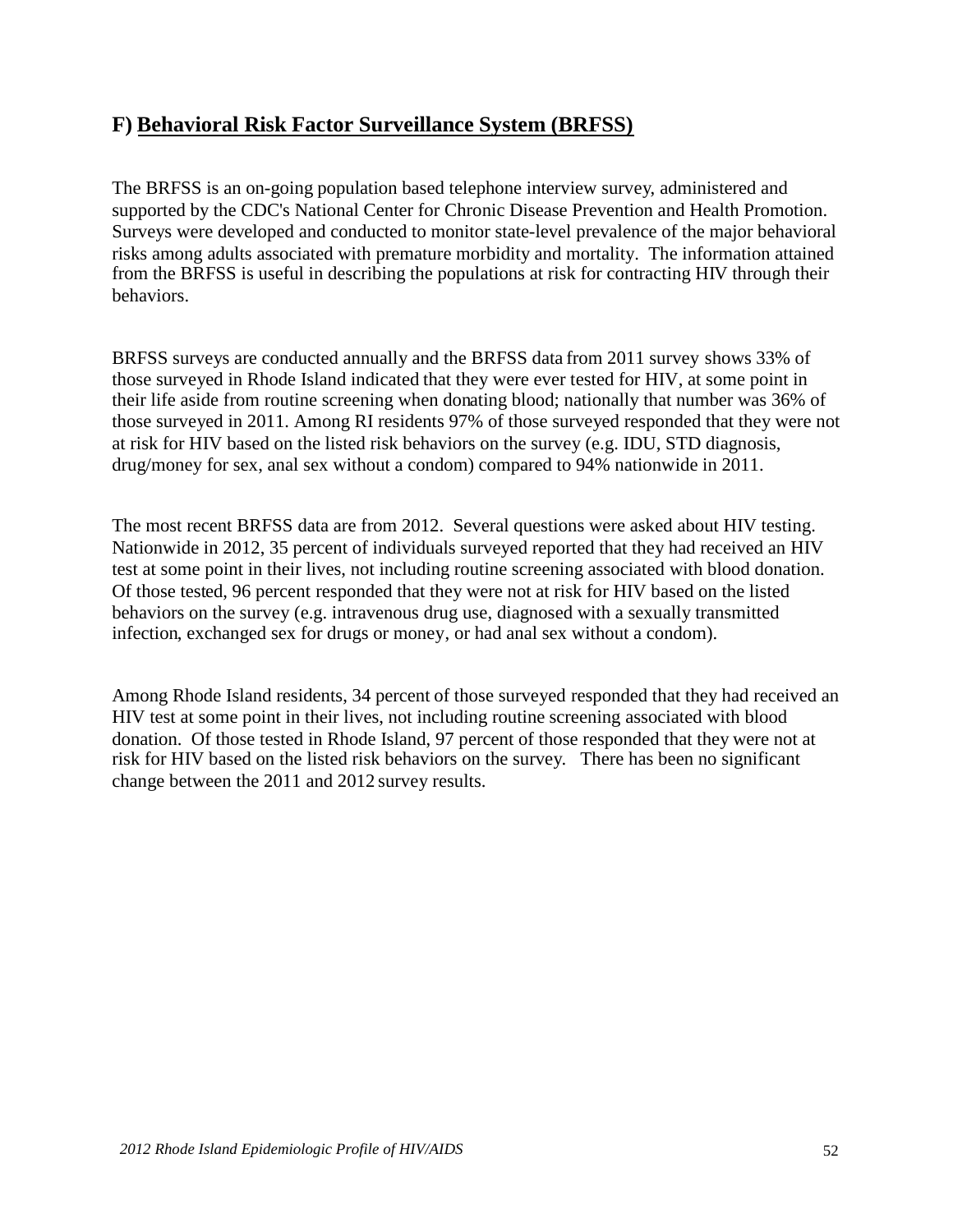# **G) Youth Risk Behavior Survey (YRBS)**

The Youth Risk Behavior Survey (YRBS) is an anonymous and voluntary survey conducted on alternate years among randomly selected middle and high schools students nationwide. It was developed by the Division of Adolescent and School Health at the Centers for Disease Control and Prevention (CDC). The CDC sponsored YRBS in 44 states and 23 cities nationwide in 2005. Total number of sites participating in 2005 survey was 71. The YRBS monitors six categories of priority health risk behaviors that contribute to the major causes of mortality, disease, injury, and other health and social problems among youth in the United States. In 2007 it was conducted in 50 states across the United States. Summary findings of the 2005 and 2007 survey on national and Rhode Island level are described below.

Nationwide in 2005, 46.8% of surveyed students had had sexual intercourse during their life; prevalence of which was higher among Black and Hispanic male than Black and Hispanic women students. Overall 87.9% of students were taught about HIV/AIDS in school. 11.9% of students nationwide had been tested for HIV, and prevalence of HIV testing was higher among female (13.2%) than male (10.6%). In 2005, 14.3% of high school students had had sexual intercourse with four or more persons during their life nationwide. In general, the prevalence of having had sexual intercourse with four or more persons was higher among male than female students, higher among Black than white and Hispanic students, and higher among Hispanic than white students. About 33.9% of the students nationwide were currently sexually active and among those, 62.8% reported that either they or their partner had used a condom during last sexual intercourse; prevalence of having condom used was higher among male than female.

In Rhode Island high schools in 2005 46.7% students had sexual intercourse, an increase from 44% in 2003. 87.4% of high school students were taught about AIDS or HIV infection in school, a decrease from 91% in 2003. 13% of the students reported having sexual intercourse with four or more people during their life. Overall 36.5% of the students were currently sexually active and of them 34% did not use a condom in their previous sexual intercourse, a significant decrease from 47% reported in 2003; prevalence of having condom used was higher among male than female. 22% of the students were taught about AIDS/HIV in school and drank alcohol or used drug before last sexual intercourse, and the prevalence was higher in male than female.

In 2005 42.7% of Rhode Island high school students had a drink of alcohol in the past thirty days compared to 45% in 2003. 42.6% students reported ever using marijuana in 2005, a decrease from 44% in 2003. About 3% of the students reported ever having illegal injection drug.

Nationwide in 2007, 47.8% of the surveyed students ever had sexual intercourse, while 7.1% had sexual intercourse for the first time before age 13. During their life 14.9% students had sexual intercourse with four or more persons. About 35% were currently sexually active and 61.5% of those had used a condom during last sexual intercourse.

Among Rhode Island youths these numbers in 2007 were comparable, 45.5% students ever had sexual intercourse; 10.9% students had sexual intercourse with four or more persons; 33.1% were currently sexually active and 66% those had used a condom during last sexual intercourse.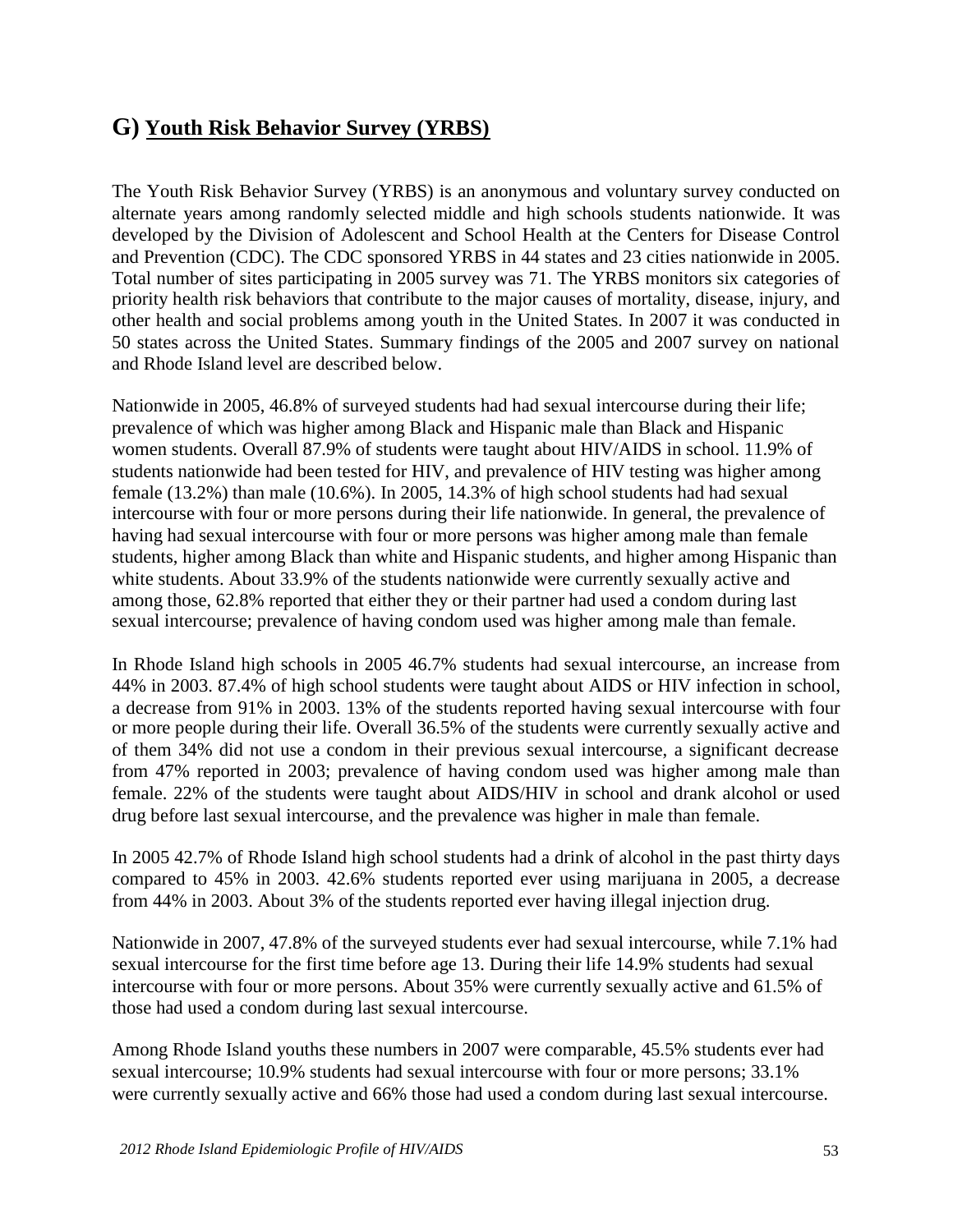Moreover 10% of the RI youth identified themselves as LGBU (Lesbian, Gay, Bisexual, and Unsure). It was observed that female students and students with emotional/learning disabilities were more likely to be LGBU. LGBU students were found to be more likely to engage in risky safety and violent behaviors, to skip schools and to be forced to have sexual intercourse and use marijuana. LGBU students were found to be sexually active, to initiate sex at early age, have multiple partners and did not have HIV/AIDS education.

In 2011 nationwide, 47.4% the surveyed students ever had sexual intercourse, while 6.2% had sexual intercourse for the first time before age 13. During their life 15.3% students had sexual intercourse with four or more persons. About 22% had alcohol or used drugs before last sexual intercourse and 39.8% of those who are sexually active did not use a condom during last sexual intercourse.

In 2011 41.7% of Rhode Island high school students reported ever having sexual intercourse compared to 45.5% in 2007. And 40.9% among those who are sexually active did not use condoms during last intercourse, which decreased from 66% in 2007. Ten percent of the students had sexual intercourse with four or more partners in 2011, which was similar to 2007. And 20.8% had alcohol or used drugs before last sexual intercourse among those who were sexually active compared to 17.5% in 2007. About 10.5% of RI youth identified themselves as LGBU, which is also similar to 2007. Moreover it was also observed similar to 2007 that LGBU students were found more to be forced to have sexual intercourse and have intercourse before 13 years of age, bullied at schools, and not use condoms compared to those students who identified themselves as heterosexuals or straight.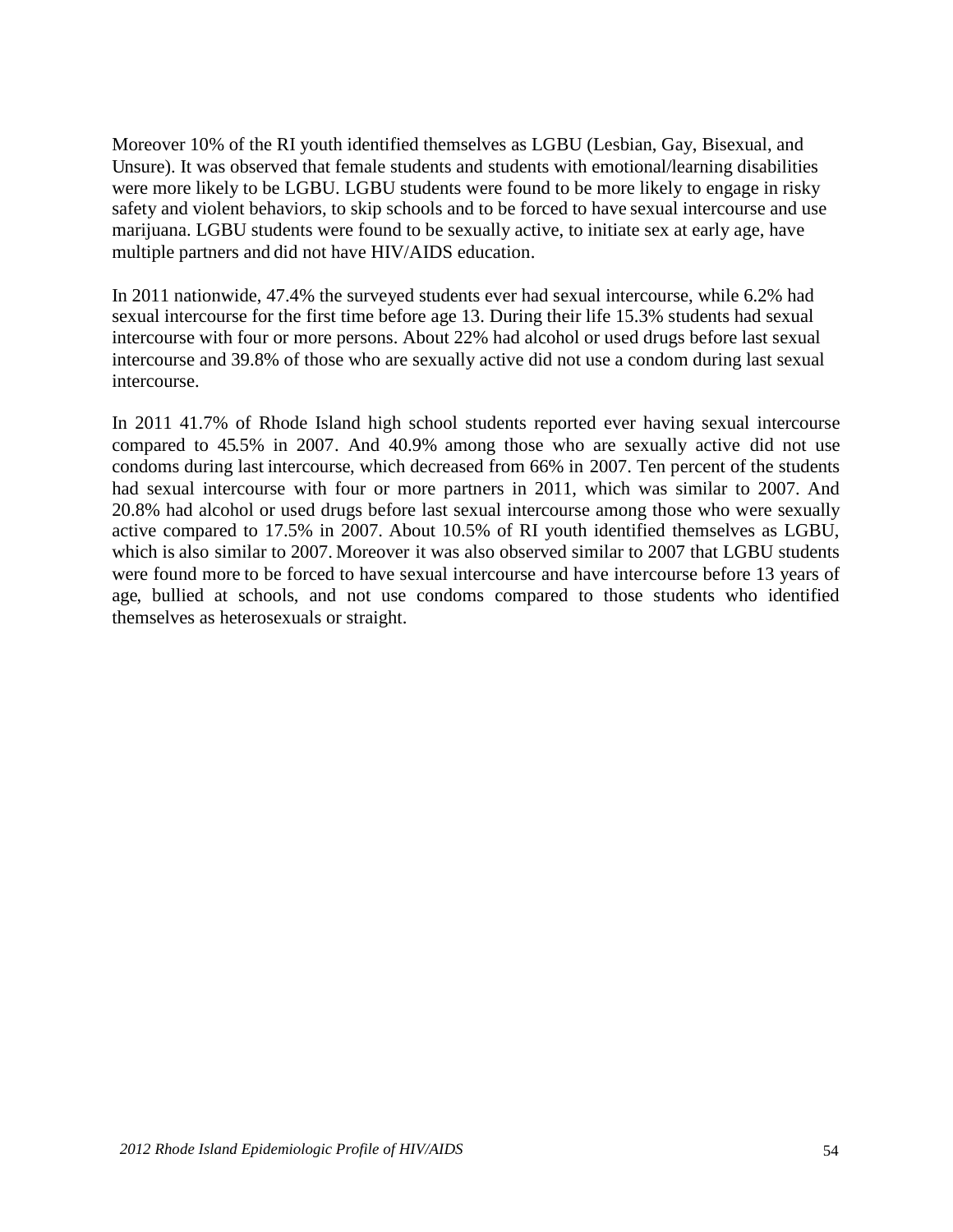# **5) Socio-demographic characteristics of the population of Rhode Island**

Rhode Island is a small but densely populated state; it has the distinction of being the fourth most densely populated state in the United States. Data to describe the population of Rhode Island were obtained from the 2012 Population Estimates and 2011 American Community Survey of the U.S. Census Bureau. In 2012, Rhode Island had a total population of 1,050,292. Of these 541,950 (52 percent) were females and 508,341 (48 percent) were males. The median age was 39.8 years old. Twenty one percent of the population were under 18 years of age and 15 percent were 65 years and older.



#### **Figure 37. Age Distribution of People in Rhode Island in 2012**

*Source: US Census Bureau, 2012 Population Estimates*

**Race and Ethnicity:** Data on Race and Ethnicity were obtained from the 2012 Population Estimates from the U.S. Census Bureau. In 2012, for people reporting one race alone, 86 percent were White; 7 percent were Black or African American; less than 1 percent were American Indian and Alaskan Native; 3 percent were Asian; less than 0.5 percent were Native Hawaiian and Other Pacific Islander. Three percent (2.5%) reported two or more races. Thirteen percent of the people in Rhode Island were Hispanic or Latino.

**Households and Families**: Data on Households and families were obtained from the 2011 American Community Survey from the U.S. Census Bureau. In 2011, there were 412,259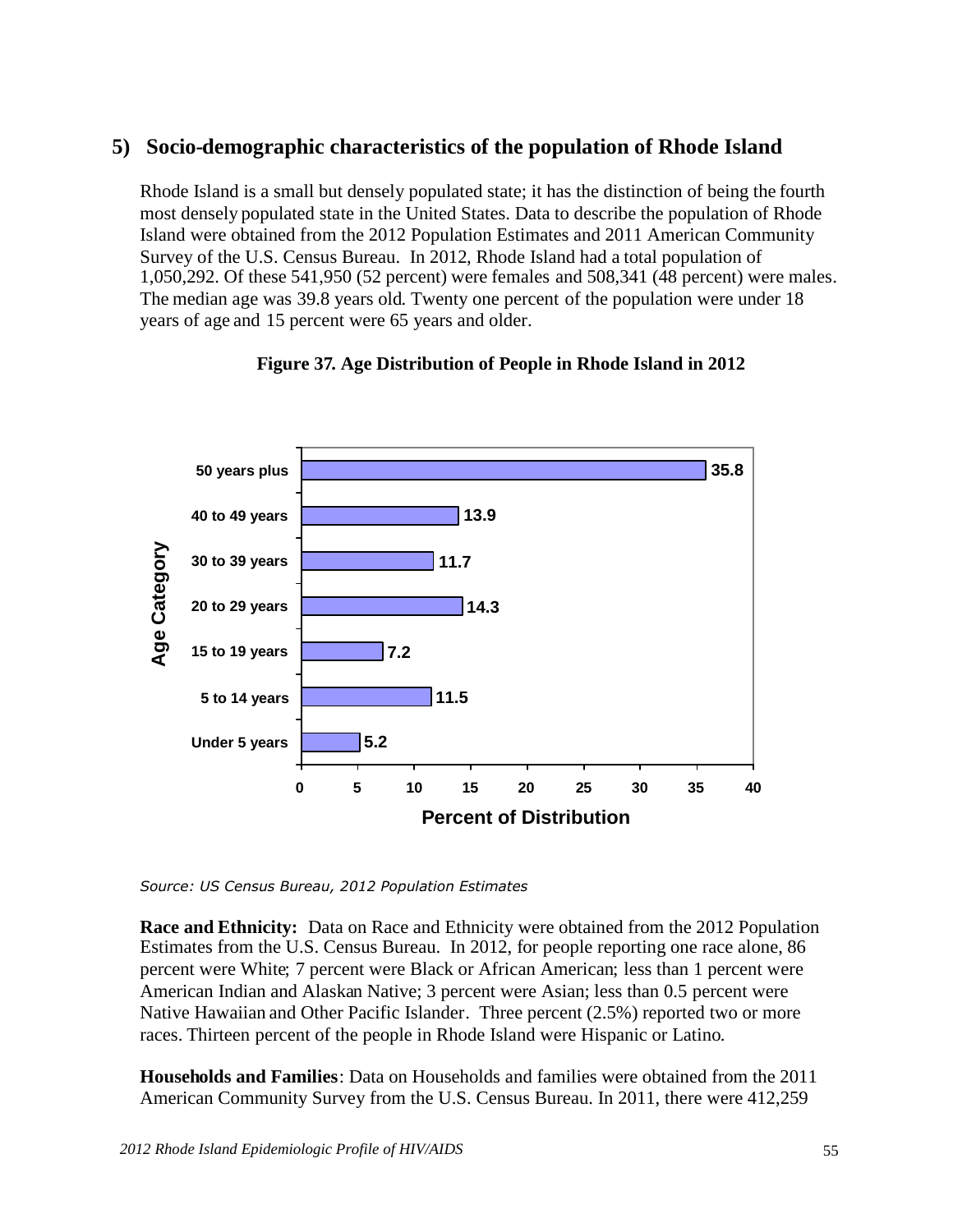households in Rhode Island. Families made up 62 percent of the households in Rhode Island. This figure includes both married-couple families (44 percent) and other families (18 percent). Non-family households made up 38 percent of all households in Rhode Island. Most of the non-family households were people living alone (80 percent), but some were comprised of people living in households in which no one was related to the householder. Twenty-one percent of people over five years old spoke a language other than English at home.



**Figure 38. Types of Households in Rhode Island 2011**

*Source: U.S. Census Bureau, 2011 American Community Survey*

**Place of Birth and Citizenship Status:** Data on these variables were obtained from the 2011 American Community Survey. Thirteen percent of people were foreign born, and 50 percent of foreign-born people were naturalized U.S. citizens. Of foreign born people, 46 percent were born in Latin America, 23 percent were born in Europe, 17 percent were born in Asia, 11 percent were born in Africa, 3 percent were born in Northern America, and less than 0.5 percent were born in Oceania (Islands of the tropical Pacific Ocean).

**Education:** Data on Education were obtained from the 2012 Population Estimates and the 2011 American Community Survey. In 2012, eighty-four percent of people 25 years of age and over had at least graduated from high school and 31 percent had a bachelor's degree or higher. The 2011 American Community Survey reports that total school enrollment in Rhode Island was 277,923. Pre-elementary school enrollment was 26,680 and elementary or high school enrollment was 151,190 children. College and Graduate school enrollment was 99,774.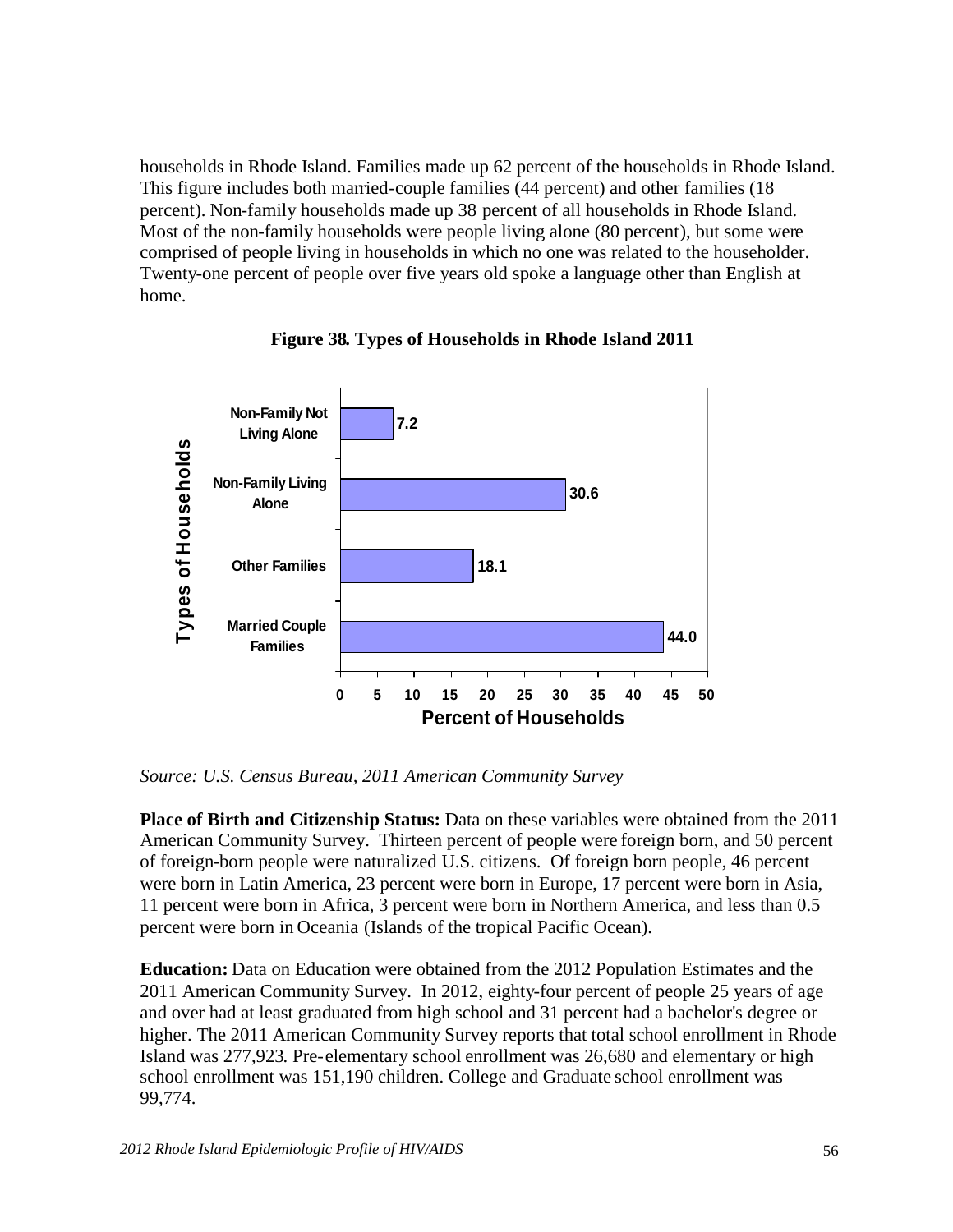

#### **Figure 39. The Educational Attainment of People in Rhode Island in 2011**

*Source: U.S. Census Bureau, 2011 American Community Survey*

**Income:** Data on Income were obtained from the 2011 American Community Survey. In 2011, the median income of households in Rhode Island was \$53,636. Seventy-six percent of the households received earnings and 17 percent received retirement income other than Social Security. Thirty percent of the households received Social Security. The average income from Social Security was \$16,619. These income sources are not mutually exclusive; that is, some households received income from more than one source.

**Poverty and participation in Government Program:** Data on Poverty were obtained from the 2011 American Community Survey. In 2011, 15 percent of people were below poverty level. Twenty-two percent of related children under 18 were below the poverty level, compared with 10 percent of people 65 years old and over. Eleven percent of all families and 30 percent of families with a female householder and no husband present had incomes below the poverty level.

**Health Insurance Coverage:** Data on Health Insurance Coverage were obtained from the 2011 American Community Survey. In 2011, seventy-one percent of people had private health insurance and thirty-one percent had public health coverage. Eleven percent of people had no health insurance coverage.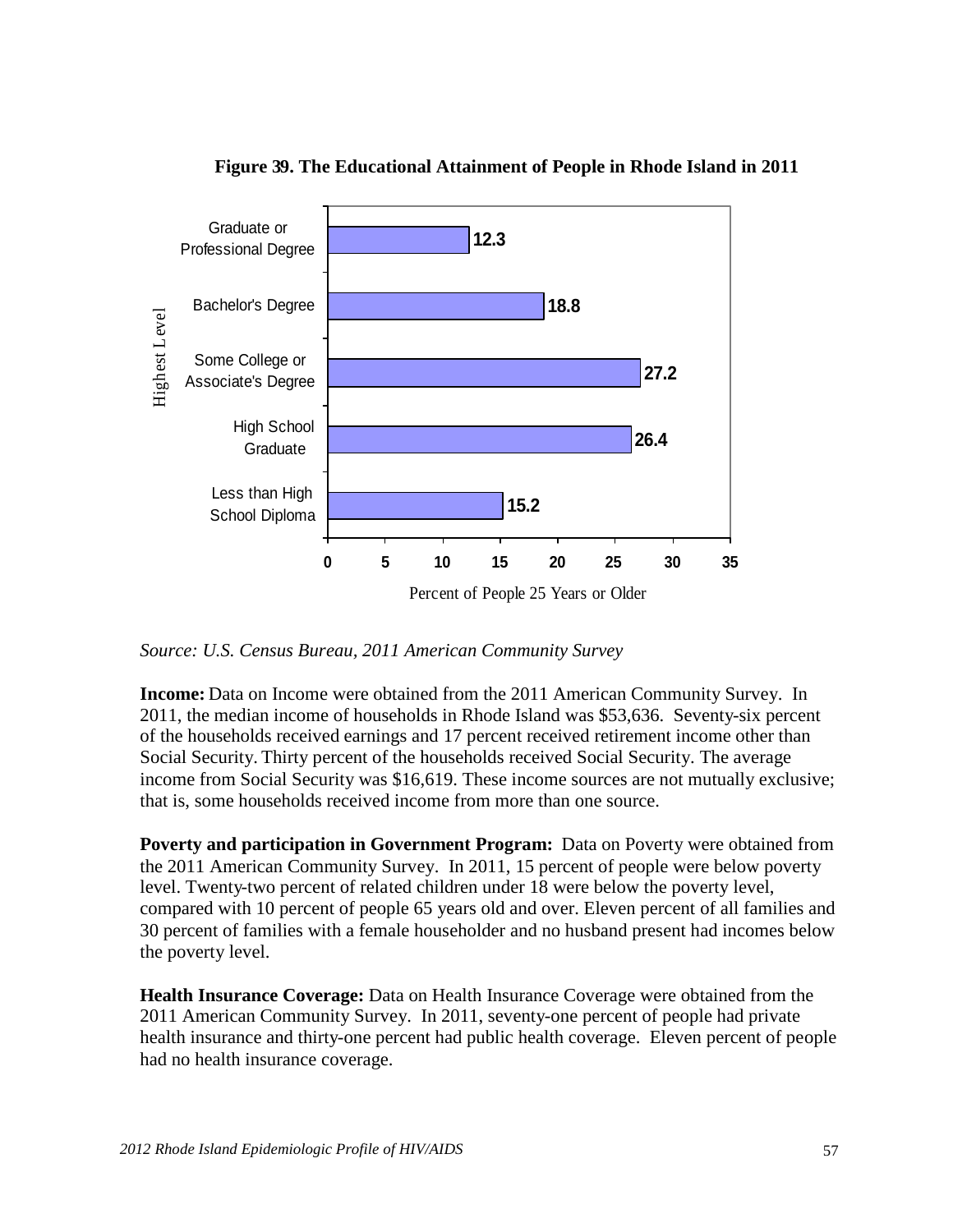

**Figure 40. Health Insurance Coverage Rhode Island in 2011**

*Source: US Census Bureau, 2011 American Community Survey*

**Employment Status:** Data on employment status from obtained from the 2011 American Community Survey. Of people over 16 years of age, 66 percent were in the civilian labor force and ten percent of the civilian labor force were unemployed. Of females over 16 years of age, 62 percent were in the civilian labor force and 10 percent were unemployed.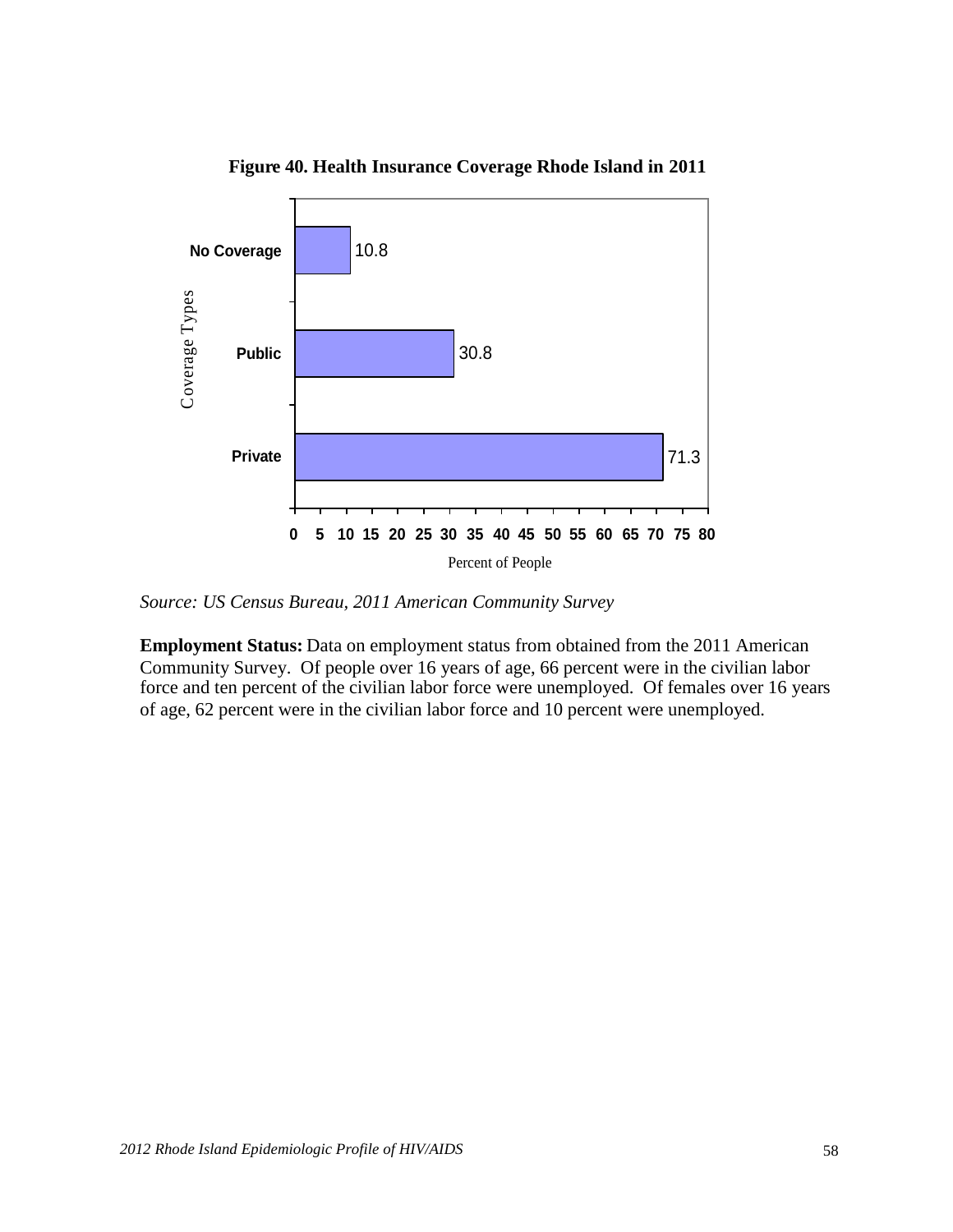#### **6) List of Figures and Tables**

#### **Figures:**

- Figure 1. Rhode Island HIV Incidence 2008-2012
- Figure 2. HIV Case Rates by Gender, RI 2008-2012
- Figure 3: Rate of HIV New Diagnosis by Age group among Males, RI 2008-2012
- Figure 4: Rate of HIV New Diagnosis by Age group among Females, RI 2008-2012
- Figure 5: Rate of HIV New Diagnosis by Race and Ethnicity, RI 2008-2012
- Figure 6: Male Rate of HIV New Diagnosis by Race and Ethnicity, RI 2008-2012
- Figure 7: Female Rate of HIV New Diagnosis by Race and Ethnicity, RI 2008-2012
- Figure 8. HIV Infected Hispanic Men by Mode of Exposure RI, 2008-2012
- Figure 9. HIV Infected Hispanic Women by Mode of Exposure, RI 2008-2012
- Figure 10. HIV Infected African American Men by Mode of Exposure, RI 2008-2012
- Figure 11. HIV Infected African American Women by Mode of Exposure, RI 2008-2012
- Figure 12. HIV Infected White Men by Mode of Exposure, RI 2008-2012
- Figure 13. HIV Infected White Women by Mode of Exposure, RI 2008-2012
- Figure 14: HIV/AIDS Deaths by Gender, RI 2008-2012
- Figure 15. AIDS Incidence and Deaths, RI 2008-2012
- Figure 16. Proportion of Male HIV cases who are MSM,RI 2008-2012
- Figure 17. HIV Incidence among Men by Risk Factor, RI 2008-2012
- Figure 18. MSM HIV Proportions by Race/Ethnicity, RI 2008-2012
- Figure 19. Rate of HIV New Diagnosis among MSM by Race/ Ethnicity, RI 2008-2012
- Figure 20. MSM HIV Cases by Age, RI 2008-2012
- Figure 21. Female HIV Rates by Race/Ethnicity, RI 2008-2012
- Figure 22. Female HIV cases by Risk Factor, RI 2008-2012
- Figure 23. HIV Cases among Youth (13-24 years old), RI 2008-2012
- Figure 24. Male Youth HIV Cases by Risk Factor, RI 2008-2012
- Figure 25. Female Youth HIV Cases by Risk Factor, RI 2008-2012
- Figure 26. Distribution of 2012 HIV CTR Clients by Age
- Figure 27. Distribution of 2012 HIV CTR Clients by Race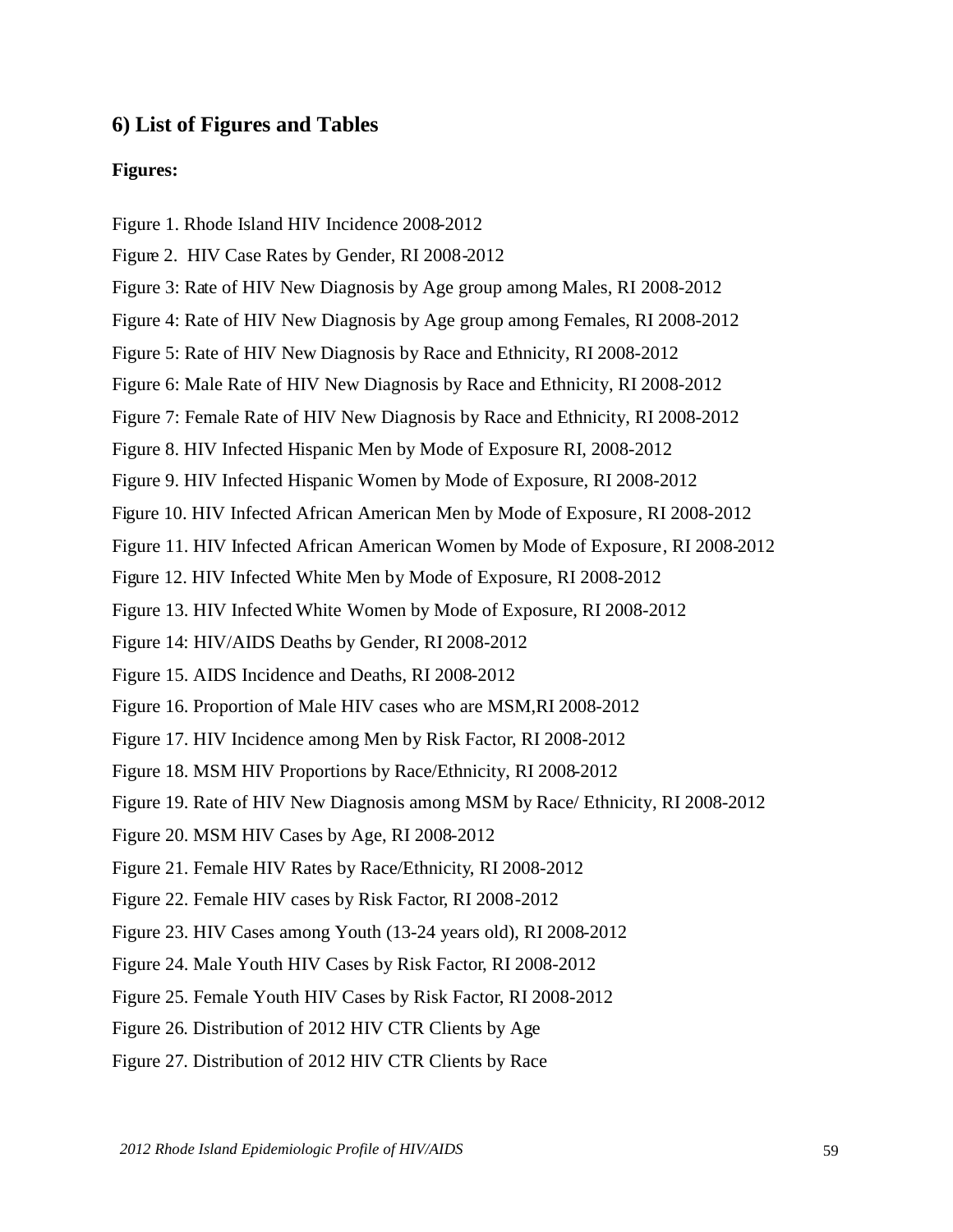- Figure 28. Distribution of 2012 HIV CTR Clients by Gender
- Figure 29. New ENCORE Enrolment, RI 2008-2012
- Figure 30. New ENCORE Enrolment by Gender, RI 2008-2012
- Figure 31. New ENOCRE Enrolment by Race/Ethnicity, RI 2008-2012
- **F**igure 32. RISE TB Clinic LTBI Reports, RI 2008-2012
- Figure 33. Hepatitis C Lab Reports by Year, RI 1992-2006
- Figure 34. Positive Hepatitis C Test Results, RI 1992-2002
- Figure 35. Positive HCV Lab Reports, RI 1992-2006
- Figure 36. Confirmed Chronic Hepatitis C cases by sex and age, RI 2008
- Figure 37. Age Distribution of People in Rhode Island in 2012
- Figure 38. Types of Households in Rhode Island 2011
- Figure 39. The Educational Attainment of People in Rhode Island in 2011
- Figure 40. Health Insurance Coverage Rhode Island in 2011

#### **Tables:**

Table 1. HIV Cases, Demographics and Risk Factor Characteristics, RI 2008-2012 Table 2. Male HIV Cases: Demographic and Risk Factor Characteristics, RI 2008-2012 Table 3. Female HIV Cases: Demographic and Risk Factor Characteristics, RI 2008-2012 Table 4: RI HIV/AIDS Deaths by Demographic Characteristics: 2008-2012 Table 5. AIDS Cases: Demographic and Risk Factor Characteristics, RI 2008-2012 Table 6. Characteristics of Individuals Diagnosed with HIV alone and Individuals diagnosed with HIV presenting with AIDS, RI 2008-2012 Table 7. STD/HIV Co-infections, Rhode Island, 2010-2012 Table 8. 2012 HIV Counseling, Testing and Referral Sites Client Characteristics Table 9. 2012 ENCORE Syringe Exchange Enrollment Table 10. Demographics of Reported Cases of Tuberculosis, RI 2011-2012 Table 11. RI TB Program Progress on HIV Co-infection Testing Table 12. Reasons for Not Obtaining HIV Status in TB Cases, RI 2007-2011 Table 13. HIV/TB Co-infection, Rhode Island, 2008-2012